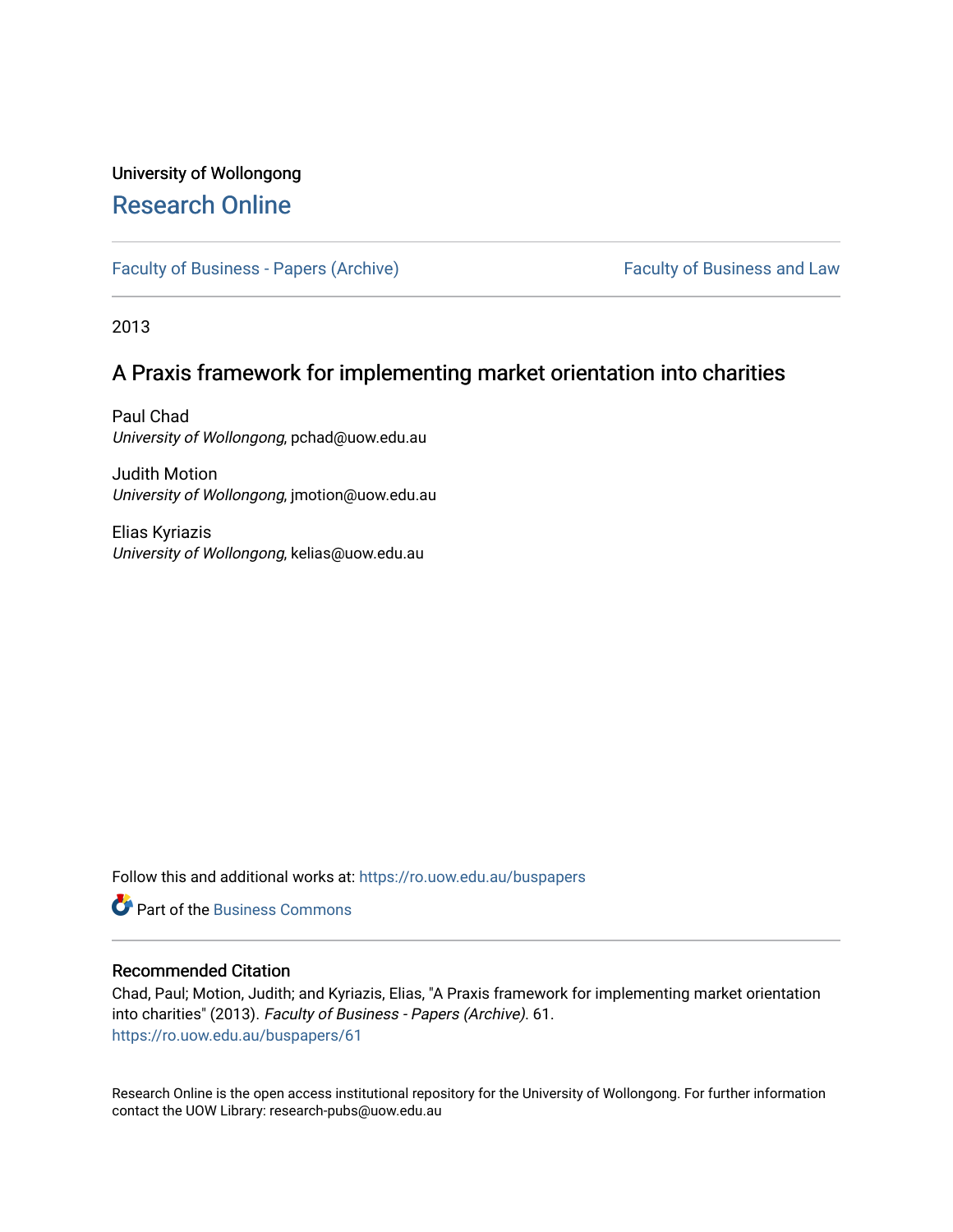## A Praxis framework for implementing market orientation into charities

## **Abstract**

There is a scarcity of research regarding the process of introducing market orientation into the not-forprofit sector. Understanding this process would greatly assist the not-for-profit sector, which is under increasing pressure to obtain funds to operate and offer appropriate services. In this article, we examine the successful introduction of market orientation into three Australian charities and identify the stages of implementation. The introduction of market orientation is analyzed from a discourse transformation perspective and a praxis framework is developed. This is amongst the first studies examining the transition to a market orientation discourse within charity organizations and the first study to develop a praxis framework to guide managers. The study also pioneers a discourse transformation perspective in market orientation research. The article thus extends our knowledge of market orientation within the notfor-profit sector and increases understanding of practitioner engagement in marketing activities.

## Keywords

charities, orientation, market, implementing, framework, praxis, into

## **Disciplines**

Business

## Publication Details

Chad, P., Motion, J. & Kyriazis, E. (2013). A Praxis framework for implementing market orientation into charities. Journal of Nonprofit and Public Sector Marketing, 25 (1), 28-55.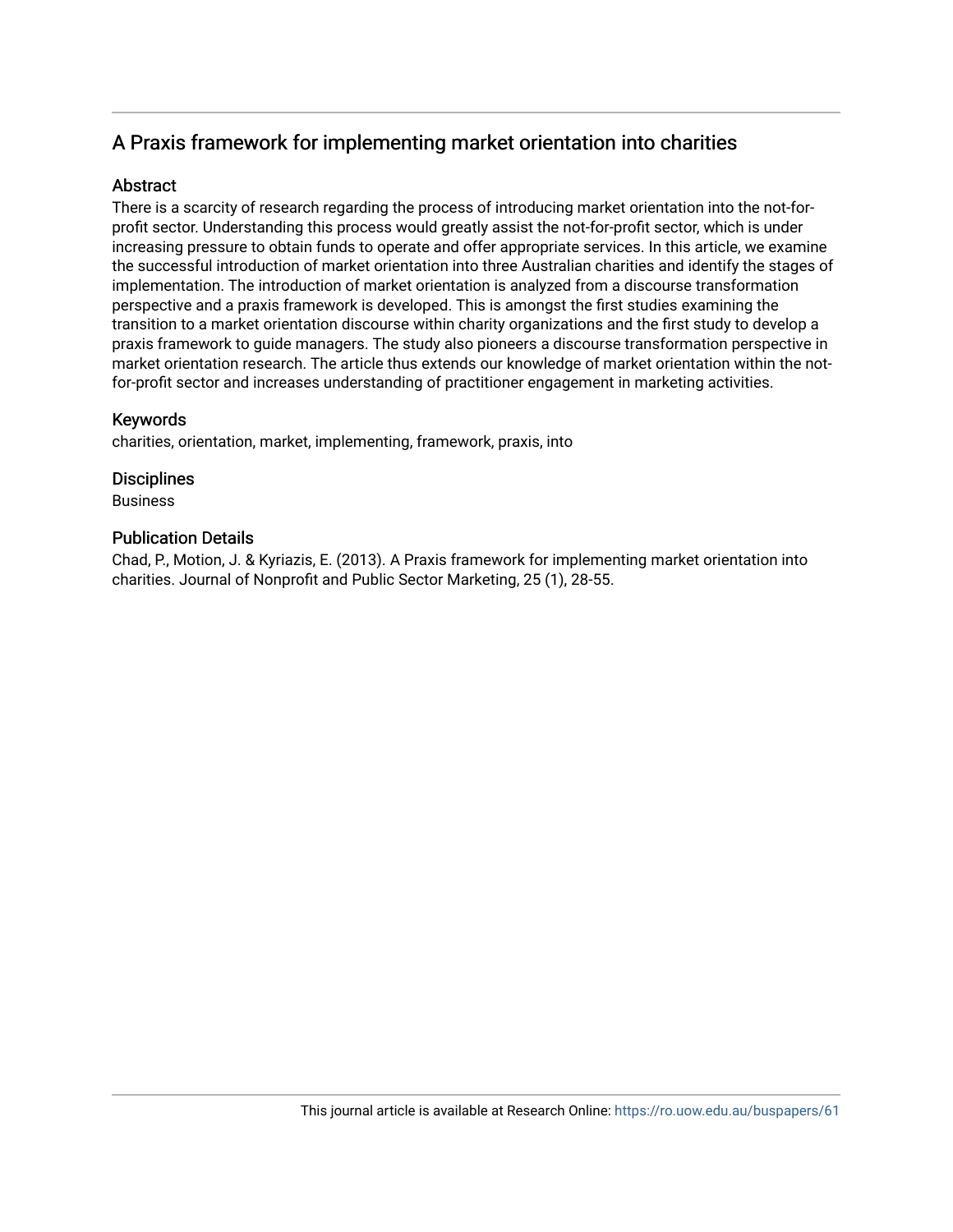#### **A Praxis Framework For Implementing Market Orientation Into Charities.**

Dr Paul Chad Dr Judy Motion Dr Elias Kyriazis

#### **Abstract**

There is a scarcity of research regarding the process of introducing market orientation into the not-for-profit sector. Understanding this process would greatly assist the not-for-profit sector, which is under increasing pressure to obtain funds to operate and offer appropriate services. In this paper, we examine the successful introduction of market orientation into three Australian charities and identify the stages of implementation. The introduction of market orientation is analysed from a discourse transformation perspective and a praxis framework is developed. This is amongst the first studies examining the transition to a market orientation discourse within charity organisations and the first study to develop a praxis framework to guide managers. The study also pioneers a discourse transformation perspective in market orientation research. The paper thus extends our knowledge of market orientation within the not-for-profit sector and increases understanding of practitioner engagement in marketing activities.

Keywords: market orientation, charities, non-profit, not-for-profit, case study, discourse

Running head: Implementing Market Orientation Into Charities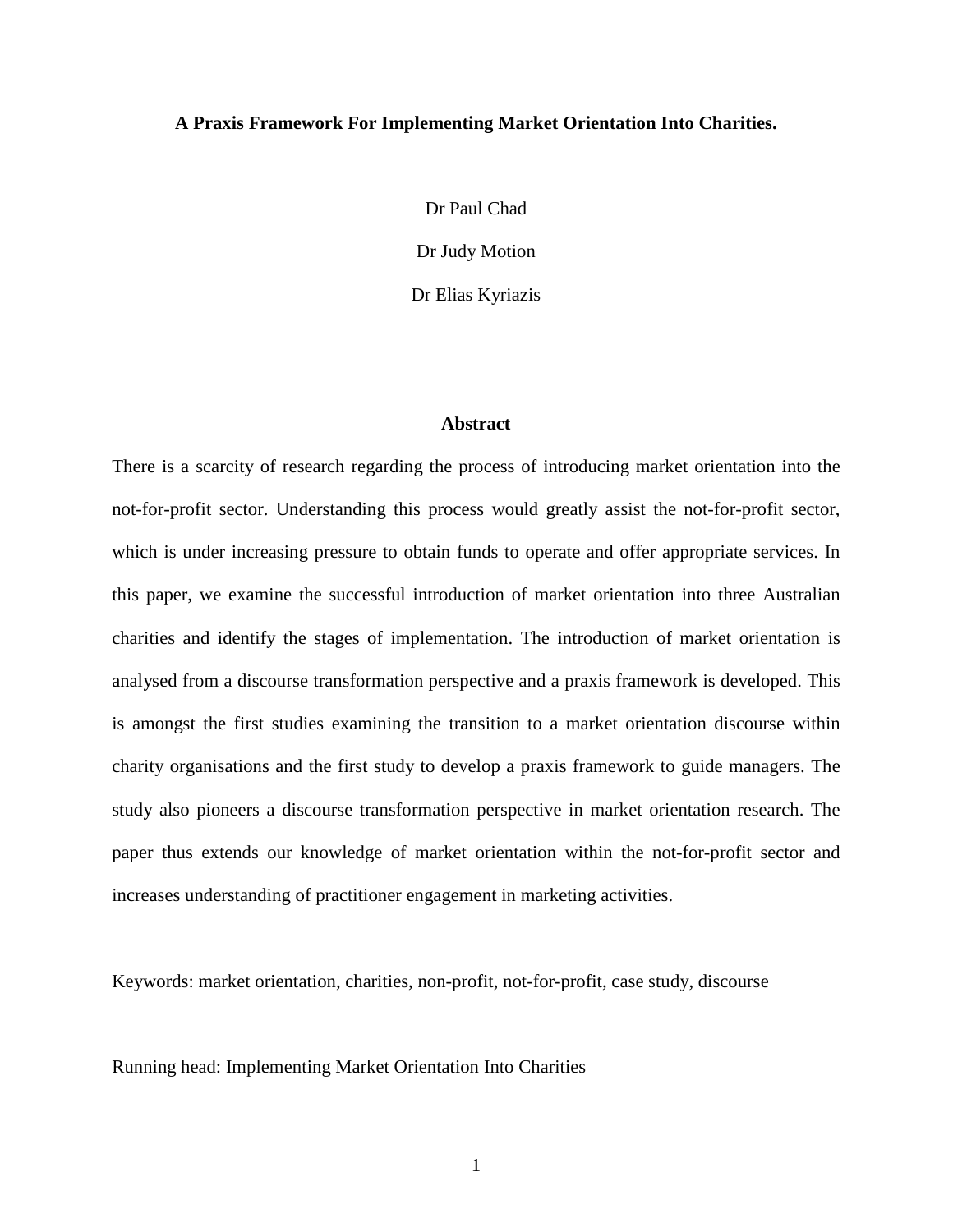### **INTRODUCTION**

Charity organisations play a significant role in improving the welfare of societies and their economies. Traditionally, charities have appealed to the social conscience of communities to fund services. However, increased competition amongst numerous charities has created pressure to improve fundraising and service delivery performance. The challenge for charity organisations is to change their practice without compromising their ethos. Adoption of effective business practices is essential but may clash with the philosophy and culture of charity organisations and potentially alienate significant stakeholders. The aim of this paper is to develop a managerial praxis framework for the successful introduction of a market orientation (MO) into charity organisations. A discourse analytic approach is used to examine how three charity case study organisations move to a more market oriented mode of operation. The discourse analytic approach is based on Michael Foucault's (1991) work on discourse transformation and concentrates on how shifts in meaning modify the way organisational stakeholders perceive systemic change. Two key research questions are addressed: first, what are the processes for effectively introducing market oriented discourses in a charity organisation? Second, what is an appropriate praxis framework for successfully introducing MO into charity organisations?

MO has received widespread attention in the marketing literature over the past two decades and the adoption of MO has been shown to be associated with improved performance within organisations (Jaworski & Kohli, 1993). The research has typically been conducted in a for-profit setting. The actual process of implementing MO has received little attention in either the for-profit or the not-for-profit sector. Harris (2000) examined the barriers to developing a MO and concluded that 'comparatively few studies have examined the processes and dynamics of developing market orientation' (p. 619). Similarly, Beverland and Lindgreen (2007) contend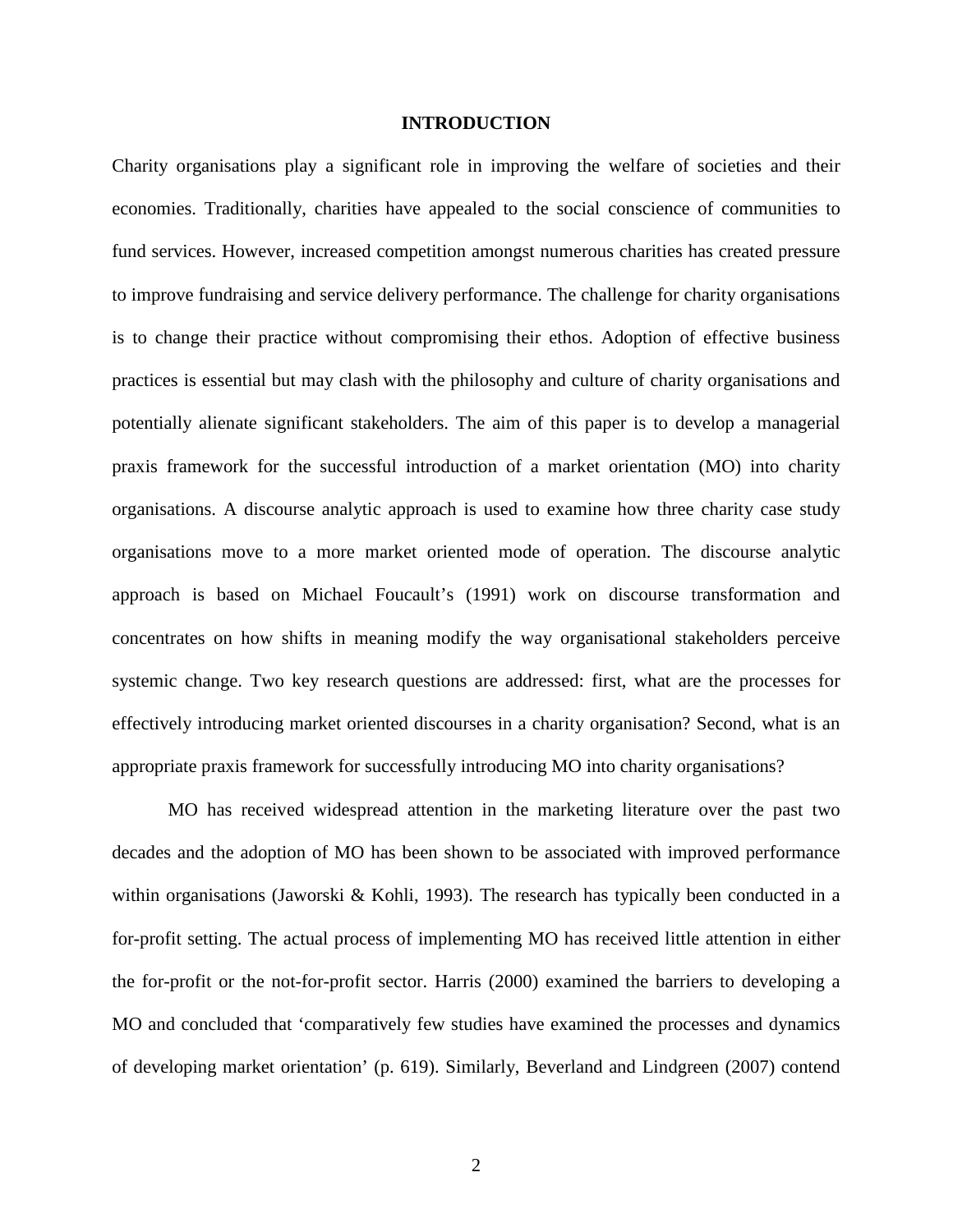that 'only one study has examined the implementation of a market orientation' (p. 430) and that examining the change process would substantially increase our knowledge by determining practical implications. This issue was subsequently addressed by Beverland and Lindgreen (2007) within the context of two agricultural organisations. However, to date, no such research has been conducted in the not-for-profit sector.

This paper addresses the aforementioned gap in the existing literature and examines the manner in which managers conduct the process of change within charities, a specific sub-sector of the not-for-profit sector, and hence responds to calls from Harris (2000), Kennedy, Goolsby and Arnould (2003) and Beverland and Lindgreen (2007) to progress research into the manner in which MO is actually introduced into organisations. This paper also assists in addressing the comment by Tadajewski and Hewer (2011) 'that there needs to be a concerted effort in understanding how practitioners engage in marketing activities' (p. 451). This issue is significant because charities play a key role in society and increased competition has resulted in numerous charities struggling to survive. Improving the performance of charities will assist them to better satisfy the needs of society.

The research contributes in a number of ways. Amongst the first research to examine how MO can be successfully introduced into charities, the resultant praxis framework is a significant contribution to the literature and will guide and direct managers within the charity sector to improve performance. In doing so, it has 'the potential to enrich marketing practices' (Tadajewski & Hewer, 2011, p. 449) and 'transform the intellectual and practical landscape' (p. 452). Likewise, the research contains elements of 'novelty and continuity' (p. 450) by continuing the examination of the MO concept from a discourse transformation perspective.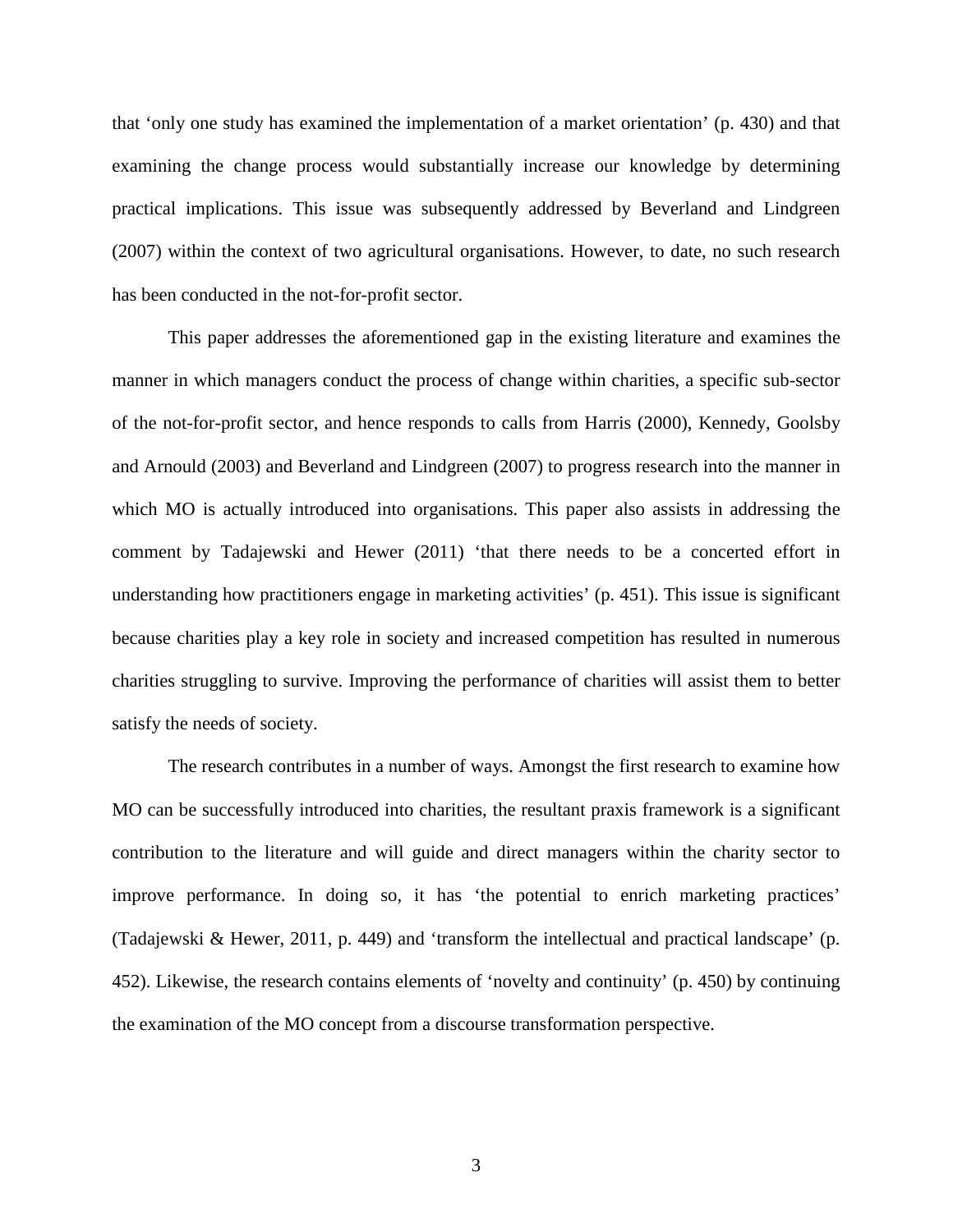Within the paper, we review relevant aspects of MO and justify the relevance of MO for the not-for-profit sector. The research approach is outlined and the findings of the three case studies are presented enabling our subsequent development of a praxis framework for implementation of market orientation within charities. Finally, we provide a discussion and identify our key contributions, followed by a conclusion.

### **THE MARKETING CONCEPT AND MARKET ORIENTATION**

The marketing concept is defined by Kotler and Armstrong (2012) as the management 'philosophy that holds that achieving organisational goals depends upon knowing the needs and wants of target markets and delivering the desired satisfactions better than competitors' (p. 34). Formulation of the marketing concept originated 'in the 1950s in the context of business firms' (Mukkerji 2004, p. 9). The marketing concept has long been viewed as the main way for organisations to create satisfied customers and considered the primary objective of organisations (Drucker, 1954; Levitt, 1960). Kohli and Jaworski (1990) regard the marketing concept as a business philosophy and 'a market-oriented organisation is one whose actions are consistent with the marketing concept' (Kohli & Jaworski, 1990, p. 1). Significant research evidence suggests that a high level of MO is associated with a high level of business performance in commercial for-profit organisations. Emphasising this, a meta-analysis conducted by Shoham, Rose and Kropp (2005) covering fifteen years of published research concluded that MO has a significant impact (directly, indirectly and totally) on performance.

Early MO research was led by Narver and Slater (1990) and also Kohli and Jaworski (1990). Narver and Slater (1990) developed the 'Independent Effects Model' of relationships between MO, business-specific factors, market-level factors and business performance and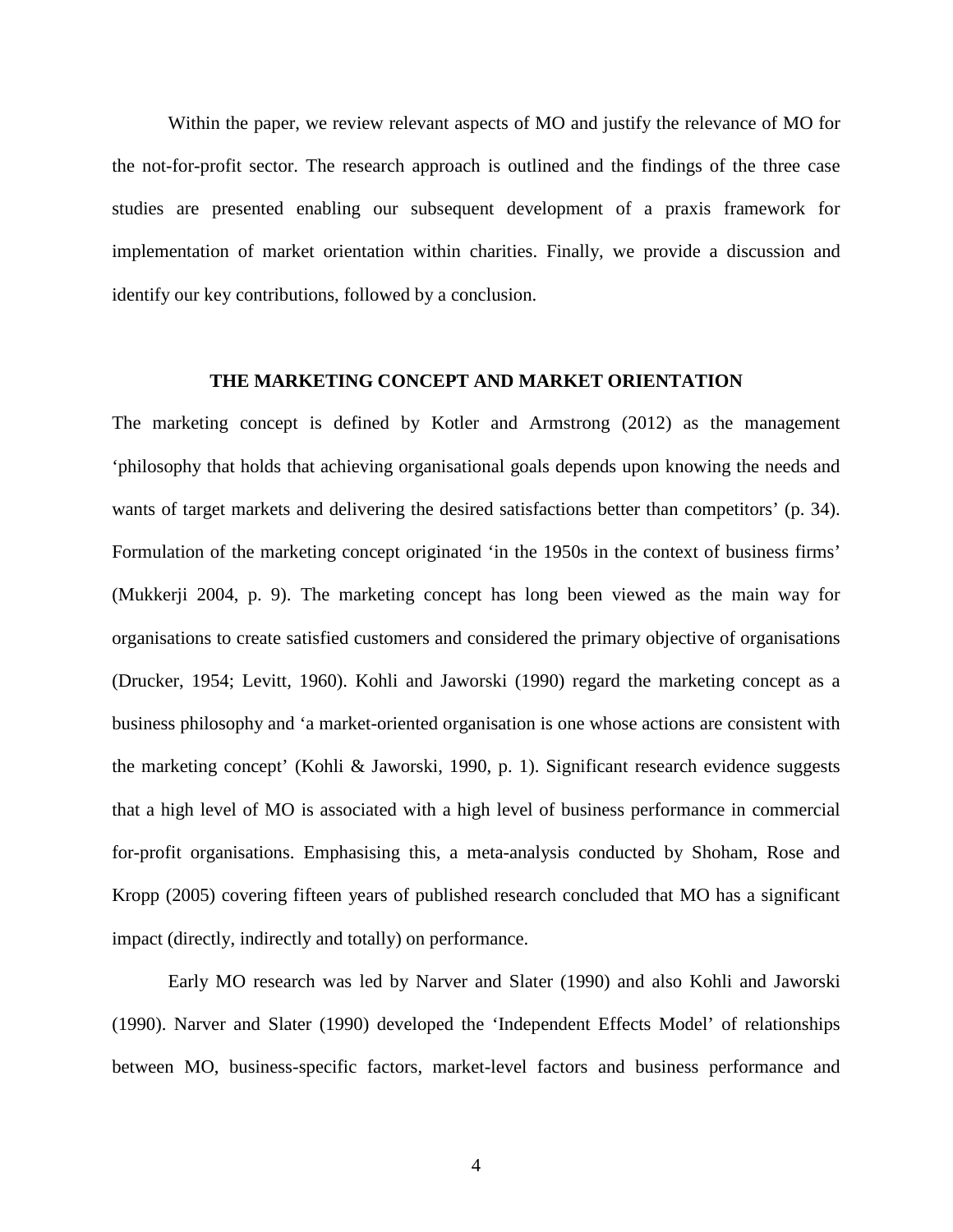suggested that MO 'is a one dimension construct consisting of three behavioural components and two decision criteria – customer orientation, competitor orientation, interfunctional coordination, a long-term focus, and a profit objective' (Narver & Slater, 1990, pp. 21-22). In parallel to the Narver and Slater (1990) research, Kohli and Jaworski (1990) considered MO to revolve around market intelligence (intelligence generation, intelligence dissemination and responsiveness) and shortly afterwards proposed a model suggesting the nature of top management, interdepartmental dynamics and organisational systems influenced MO, and that MO consequently influenced employees and business performance (Jaworski & Kohli, 1993).

Lafferty and Hult (2001) later conducted a meta-analysis of published MO research. In comparing the decision-making perspective (Shapiro, 1988), market intelligence perspective (Kohli & Jaworski, 1990), culturally based behavioural perspective (Narver & Slater, 1990), strategic approach (Ruekert, 1992) and customer orientation perspective (Deshpande, Farley, & Webster Jr, 1993), they suggested four key 'synthesis dimensions' of MO, namely: emphasis on customer, importance of information, interfunctional coordination and taking action. These principles were developed in the context of for-profit organisations, with no consideration given to their relevance within not-for-profit organisations.

## **MARKET ORIENTATION AND NOT-FOR-PROFIT ORGANISATIONS**

MO 'in the for-profit sector is one of the most researched fields in the marketing discipline. However, not-for-profit marketing as a whole and MO of not-for-profit organisations in particular are largely under-researched areas' (Modi & Mishra, 2010, p. 565). Despite being a neglected research area in regards to MO, marketing is relevant to not-for-profit organisations (Drucker, 1990; Kotler & Andreasen, 1996) and given the key role that such organisations play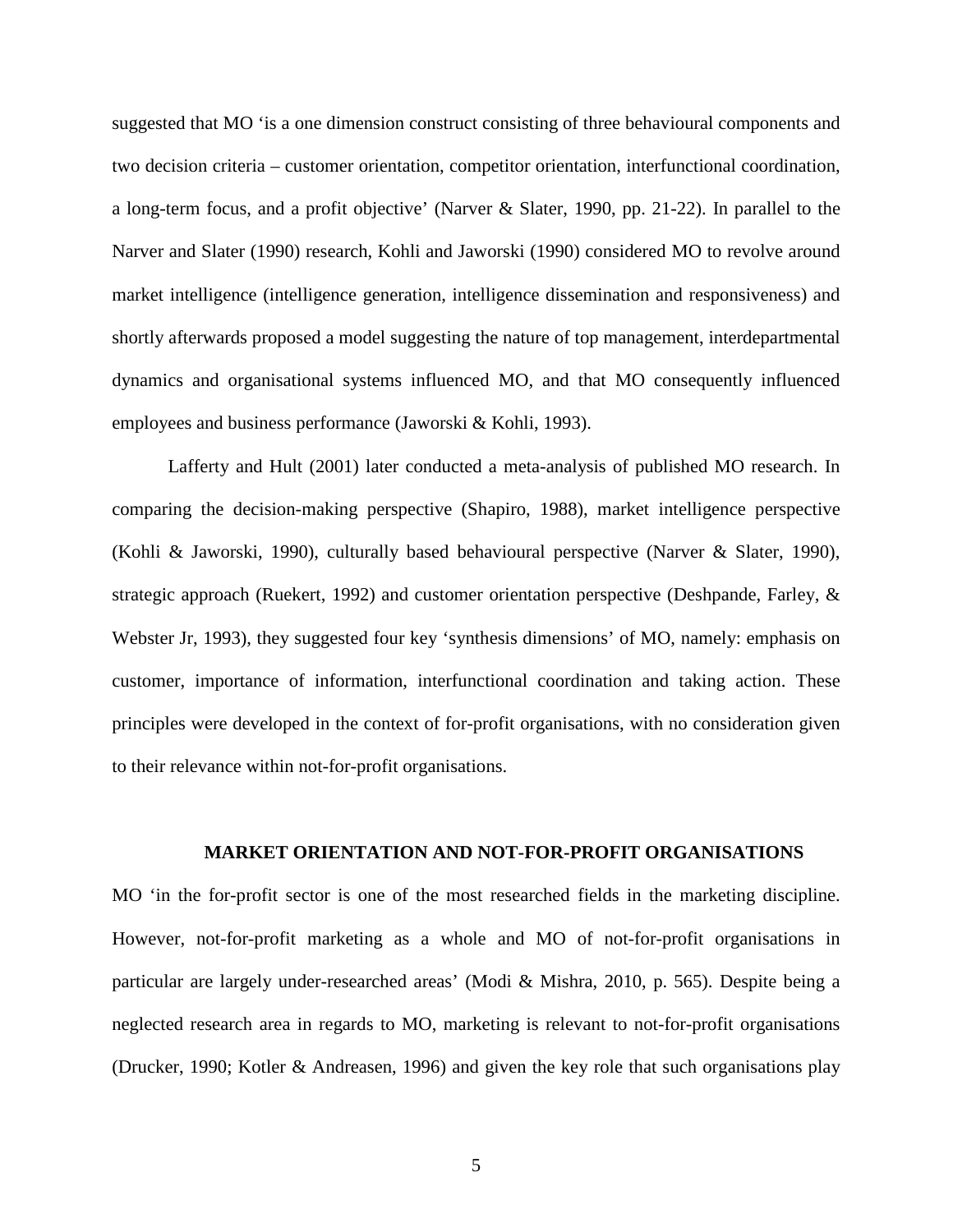in society (Pope, Isely, & Asamoa-Tutu, 2009), should be the focus of further research. This would assist managers of not-for-profit organisations who lack an appreciation of 'the meaning, importance, and relevance of the marketing concept to NPOs' (Modi & Mishra, 2010, p. 549). Not-for-profit organisations play a key role not just within society, but also within the overall economy and contribute ten percent of GDP in the USA (Daystar Council, 2011), over four percent in Australia (Productivity Commission, 2010) and around four percent in the UK (Charity Commission, 2011).

The key differences between for-profit and not-for-profit organisations are the economic rationale based on profit and loss considerations of for-profit organisations, whereas a not-forprofit organisation is socially oriented and based on helping people who have a generally less than optimal life situation. Sargeant, Liao and Foreman (Liao et al., 2001; Sargeant et al., 2002) modified the original MO models developed for large for-profit organisations (Narver & Slater, 1990; Kohli & Jaworski, 1990) and proposed a societal orientation model for the not-for-profit sector. They renamed 'customer' as 'stakeholder' and an additional component named 'collaboration' was included to accommodate situations whereby some competitors in the notfor-profit sector sometimes work together to provide synergy in service delivery. Gonzalez, Vijande and Casielles (2002) also modified the MO model of Kohli and Jaworski (1990) and divided customers into donors and beneficiaries. More recently, Duque-Zuluaga and Schneider (2008) divided the 'customer' in the MO model of Narver and Slater (1990) into beneficiary/recipient, donor, volunteer/employee and added a new component referred to as 'collaborative orientation'. Duque-Zuluaga and Schneider (2008) also added learning and entrepreneurship to their model, but this is often regarded as a moderator/antecedent to MO by other researchers.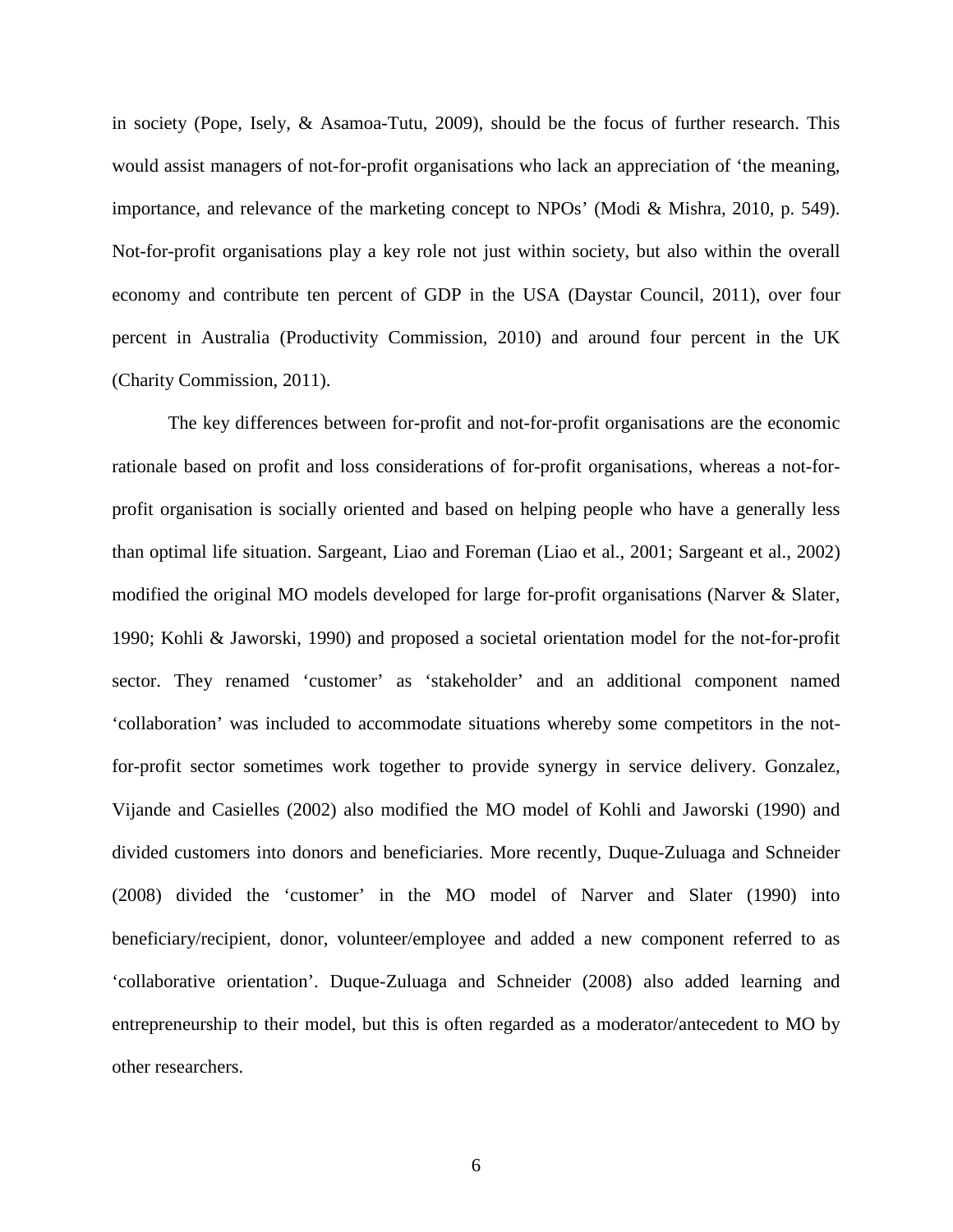## **IMPLEMENTING MARKET ORIENTATION**

Various models have been developed regarding the linkages between aspects of organisations and MO but these do not actually explain how to implement MO. Indeed, Beverland and Lindgreen (2007) contend that the literature 'is silent on the process involved in moving firms to a market orientation' (p. 430). Taghian (2010) regards implementation of MO as underresearched and considers that what research does exist typically examines the antecedents to achieving MO rather than the actual implementation. In 2007, Beverland and Lindgreen stated that Kennedy et al. (2003) had conducted the only empirical examination of implementing a MO – this involved comparison of attempts by two schools to introduce MO and identified leadership support and interfunctional coordination as key issues. Beverland and Lindgreen (2007) subsequently examined the introduction of MO into two agricultural firms in New Zealand.

Using an ethnographic study of seven firms, Gebhardt, Carpenter and Sherry Jr (2006) suggested a four-stage model for the process of introducing MO: namely, initiation, reconstitution, institutionalisation and maintenance. Whilst research into the actual implementation of MO is under-researched, there has been various research regarding 'barriers' to use of MO (e.g. Harris, 1998). Wong, Saunders and Doyle (1989) considered a key barrier to introduction of a MO is the difficulty in attempting to change traditional thinking, the selfinterest of staff and lack of cooperation between functional units. Harris and Ogbonna (2001) have identified leadership style as a key to successful introduction of MO. Other reasons offered for non-achievement of MO include flawed measures of customer satisfaction, inappropriate customer complaint mechanisms, rejection of competitor threats and strategic inertia (Mason & Harris, 2005). Barriers are both system-focused (Harris & Piercy, 1999) as well as people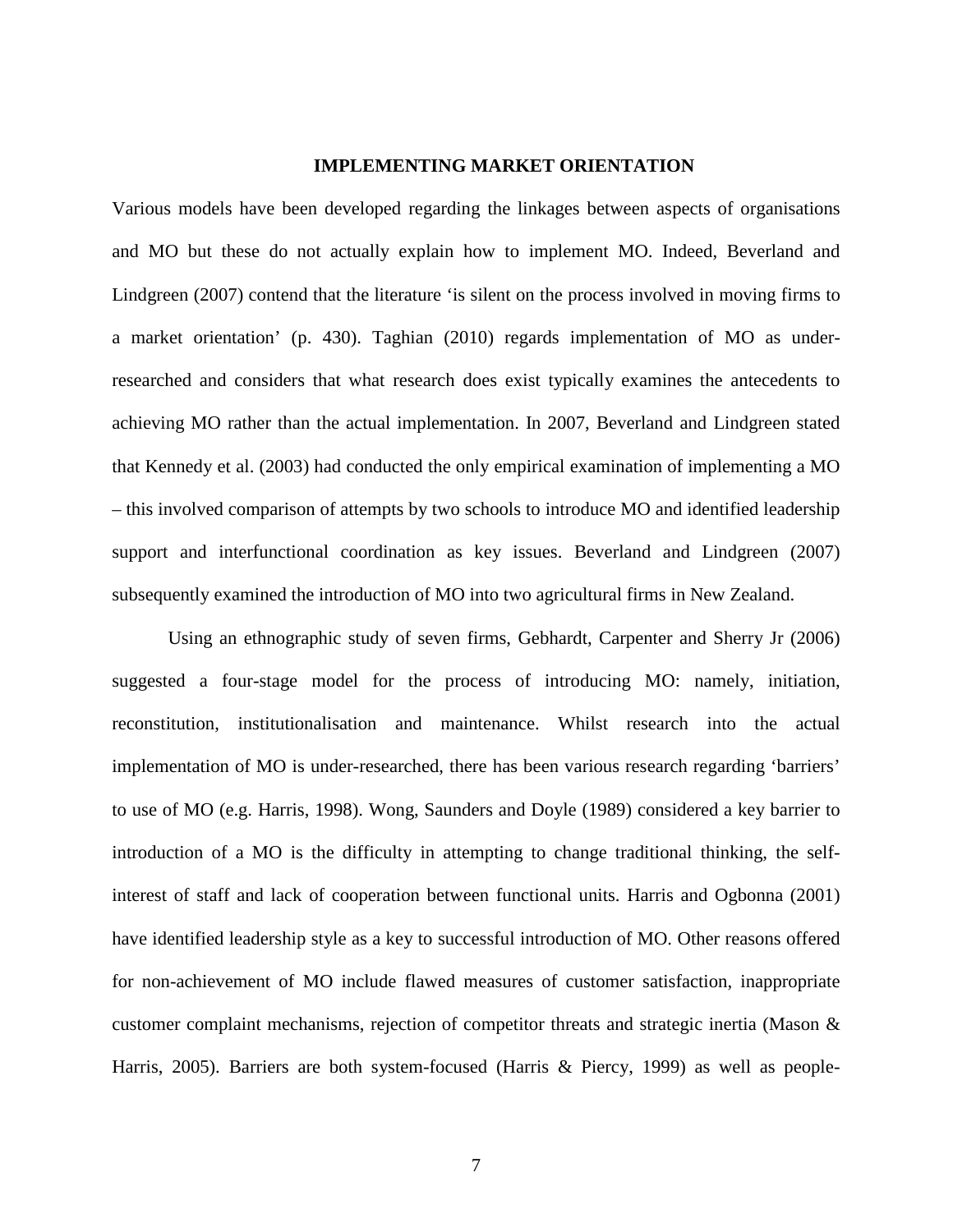focused/cultural (Gainer & Padanyi, 2005). In terms of antecedents of MO, based on a review of MO literature, van Raaij and Stoelhorst (2008) suggested seven 'enablers' of MO – structure, process design, information systems, reward systems, leadership, behavioural norms and values, competence management. All of the research outlined in this paper regarding barriers and antecedents to the introduction of MO has been conducted within a for-profit context except the research of Gainer and Padanyi (2005).

In summary, various researchers have developed models of MO for both the for-profit and notfor-profit sectors. However, the process of how MO is *actually* introduced into organisations is under-researched; most of the research identified barriers to the introduction of MO rather than determining the actual process of how it can be successfully introduced. Therefore we focus on two research questions: first, what are the processes for effectively introducing market oriented discourses in a charity organisation? Second, what is an appropriate praxis framework for successfully introducing MO into charity organisations?

### **RESEARCH APPROACH**

This research concentrates on charities because of the wide range within the not-for-profit subsectors, for example charities, cultural groups, hospitals, libraries, universities and political parties which may operate in different ways and thus not be appropriate to examine in one research project. The model and definition of MO used for the research is based upon Lafferty and Hult's (2001) meta-analysis because it provides a synthesis of the views of various key researchers, particularly the research of Kohli and Jaworski (1990) and also Narver and Slater (1990) upon which the not-for-profit models are based.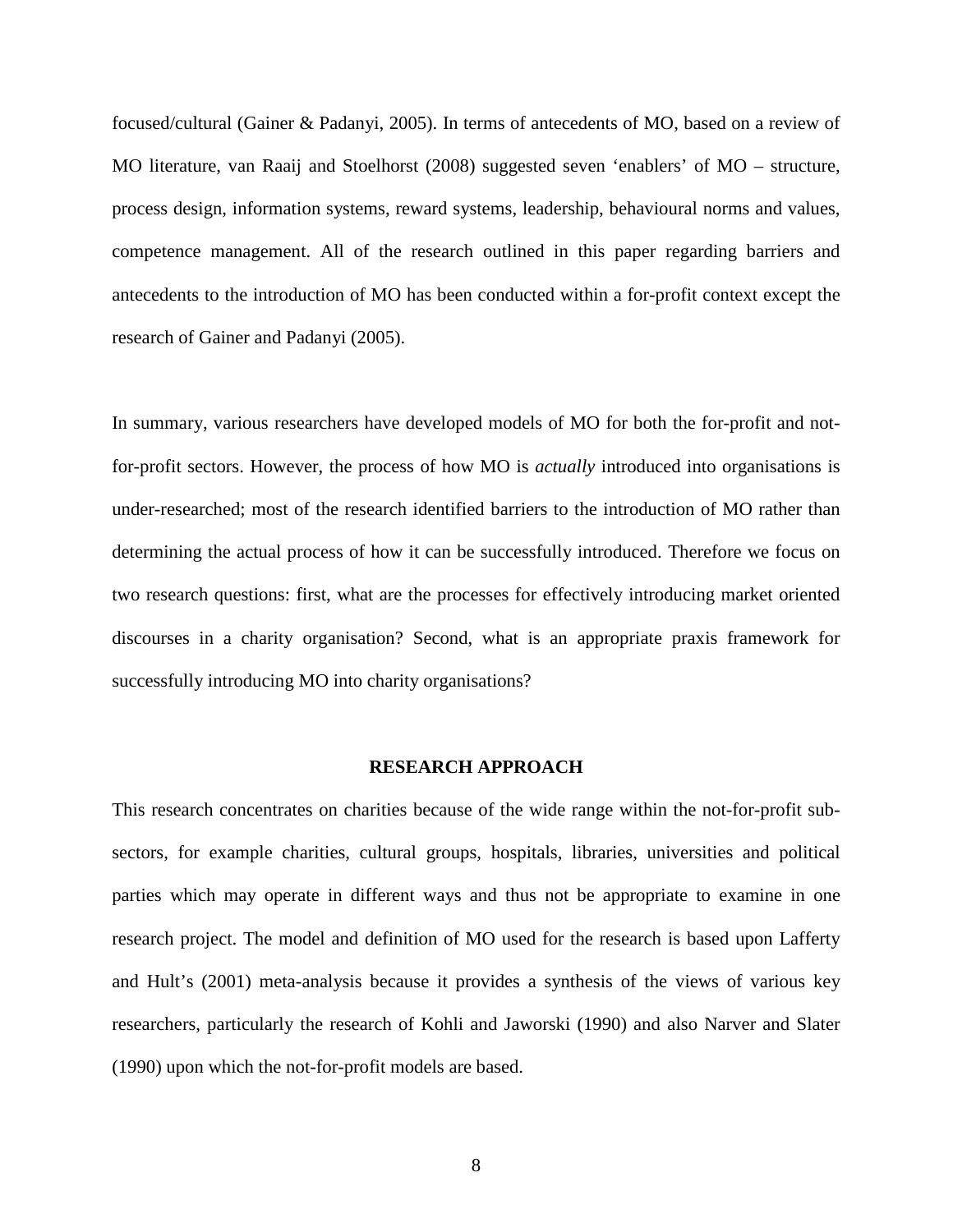The research in this paper examines how charities change as management introduces MO. To assess this change, a discourse analytical approach is adopted as the epistemic foundation. Ellis, Jack and Higgins, (2005) stated that 'a discursive approach is gaining increased interest in marketing …' (p. 124). Discourse may be understood as a system of thought or a 'grand narrative' (Ellis et al., 2011, p. 59) that constructs the world in meaning; it influences everyday thought, talk and practice (Foucault, 1991). Institutional domains, such as health, law, education, and commerce, are the most prevalent sources of discourse. Foucault (1991) offered an analytical tool for identifying and examining discourse transformation. First, discourse transformation may be tracked by an analysis of changes in the substance or meanings of a discourse, its 'objects, operations, concepts, theoretical options' (Foucault, 1991, p. 56). Second, changes may also be detected at the level of discursive function/process – the 'displacement of discourse boundaries', 'the new position and role' of the speaking subject, the 'new mode of functioning of language', and 'circulation' of the discourse (Foucault, 1991, pp. 56-57). Lastly, changes in the discourse priorities may also be analysed by identifying shifts at the level of multiple discourses – the hierarchy, directing principle and functional displacements of a discourse. A change from a traditional charity discourse to a more market oriented discourse will have occurred if employees 'come not only to act differently but also to understand or "know" the world differently' (Motion & Leitch, 1996, p. 299). To assess the change within charities, Foucault's (1991, pp. 56-57) criteria for identifying discourse transformations are applied in this research.

Case study methodology (Creswell, 2003) was used as it is considered appropriate for indepth and holistic analysis (Feagin, Orum, & Sjoberg, 1991) and for use during the formative period of research and theory (Eisenhardt, 1989; Yin, 1994), such as the current situation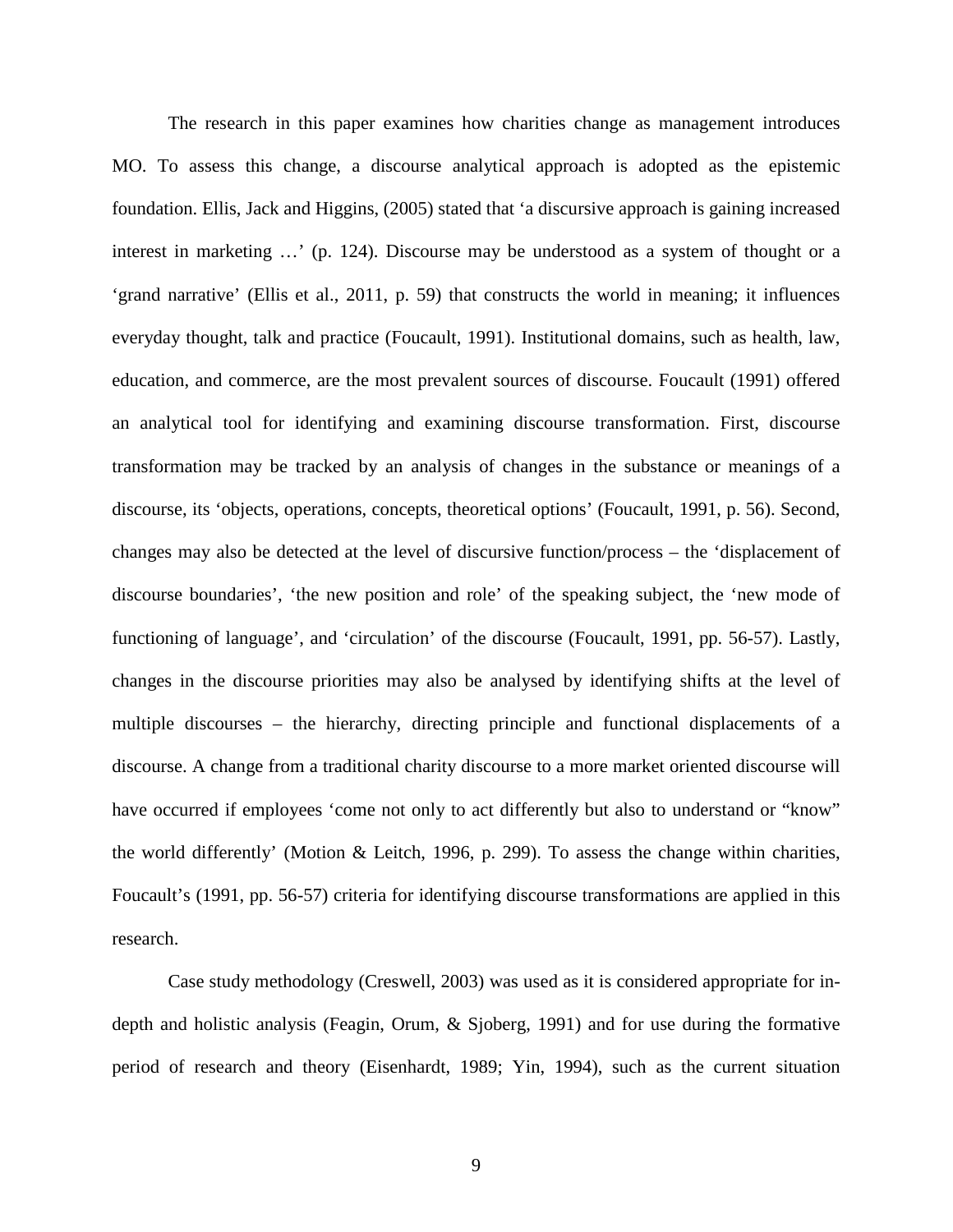regarding examination of how MO can be successfully introduced into charities. Three cases were conducted as 'multiple cases … have the advantage of allowing the researcher to triangulate data from multiple sources, thus allowing results to be generalised beyond a single case' (Aaker, Kumar, Day, & Lawley, 2005, p. 161) and richer theory can be developed from multiple case studies relative to a single case (Eisenhardt, 1989). A criteria-based selection process (LeCompte & Preissle 1993) was utilised to select the cases. The criteria utilised were not-for-profit charities, operating in the 'health advice and assistance' sector, geographically based in South Eastern Australia and having recently experienced an attempt to introduce a market orientation. The level of success in introducing a market orientation was not a consideration and indeed was not known at time of case selection. The focus on a single 'industry' also reduced the likelihood of external influence (McDonald 2007). For confidentiality, the case organisations will be referred to by the pseudonyms Arana, Bukari and Camira.

Semi-structured in-depth interviews utilising open-ended questions were used to explore the 'lived experience' (Covaleski, Dirsmith, Heian, & Sajay, 1998) of those being interviewed. An interview protocol (Yin, 1994) was utilised to ensure consistency. Topics for discussion were particularly informed by Lafferty and Hult's (2001) four synthesis dimensions of MO and Foucault's (1991) framework 'for detecting the changes which affect the discursive formations' (p. 56). Guidelines for conducting interviews suggested by Patton (2002, see pp. 343-380) were followed. Interviews were augmented with direct observation, archival material and various artefacts considered appropriate (Gillham, 2000), including annual reports, organisational induction manuals, strategic plans, organisation brochures, newsletters, examples of client surveys and organisational internet sites. The 'triangulation made possible by these multiple data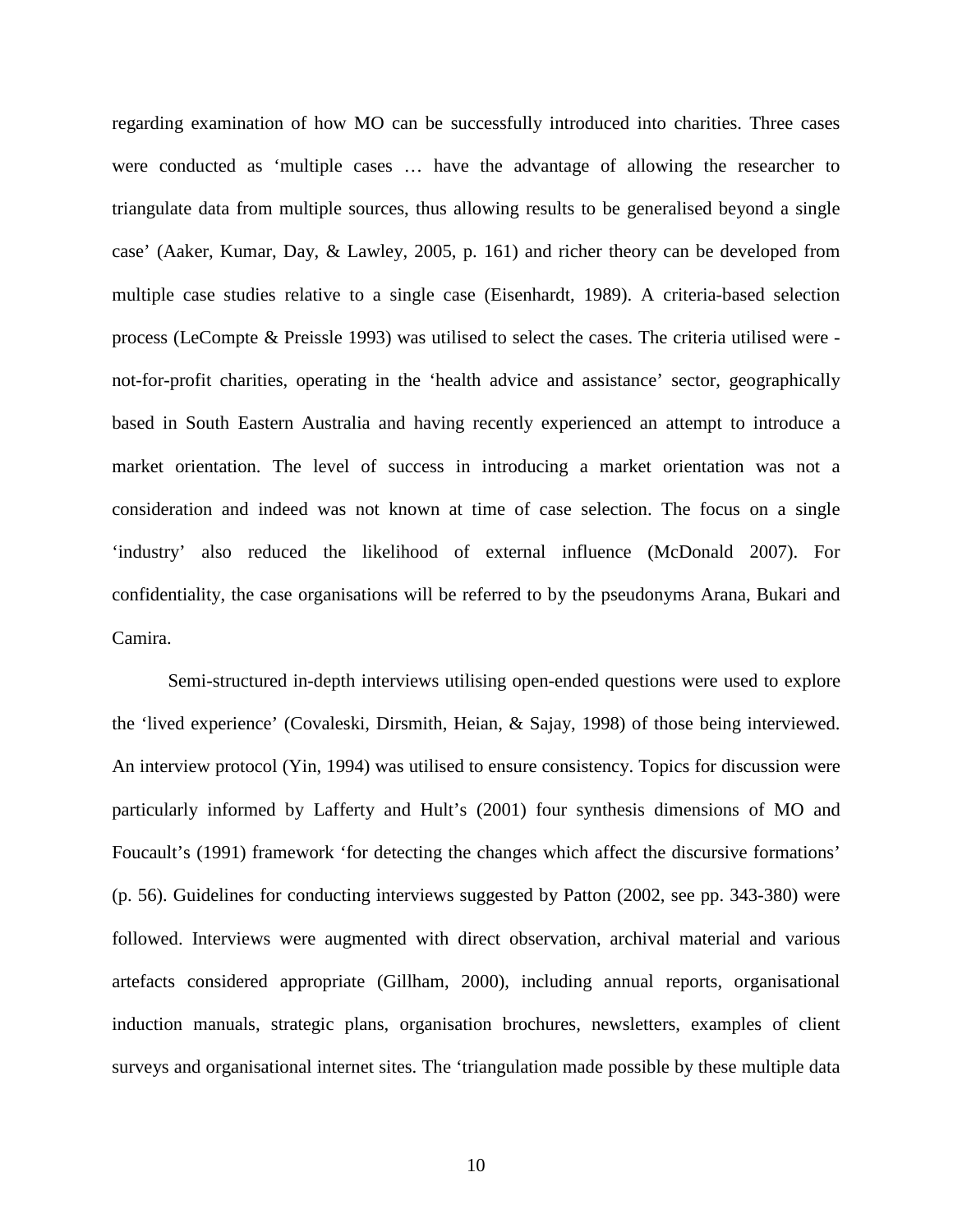collection methods provided substantiation of constructs and hypotheses' (Eisenhardt, 1989, p. 538) and use of multiple sources increased the validity of the research (Haigh, n.d.; Parkhe, 1993).

Within each case, theoretical sampling of interviewees was conducted to build and refine emergent theory (Eisenhardt, 1989; Glaser & Strauss, 1967; Yin, 1984). In-depth interviews were initially conducted with the Chief Executive Officer (or equivalent). Employees (possessing a variety of backgrounds, experience and training) from all levels of the organisations (vertical) and across all functional areas (horizontal) were interviewed to gain a comprehensive perspective (Steinman, Deshpande, & Farley, 2000; Webb, Webster, & Krepapa, 2000). Theoretical sampling stopped upon 'saturation' when 'a sufficient number of arguments of sufficient quality and sufficient data for those arguments to be well grounded' (Wood  $&$  Kroger, 2000, p. 81) were obtained. Fifteen participants were interviewed at Arana, ten at Bukari and fifteen at Camira. A single interviewer conducted all interviews to minimise bias (Lincoln & Guba, 1985; Strauss & Corbin, 1998). The interviews were digitally recorded and subsequently professionally transcribed. Copies of interview transcripts were checked by the researchers and provided to respondents to verify accuracy and, where appropriate, follow-up interviews were used to clarify and elaborate on any issues. Manual thematic analysis of the transcripts was conducted to enable greater 'immersion' of the researchers in the data (Wood & Kroger, 2000). Analysis was informed by guidelines developed by Patton (2002, see pp. 465-468) and Creswell (2003, see pp. 191-195) to identify emergent themes. Analysis was conducted within-cases prior to cross-case (Miles & Huberman, 1994).

To ensure research quality, internationally recognised quality practices for case study (e.g. Eisenhardt, 1989; Gummesson, 2007; Stake, 1995, see pp. 107-116; Yin, 1993, see pp. 39-40;

11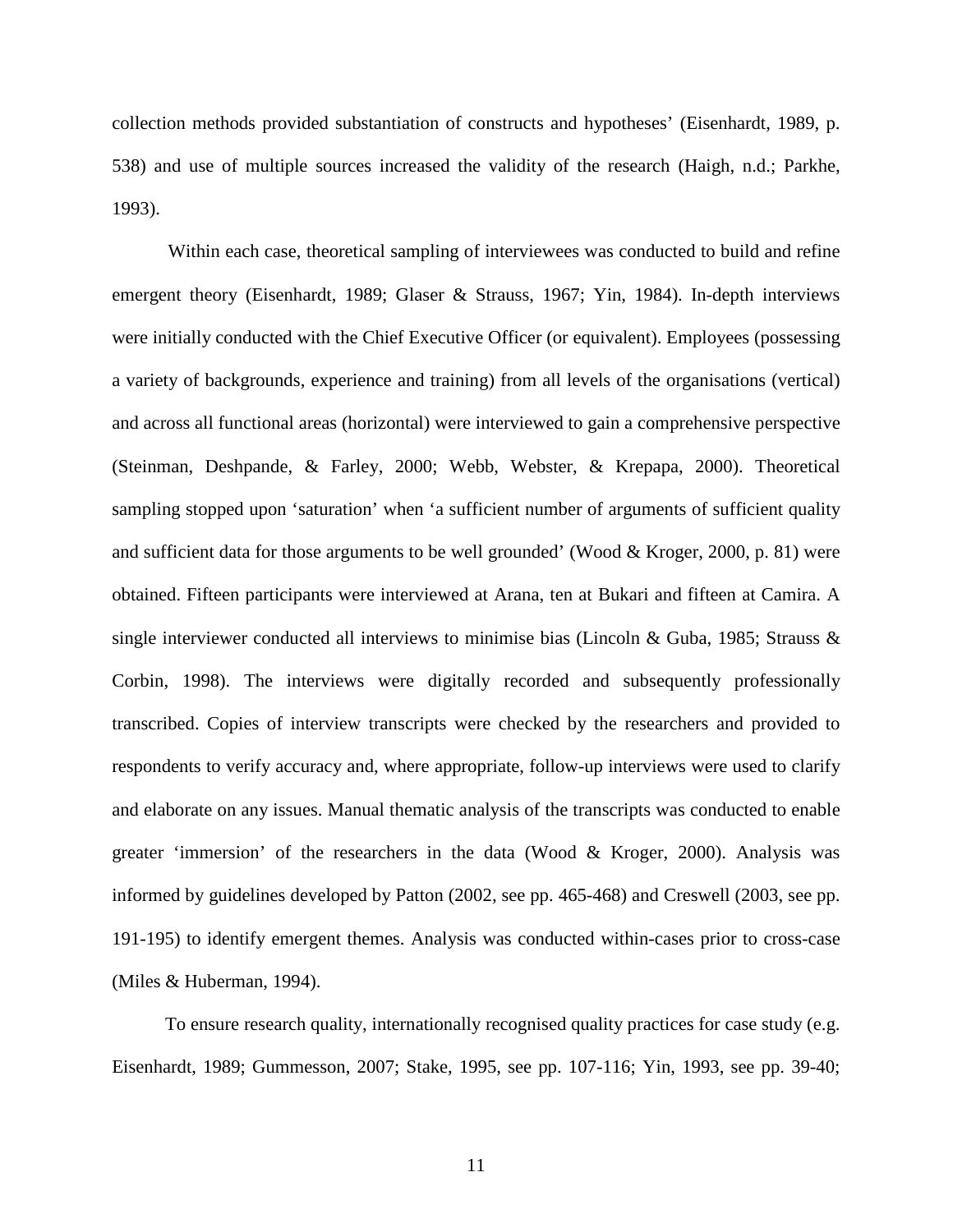1994 see pp. 32-38) and qualitative research (e.g. Creswell, 2003, see pp. 195-197; Lincoln  $\&$ Guba, 1985; Miles & Huberman, 1994, see pp. 277-280; Patton, 2002, see pp. 552-584) were utilised.

#### *Background to the three cases*

*Arana :* Established in 1974, Arana operates within south-eastern Australia and provides a range of services and support for people with a specific medical condition and for their families. Arana is primarily funded by both State and Federal Government. Guided by a somewhat visionary long-term CEO, Arana has progressively introduced MO in a relatively low-key manner since the mid 2000's and has since grown markedly. The period 2007/08 was characterised by significant growth, bedding down new structures and adjusting to life as a much more complex organisation and simultaneously dealing with significant staffing issues (Arana, 2008). Arana currently has 1,700 service recipient clients, 160 permanent staff and 200 casual staff. A newly formed for-profit division not only provides employment for service recipient clients with the specific medical condition, but also competes in the open market to provide various services such as lawn mowing and property maintenance for external, paying clients. Revenue from this fee-for-service division provides additional funds for use within the organisation. The increased revenue has coincided with significant changes towards a more professional and businesslike perspective involving numerous aspects of a market oriented discourse being introduced within the organisation. These changes have included a strong social entrepreneurial focus (including the creation of the for-profit division) as well as increased use of key performance indicators and reporting processes as well as recognition of the need to develop relationship marketing activities with key government fund providers to cement funding sources for the future.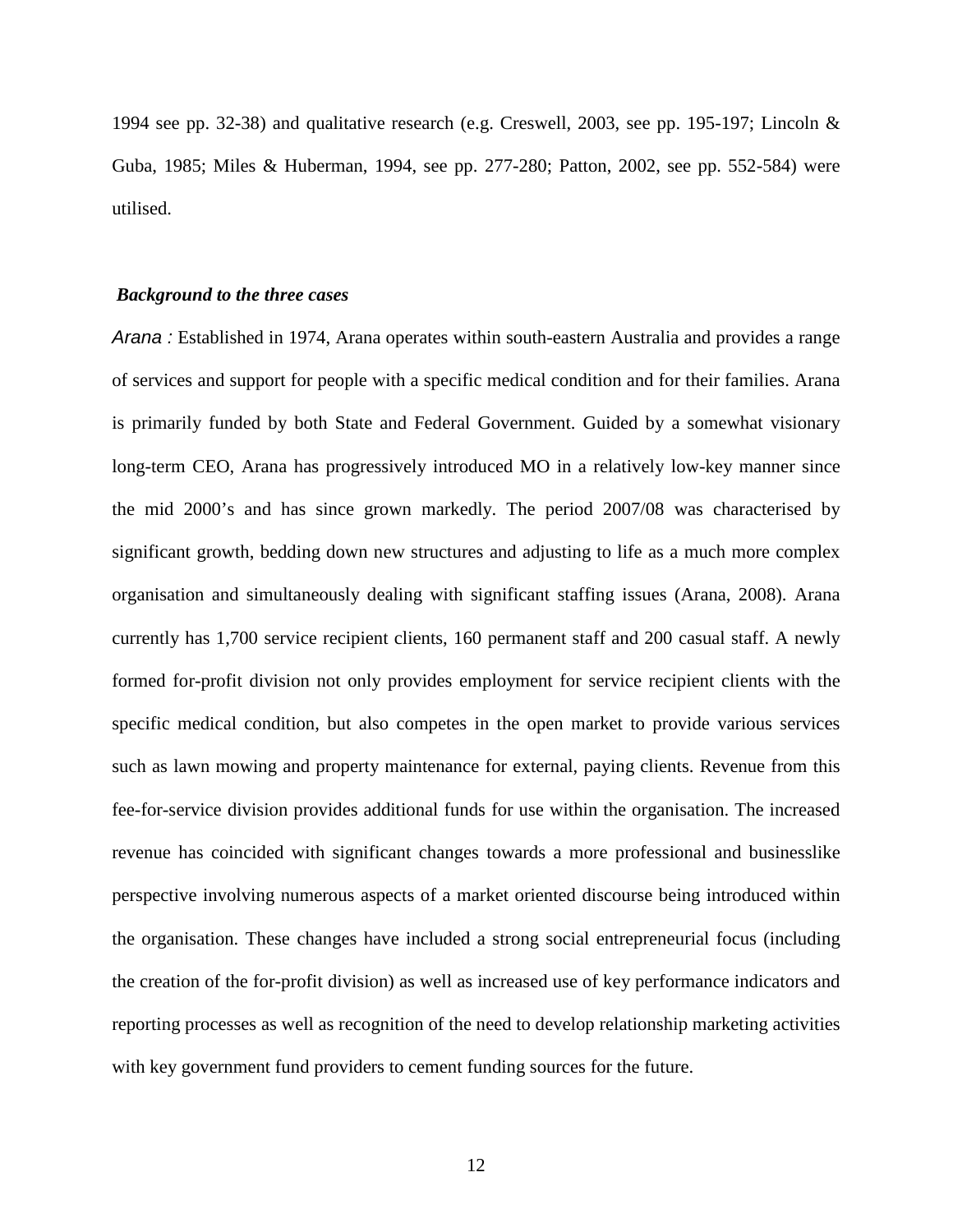*Bukari :* Originating in 1952 as a charity run by parents and interested persons, Bukari began employing professionals in 1968 and is now a national Australian charity employing over 100 staff and forty volunteers (Bukari, n.d.-a). Bukari's aim is to provide education and support services throughout Australia to children and adults with a specific medical condition, raise awareness within the community of the medical condition as well as advocacy/lobbying to government. The national office in Sydney plus regional offices enables Australia-wide coverage.

Services include individual service programs (aimed at individuals and their families), community and professional programs (for schools, police, nurses and other community groups), as well as information and referral services (Bukari, n.d.-b). Bukari mainly relies upon selfgenerated funds (donations, lotteries and bequests). An outbound call centre is operated to contact potential donor clients and lottery ticket purchasers. Operating at a loss, in 2005 the CEO resigned and several members of the senior management team also left. Since then, under the direction of a new CEO, significant changes towards a business oriented perspective involving numerous aspects of a market oriented discourse have occurred within Bukari. These changes were deemed as urgently needed due to the poor financial situation of Bukari. The financial situation was a key influencer in the manner in which the new CEO introduced the discourse transformation.

The new CEO, with the assistance of a new senior management team made changes towards development of a corporate structure to provide a base for service growth (Bukari, 2006) and initiated a strategic planning process including a new vision, new framework and business plan. A three year aim was established to identify client needs, develop quality products, meet or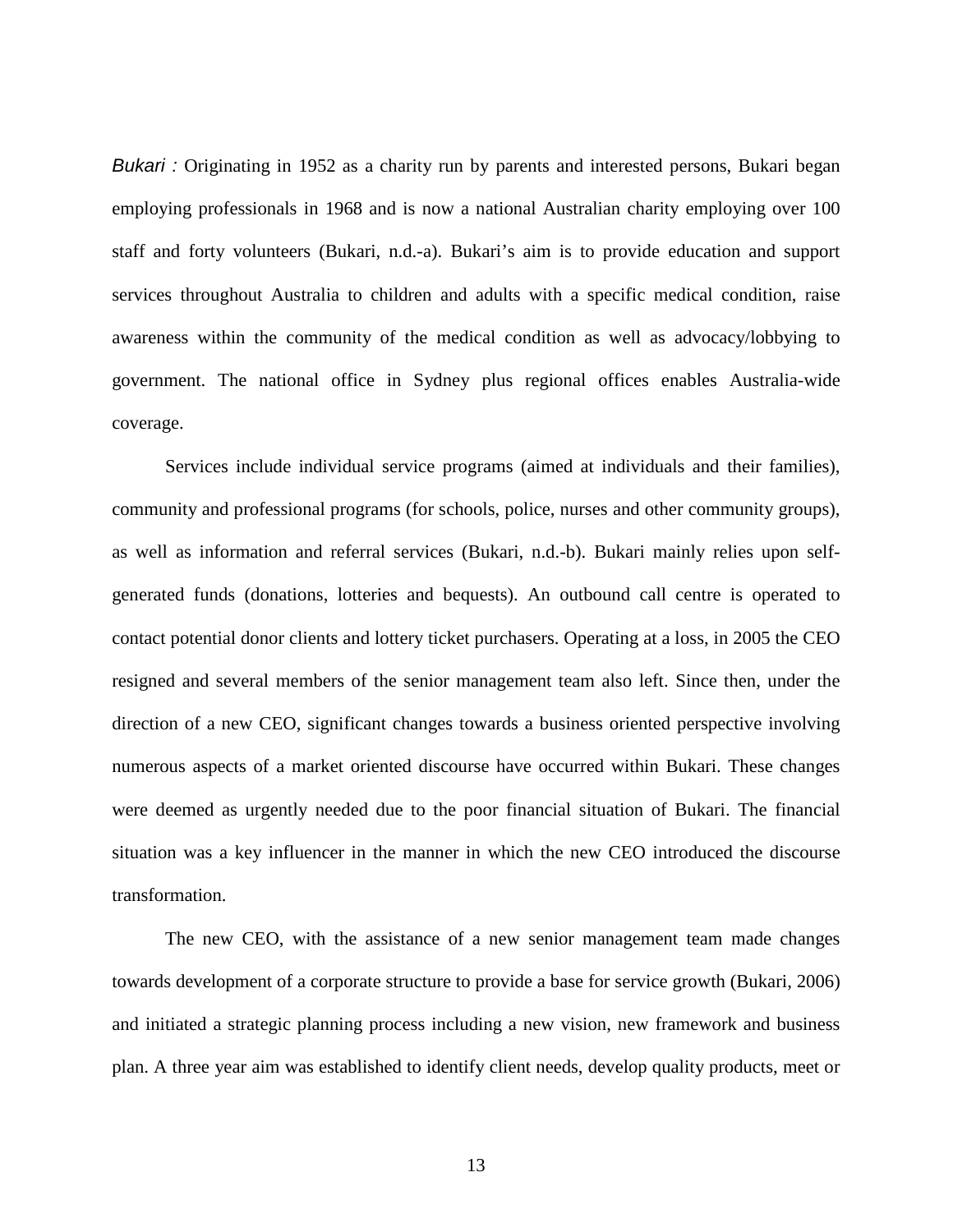exceed the changing expectations of service recipient clients, build organisation capability, introduce new policies and procedures, diversify income streams and raise awareness (Bukari, 2006). Development of a strong direct marketing capability (Bukari, 2007) enabled subsequent growth in revenue, particularly from lottery sales (Bukari, 2009). The current strategy incorporates design of innovative services and delivery tools and commitment to quality services (Bukari, 2008). The success of Bukari's new marketing strategy has enabled a 40% increase in revenue over the period 2005-2010. The new market orientation of Bukari is emphasised in its new mission statement based upon delivery of innovative, high quality education and support services as well as listening, responding, continually improving and innovating (Bukari, n.d.-c).

*Camira :* Operating as the community care division of the Sydney (Australia) operations of a Christian-based church, Camira was formed 150 years ago and currently provides care of the aged and disadvantaged, and the love of Christ expressed in practical ways within the community (Camira, 2007). Regional offices are located throughout the greater-Sydney area, with 1,400 paid staff and 2,000 volunteers providing the range of services. Battling financially and operationally, a major re-structure occurred within Camira in 2006. The then CEO (with a theological background) retired and all six general managers also left the organisation. A new CEO with business experience was recruited with the express mandate to re-invigorate the organisation. This was the first time that Camira has ever had a CEO from a non-theological background.

A strategic plan was developed which assumes a dynamic and changeable future. The plan was based on an extensive environmental analysis that included engagement via interviews of a broad range of stakeholders (Camira, 2007). Thus, introduction of a new CEO possessing a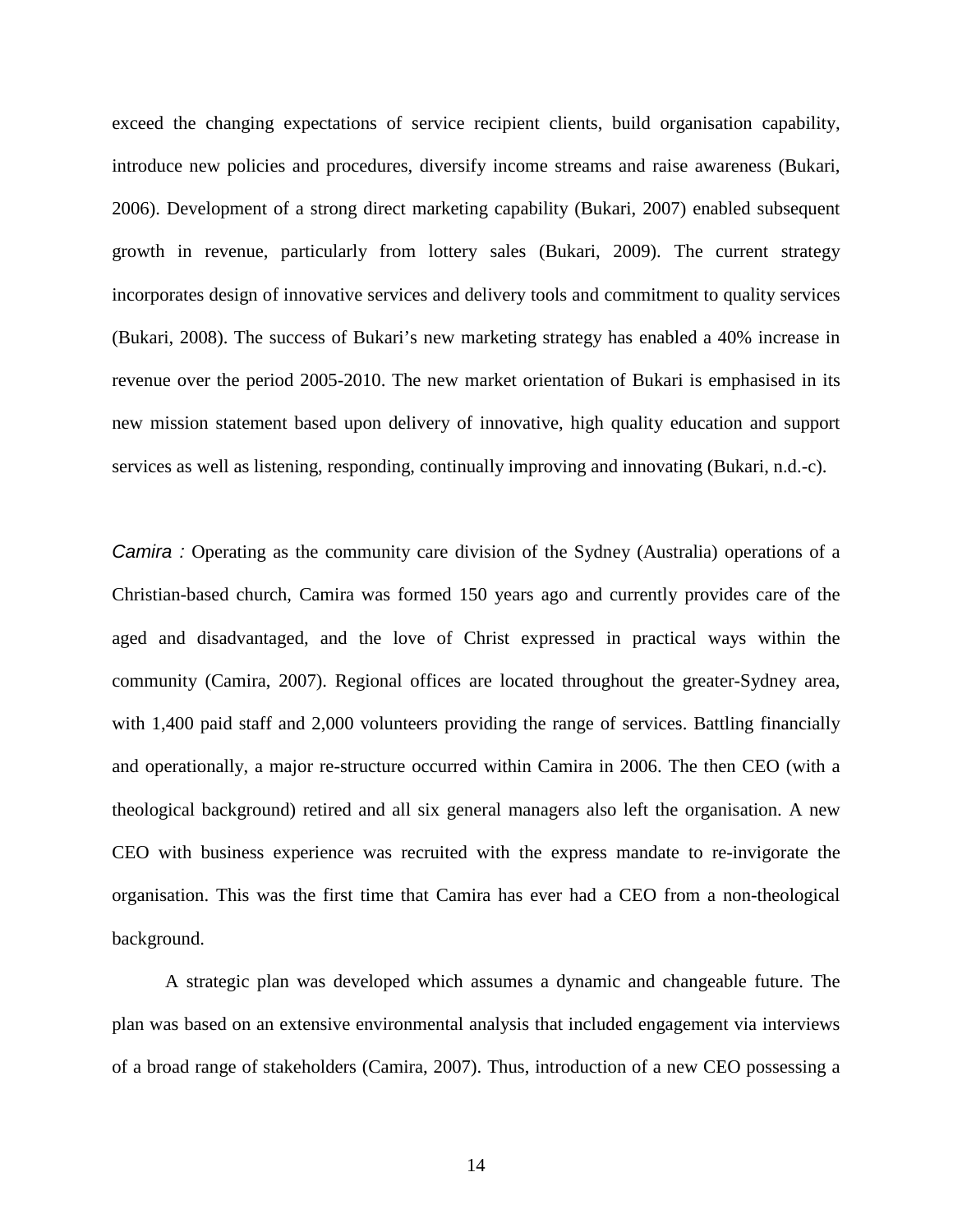strong business background signalled the commencement of a new era for Camira, with a more market oriented discourse being introduced. Government funding accounts for 57% of Camira's total income and steps have recently commenced to reduce reliance on government funding via development of corporate donation income streams. Despite the introduction of a more businesslike perspective, Camira still maintains a strong religious base and aims for all senior management and other key positions to be filled by Christians from Bible-based churches.

#### **FINDINGS**

## *Traditional Charities*

A traditional charity discourse was characterised by notions of people needing help, being objects of pity, tragic, low achievers, dependent on others, and victims of circumstance (Fulcher, 1989). Respondents perceived traditional charity organisations as typically entailing small-scale activity, a reliance on volunteers, and operating in an inefficient and unsophisticated manner. Traditional charities were regarded as being reactive and having a welfare-based orientation, fund-raising was low-scale and unsophisticated. Corporations were not targeted for funds and traditional charities were perceived as having little or no professional fund-raising employees. The three charities examined in this paper were traditional charities that have recently had MO introduced.

#### *Implementing market orientation: A three stage process*

We have identified that MO was implemented within the charities in three transitional phases: a new managerialism phase, a professionalism phase and a subsequent embedding phase. Within Arana, the progressive CEO with managerial skills anticipated the need for change, whereas the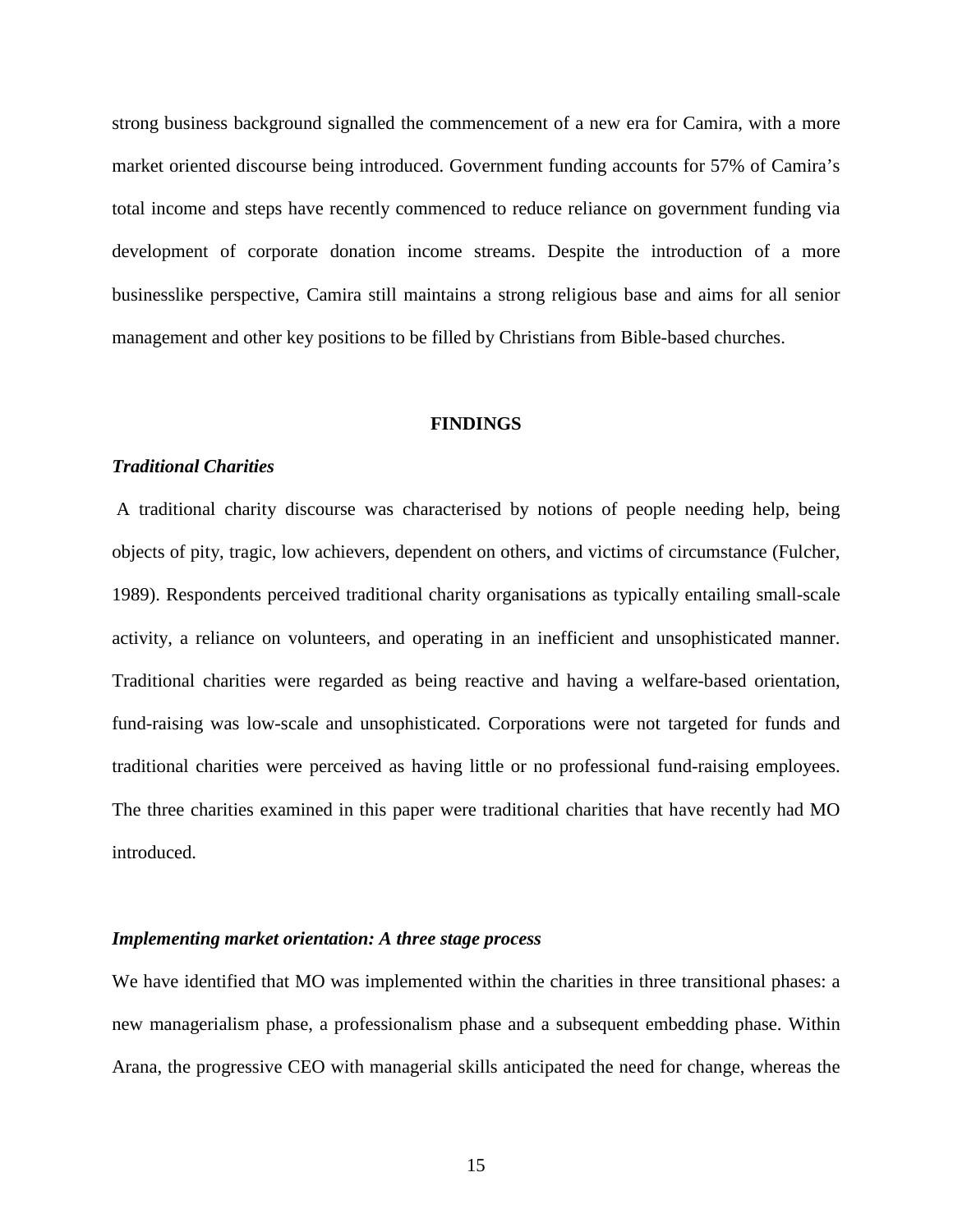catalyst for change within both Bukari and Camira was poor financial performance. The long held assumptions that the organisations would survive in the newly competitive environment whilst still operating as traditional charities were challenged. Senior management with appropriate business skills were introduced into Bukari and Camira. Thus, new managerialism was the first phase needed within these charities to become more market oriented.

New managerialism has a 'concern for efficiency, cost-effectiveness and competition' (Gewirtz & Ball, 2000, p. 256). Emergence of new managerialism is associated with 'new icons such as outcomes and missions, and new rituals to enshrine them including corporate planning, performance evaluation and new fiscal accountability arrangements' (Sinclair, 1996, p. 234). Incorporation of management techniques from for-profit businesses (Meyer, 2002; Vickers & Kouzmin, 2001) resulted in the transformation of charities into businesses.

The second phase towards MO for charities that we identified was the introduction of 'professionalism'. This was a major discursive shift from the traditional charity discourse characterised by volunteers. To provide the charities with the human capital necessary to deliver MO, volunteers were replaced by paid professionals, paid non-professionals were trained to become more professional, and even professionals with non-business backgrounds were required to gain professional business skills. This was most evident within Arana (who utilised consultants to provide training) and Camira (who offered University based courses to existing employees). Bukari, due to very tight financial constraints used in-house training offered by the CEO. Charities must 'be good at learning' and able to improve employee capabilities (Bennett, 1998a, p. 12). Employees were required to be more accountable and skilled at service delivery. Following the foundations built via new managerialism and professionalism, the charities were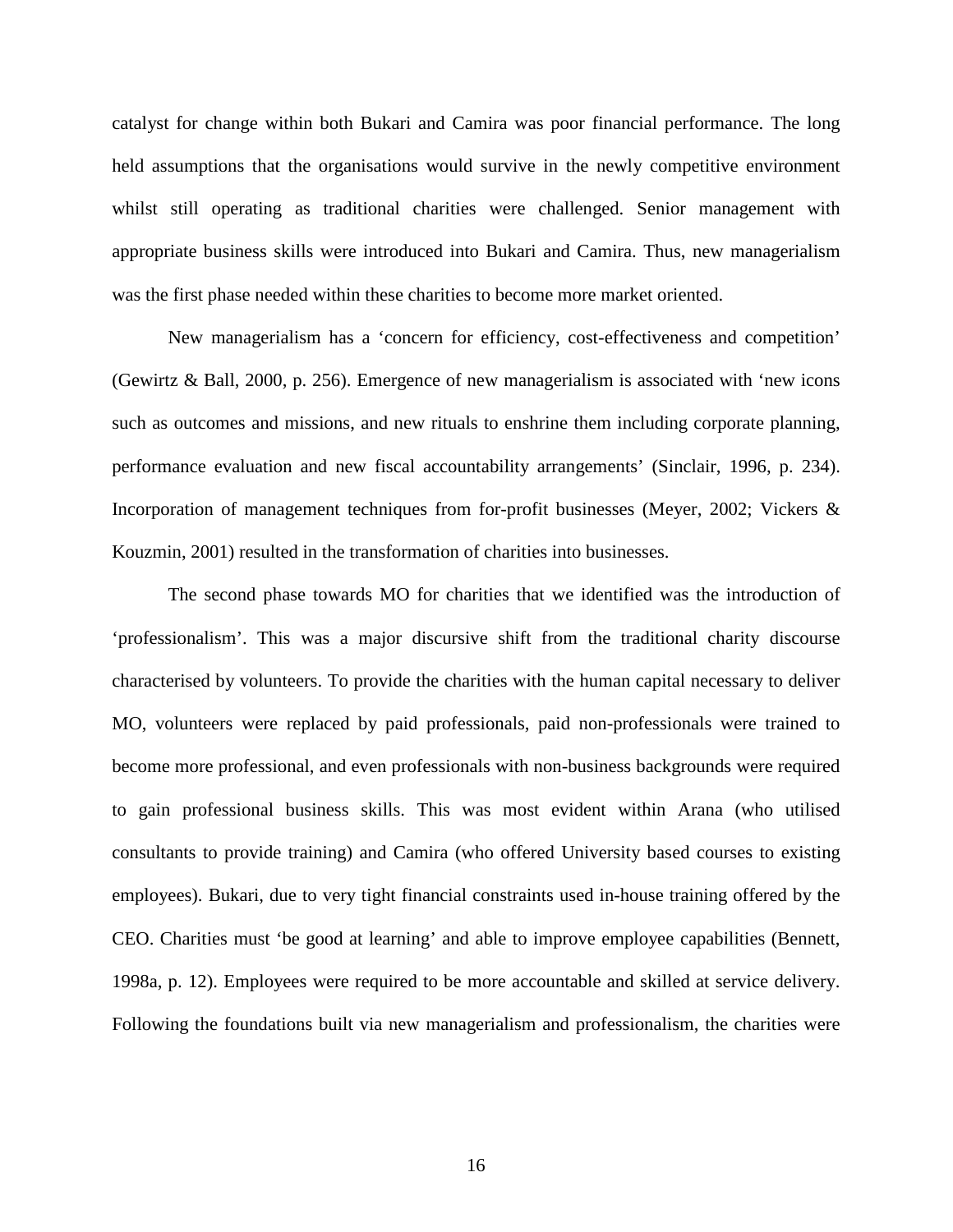then in a position to utilise the new resources to subsequently consolidate and embed new practices consistent with market oriented behaviour.

Application of Foucault's (1991) criteria for detecting discourse transformation identified that each charity had successfully moved from a traditional charity mode of operation to a more market oriented discourse and practice. The challenge was to map how the inclusion of a market oriented discourse was implemented and impacted on the charities. The fundamental systems of meaning that shape charities were examined. The discourse boundaries (Foucault, 1991) that control what is included in how we think about charities were expanded to include economic practices, the charities had all introduced dimensions of social entrepreneurialism practices and Bukari had also introduced state-of-the-art direct marketing activities. Although the discourse boundaries relating to operating functions had changed, an underlying charity ethos of client-first was maintained. Employees gained a 'new position and role' (Foucault, 1991, p. 56) within the change to a market oriented discourse and were required to possess a higher level of skills and operate in a more professional manner. Fournier (1999) suggests that professionalism can be used to embed what management considers to be appropriate work identities, conduct and practice. This was a significant change affecting employees across all three cases and supports Evetts (2003) who observed that 'the discourse of professionalism is increasingly used' (p. 23) in organisations and can be used by management 'as a mechanism of occupational change and control' (p. 32). The move from the traditional charity discourse that was characterised by volunteers to a more businesslike discourse required increased professionalism. One service provider commented that the *'differences would have to be professionalism … our accountability on record keeping, documentation. Just the whole thing'*. The changes did cause some issues but were accepted overall as indicated by a service provider -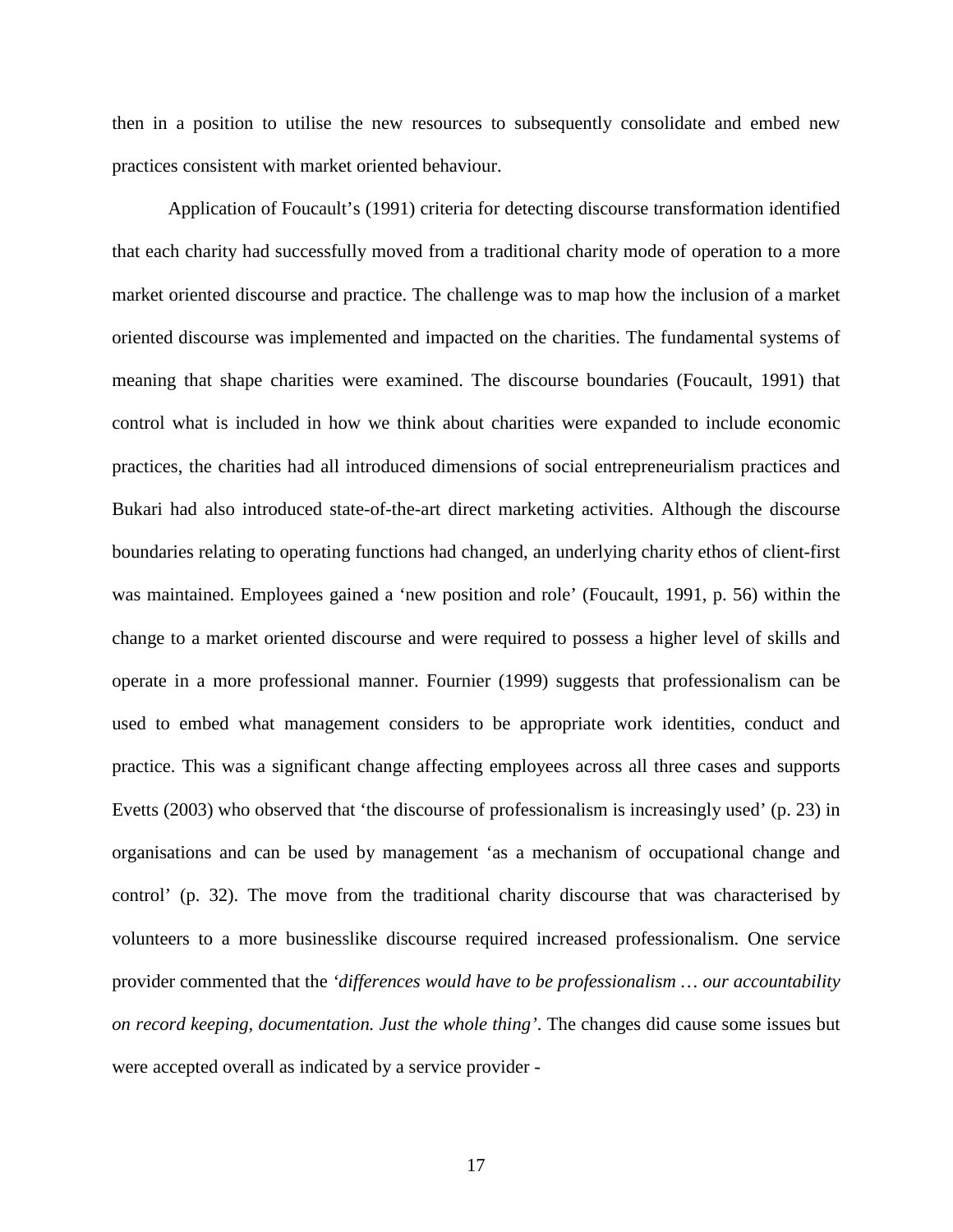Some people *'had a real culture shock, there were a few resignations* [but also] *the ones that are still here are just so impressed with what has happened and the changes that have happened … those people who are still here are really appreciative of the fact that we can see the* [service recipient] *clients are benefiting from what's happened'*.

There was what Foucault (1991, p. 57) referred to as a 'new mode of functioning of language' within each charity as MO was introduced. The language of business was introduced by the new managers with phrases such as *service delivery*, *strategic planning* and *best practice* being introduced. A service provider commented -

*'It was a very challenging time, I am the last remaining manager from the original group. At the point when we got a new CEO, they came from a services marketing perspective, I come from an acute care nursing perspective, I had never been exposed to that before, so it is a completely new concept and the language, it was like a foreign language'.*

Managers utilised various methods to introduce and embed the new modes of discourse and operation. Arana, utilised sub-committees, Bukari used direct management/employee meetings (due to the relatively small size and centralised location of employees), whilst Camira gained employee buy-in by inviting all employees to an initial strategic planning day then using various ongoing employee committees. The new CEO of Bukari commented -

*'the biggest thing facing me has actually been trying to bring some cultural change about in the organisation. Because I could see the need to do things but I couldn't get the, you know, it has been a struggle to get the troops to see where we needed to go'.*

Similarly, communication was regarded as a key to introducing the change with a senior manager commenting -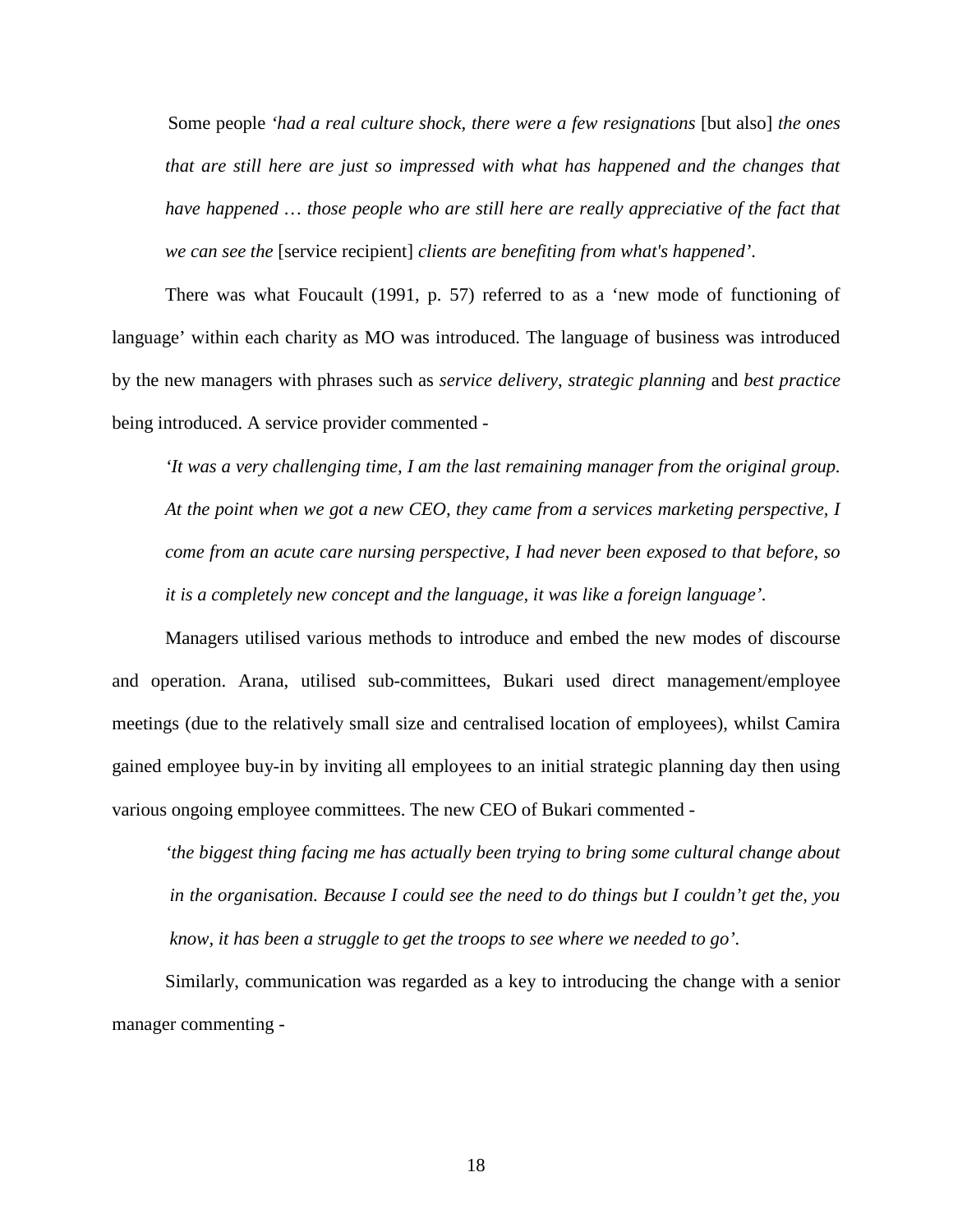*'I think the key is communicating the changes to staff before they are implemented, and if you communicate to people the change and you explain to them why you are doing* [it] *and what the benefit to the organisation is going to be* [they will accept the need for change]*'*.

Utilising Lafferty and Hult's (2001) four synthesis dimensions of MO, Appendix 1 indicates the change in levels of MO within the charities based on the managerial interventions. 'Emphasis on customer' is a trait of traditional charities and this was maintained in the new discourse. The other three dimensions of MO increased in the new discourse indicating that management had been successful in introducing MO. Appendix 1 contains quotations in *italics*  obtained from employees that justify the identification of new levels of MO. Traditional charities operate in a relatively unsophisticated manner with few records of donors or service recipients. The more market oriented mode of operation resulted in the organisations introducing information gathering procedures and recognising the benefits of data regarding donors hence greater appreciation of the 'importance of information'. The increased professionalism and skilling assisted improved 'interfunctional coordination'. Introduction of service delivery processes based around standard procedures assisted improved 'taking action'.

#### *A praxis framework for implementing market orientation within charities*

Insights gleaned from the interviews have identified that all three charities have successfully introduced MO, and the phases by which the transformation occurred. This data was drawn upon to develop a conceptual praxis framework for implementing MO into charities that is provided in Table 1. To develop the framework, we firstly identified the relevant characteristics that a charity needs to consider (left hand column of Table 1). This list of characteristics was drawn from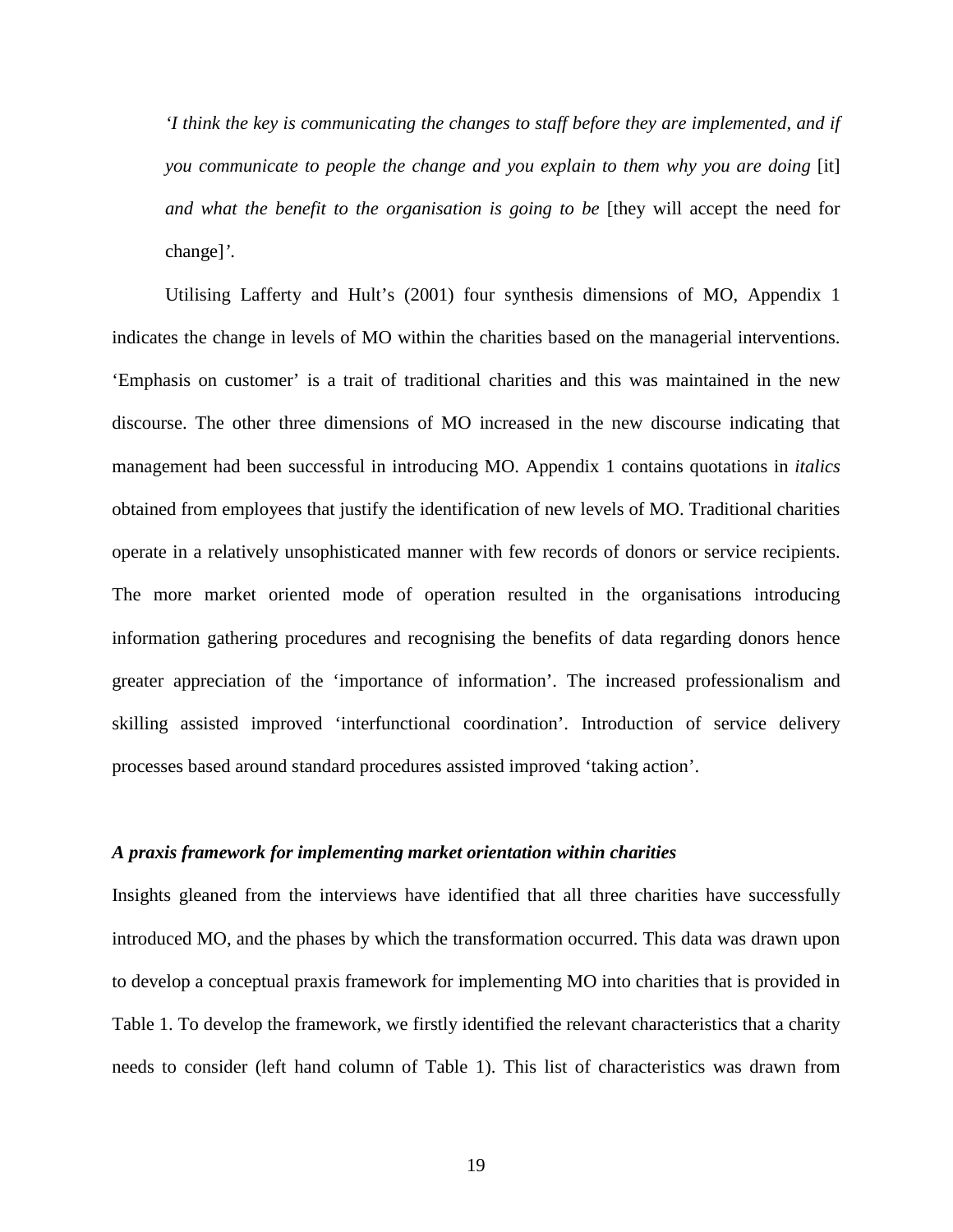various market/societal orientation models (Duque-Zuluaga & Schneider, 2008; Gonzalez et al., 2002; Kohli & Jaworski, 1990; Kohli, Jaworski, & Kumar, 1993; Lafferty & Hult, 2001; Liao et al., 2001; Narver & Slater, 1990; Sargeant et al., 2002). Following compilation of these characteristics, the data obtained from the three case studies enabled development of management praxis guidelines to assist successful implementation of MO into charities. The content of the Table is now discussed.

#### INSERT TABLE 1 ABOUT HERE

#### *Organisation mission (values and beliefs) and strategy*

Client focus is a key aspect of MO. Charities typically have an inherent strong focus on service recipient clients so should maintain this focus after the discourse transformation and, in fact, can utilise the existing service recipient client focus as a bridge and legacy from the previous discourse to gain 'buy-in' from employees. Thus, maintenance of high client focus should be regarded as the foundation of the new market oriented discourse. As well as continuance of this high focus, the focus on service recipient clients should also switch to perceiving these people as valued members of society rather than objects of pity as is the case in traditional charity discourse.

In a traditional charity discourse, donor clients, although necessary to enable charities to gain funds to exist, often have less focus relative to service recipient clients. Charities should therefore increase focus on donor clients and recognise the need to have a balanced focus on both service recipient clients as well as donor clients. This increased focus on donor clients can be assisted via implementation of customer relationship management to identify key target donors,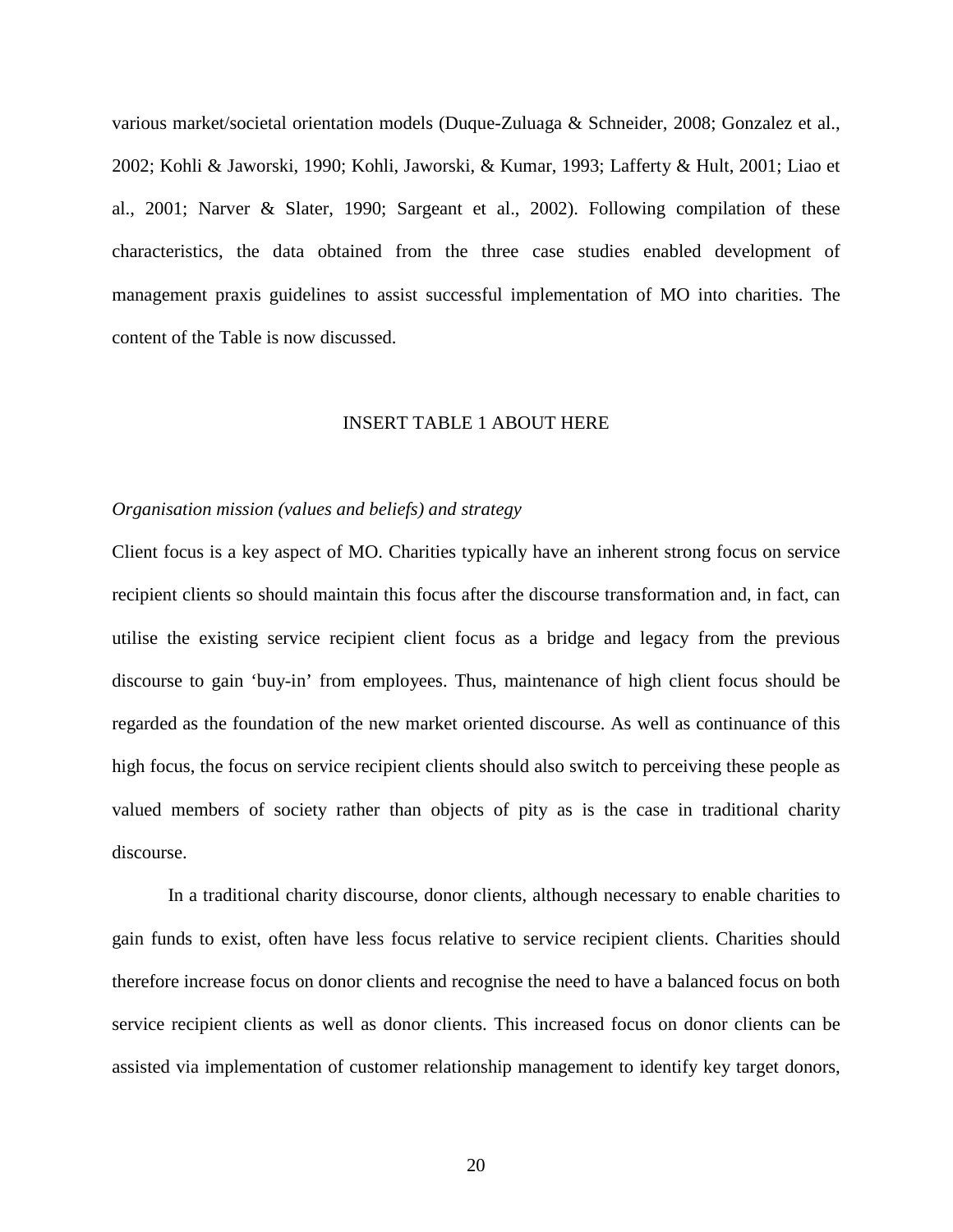and utilisation of subsequent relationship marketing to develop bonds with key donors (individual and corporate) as well as government fund providers.

Management of charities need to recognise the existence of other charities, and determine the appropriate relationship to have with these charities. There will be a competitive focus relative to other charities due to competition for donations and government funds. However, there should also be co-operation for the common good in regards to collaboration on service provision to increase efficiency in an industry regularly battling for funds – this will result in the best use of funds to achieve maximum societal benefits.

Charities typically recognise the need to grow to create economies of scale needed to survive. Management should thus identify an appropriate target size for the charity, and implement a growth strategy to enable this size to be reached in a timely manner. This growth may be via merging with, or acquisition of other charities. Another option is to expand the range of services offered within the current geographic region, or expand into other regions – these options should however be considered in relation to the effect/consequences on other charities.

Associated with the client focus, charities need to identify important new key stakeholders and develop relationships with them. Charities need to not only determine a focus, but also then develop an appropriate interface with these stakeholders. For example, government funding bodies are a key potential source of revenue so it is essential to develop and maintain capability to interface with the key government personnel. Likewise, an appropriate interface is needed with the general public to gain new donors. The interface with service recipient clients should be via a holistic service delivery process including pro-active involvement of clients rather than the traditional reactive singular contacts. Charities should also be pro-active in increasing frequency of contact with donor clients.

21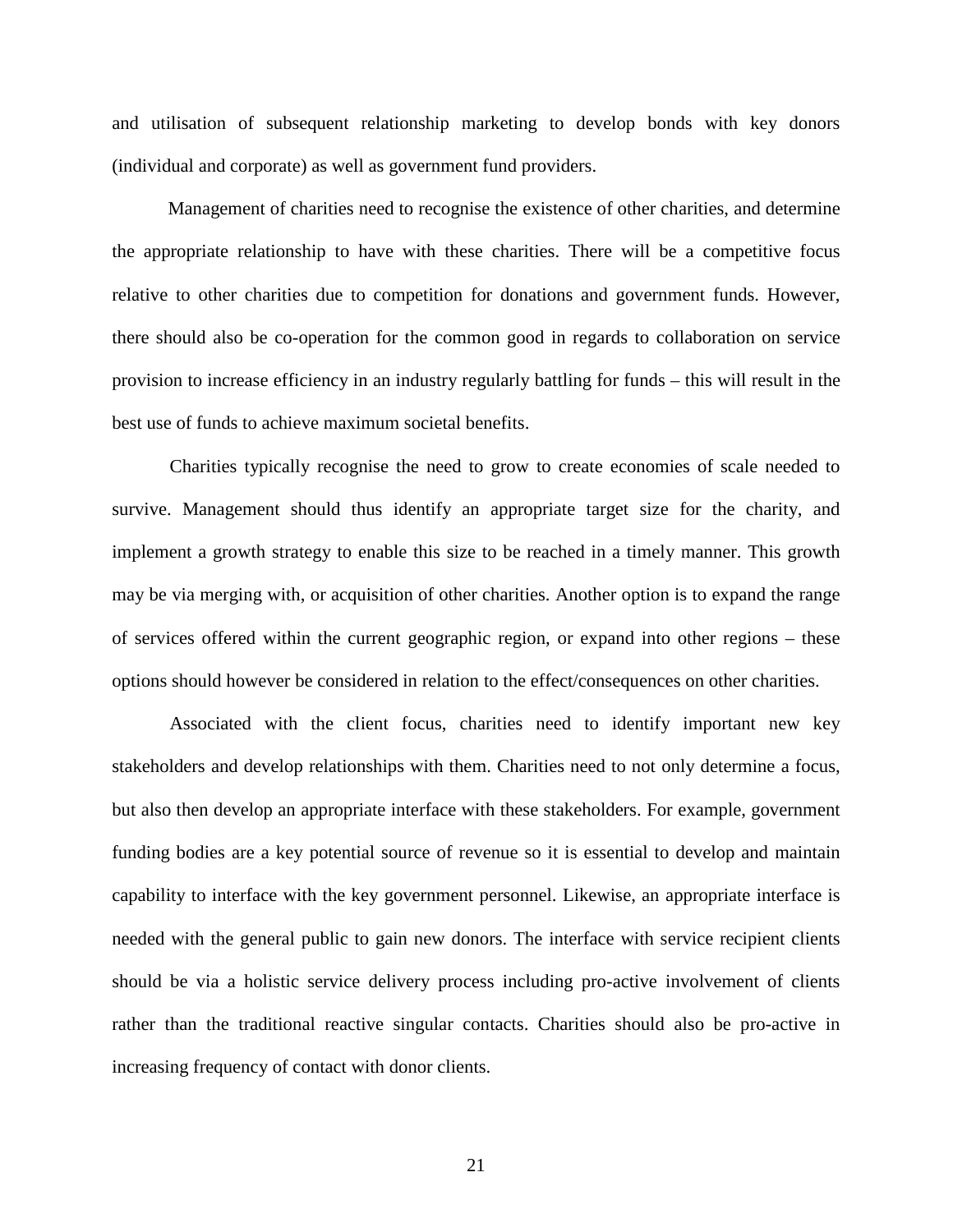## *Leadership*

The nature and history of traditional charities is such that the leadership (board of directors, top and middle management), although well intentioned, often do not have the skills and knowledge regarding how to operate a charity in the current environment, nor do they often recognise the need to change. As much as possible, leadership of a modern charity should be structured and operated similarly to a for-profit business – for reasons of efficiency and long-term viability. Whilst the Board of Directors of the charity will still be composed of unpaid volunteers, the number of Directors with business skills should be increased via pro-active targeting of appropriate people within the local business community. By developing a more professional Board of Directors, managerial interventions will be typical of a for-profit Board – with a focus on long-term strategy development with calculated business risk.

Similarly, top management (CEO) should ideally consist of experienced business professionals, preferably with not-for-profit experience, but possibly sourced from the for-profit sector, but who have an appropriate affiliation and understanding of the overall aims and underlying ethos of charities. With experience of management, their managerial interventions will be associated with change management, leveraging existing capabilities, improving service delivery, ensuring appropriate employee skills (via either retraining/upskilling existing employees if needed, or employing new people) and developing a formalised long-term strategy. Based on direction from the CEO, the middle management, consisting of existing high achieving employees and new business professionals should assist the CEO to transform the traditional charity discourse.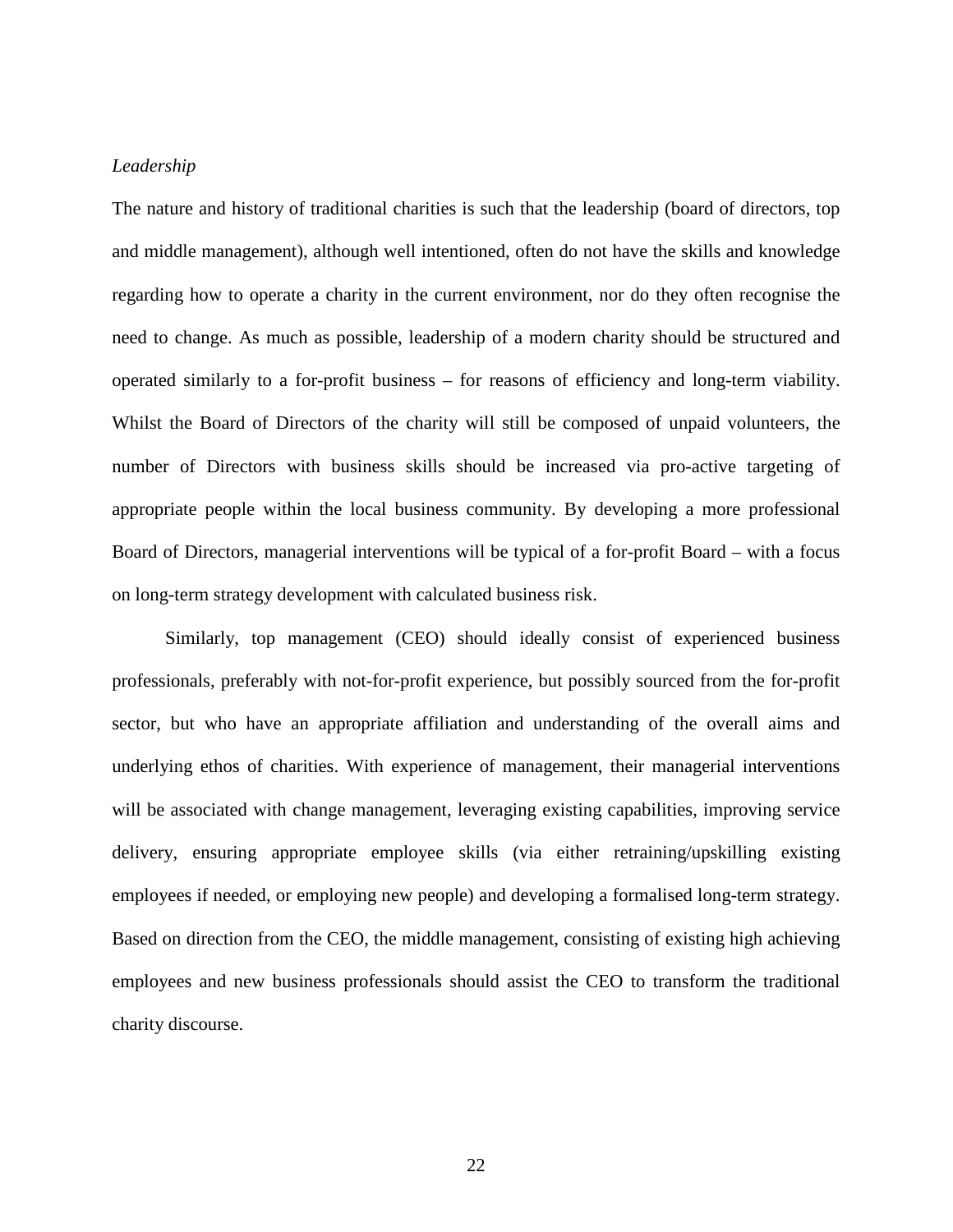Managers should also look to gain the services of external consultants for short-term access to specialist skills. For example, tax consultants can assist charities to capitalise on the taxation benefits afforded to not-for-profit organisations and restructure payment packages to employees to assist in making salaries more competitive with similar jobs in the for-profit sector.

To assist in the circulation of the new discourse, managers should focus on the employees and educate employees that the previous discourse was not best practice. Employment within charities can be very insular, with long-term employees having little, if any, exposure to other modes of operation. Employees tend to replicate past actions, and need to be informed of the need to change their mode of operation.

#### *Employees*

A vital requirement for success of the new discourse is employees who are committed to the new direction of the charity and who are willing to accept the higher level of personal accountability and new modes of day-to-day operation. Gaining legitimisation and acceptance from the existing employees and involving them in all stages of the discursive shift will minimise resistance. Managers need to recognise and appreciate how the discourse change impacts on both the organisational and individuals' identities and their work practices. Thus, during the change management process, management need to gain buy-in from the existing employees and ensure they possess the appropriate skills, and/or employ new professional staff with the relevant skills. This is required in both the service provision as well as the fundraising sections of the charity. Professionalism and the associated high accountability are essential.

## *Organisational Structure*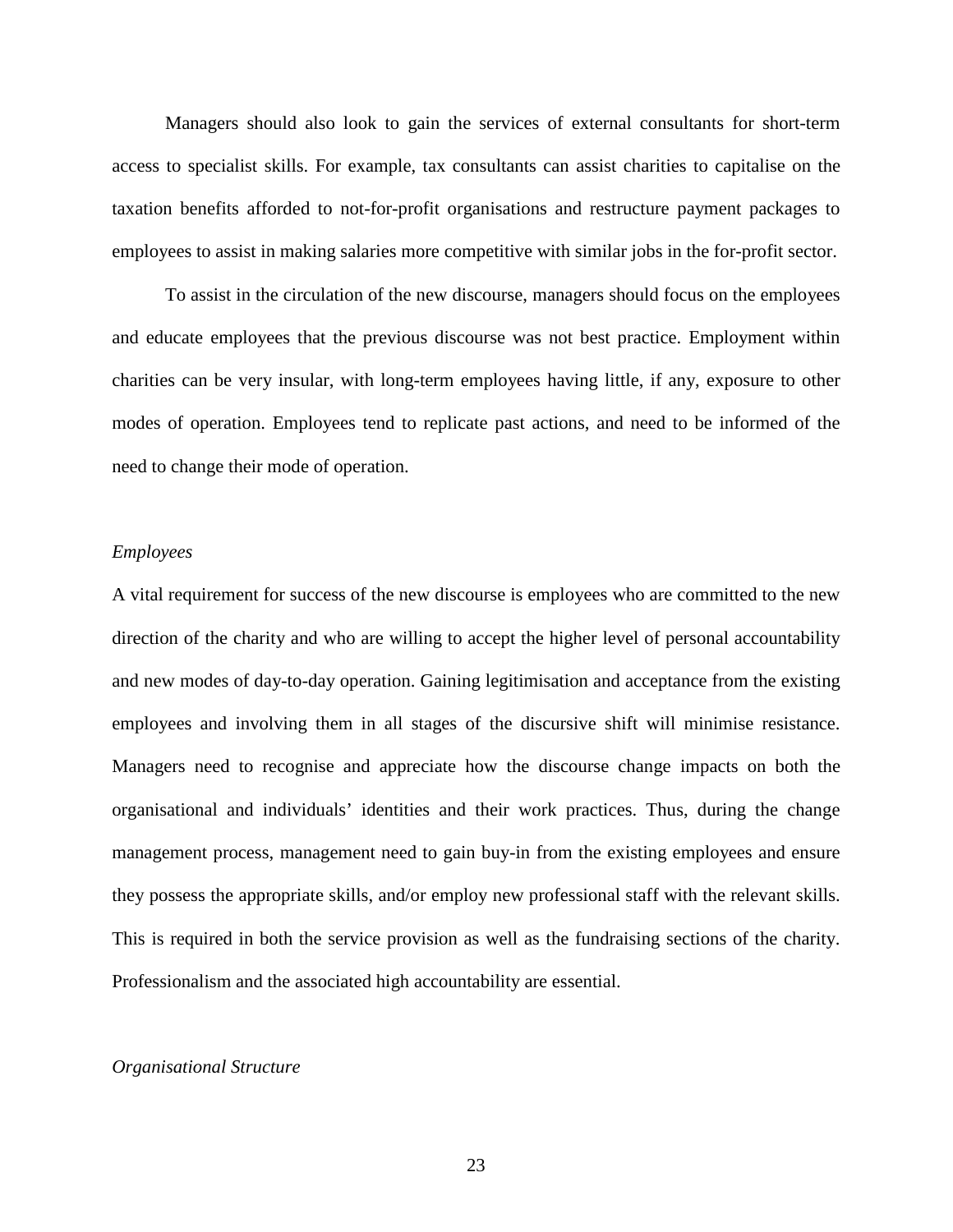The new discourse should contain a high level of formalisation to ensure quality services, with ongoing accountability via reference to KPI's. Whilst top management oversees the operations of the organisation, there should be de-centralisation of empowerment to the employees at any branches and regional centres to enable effective responses to local market needs. Formalised specialised departments with strong inter-department communications will ensure an efficient and effective organisational structure.

Optimum performance is achieved by high performing employees. The employees are likely to perform well if they perceive appropriate rewards. The underlying "raison d'etre" for charities is to provide services to people who are not always able to help themselves. By providing a high level of client service delivery and seeing their clients' benefit, employees will gain high intrinsic job satisfaction. Coupled with this, there is a need to also offer competitive financial rewards. The introduction of more professional job requirements will require an increase in salaries as the intrinsic reward of seeing service recipient clients helped will not by itself guarantee high performance from employees.

A new market oriented discourse is characterised by high levels of accountability, both individually and organisationally. The individual accountability should be based on personal KPI's, whilst organisational accountability is measured via KPI's and external audits.

A traditional charity is often associated with a low level of operational efficiency and less than optimum interdepartmental dynamics due to poor management skills as well as a reliance on volunteers working irregular hours. The modern discourse should utilise ongoing communications to develop a low conflict climate. This can be assisted by regular internal communication via newsletters, and establishment of cross-functional teams, as well as

24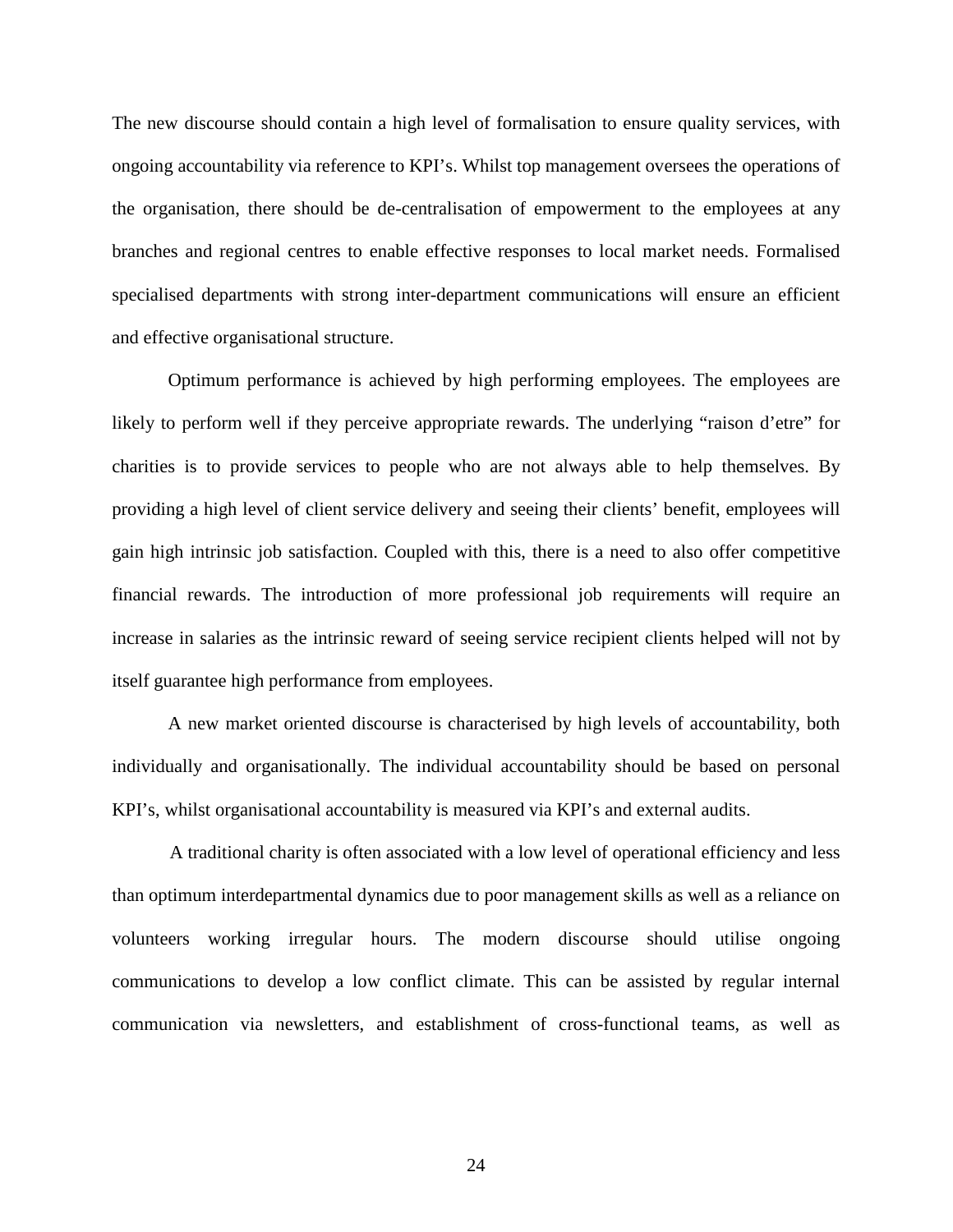professional practice teams which bring together employees in similar job roles from different geographic locations.

#### **DISCUSSION AND CONTRIBUTIONS**

This paper addressed two research aims. First, we examined the process for effectively introducing market oriented discourses in a charity organisation. Based on examination of three cases and use of a Foucauldian (1991) approach we have identified how charities actively change the discourse boundaries, develop new positions and roles for employees, introduce new language and circulate the new discourse. This discourse transformation involved a phased approach involving new managerialism, then professionalism prior to embedding the MO. Second, based on these findings, we developed a conceptual praxis framework to guide charities to implement MO.

Whilst the four synthesis dimensions of MO are all relevant to charities, adoption is not an easy process and requires development of capabilities and changes to the mind-sets of a number of existing employees. The introduction of MO into the three charity case studies assisted in improved performance. This improved performance is exemplified by the increased revenue generation since the discourse transformations occurred. This reinforces the findings of Bennett (1998b) who determined that small/medium charities with high MO increased revenue moreso than charities with lower levels of MO. Improved service delivery and a more targeted range of services also exemplify the improved operating performance of the charities. However, the discourse transformations were not smooth, with various employees within the three charities either leaving during the course of the transformation, or taking time to accept the transformation. Following the introduction of MO into the charities, the resultant discourse in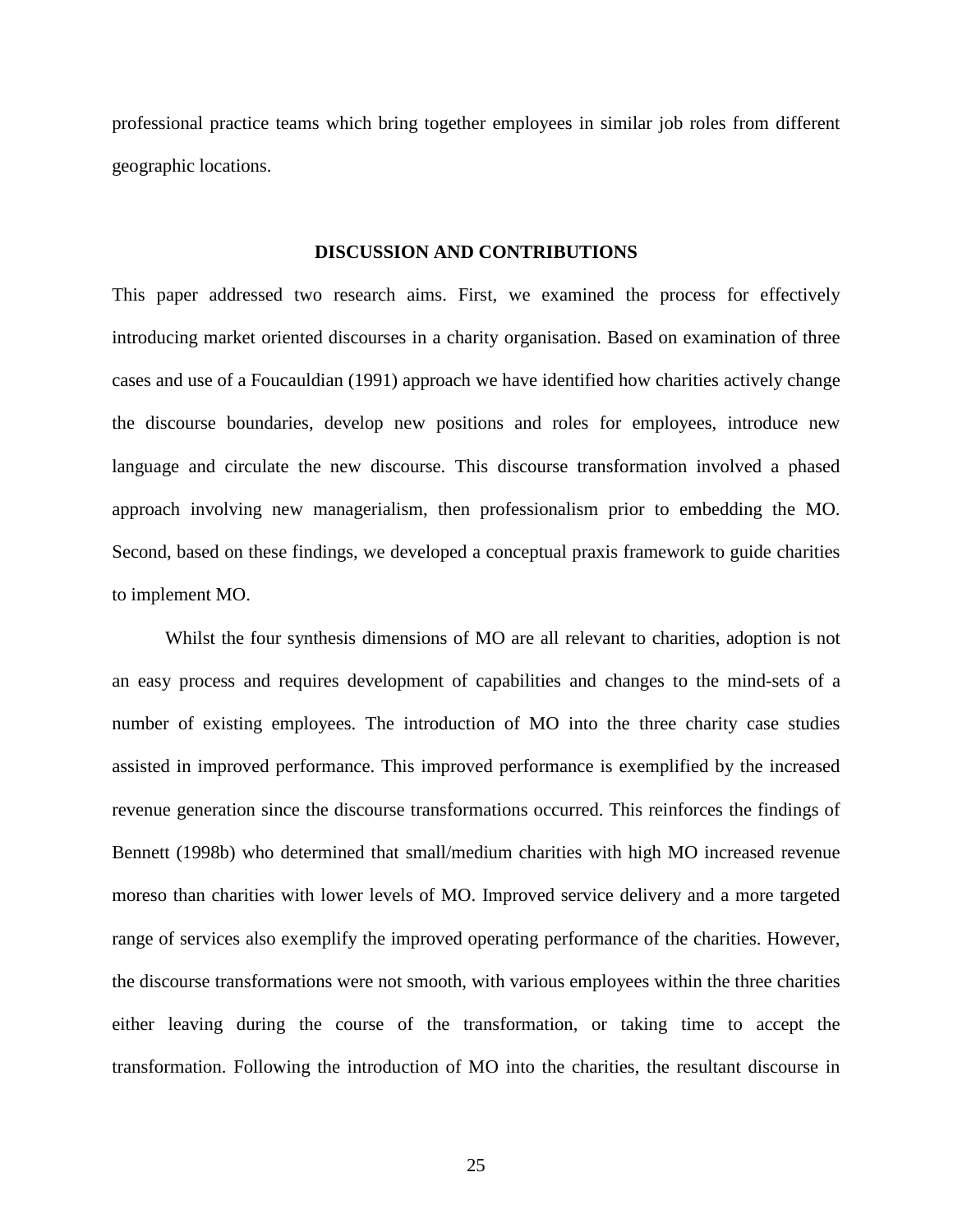each charity was characterised by a more businesslike and professional approach with numerous standard practices and procedures to formalise and embed the new discourse.

The research has indicated that charities can successfully introduce a more market oriented discourse for the benefit of all stakeholders, but caution needs to be taken to ensure it is introduced in an appropriate manner and new managerialism and professionalism need to be introduced before market orientation can be embedded. A key finding of the research is that an extremely strong client-first ethos exists amongst existing employees in the charity sector, particularly amongst service providers. Although a discourse transformation reflecting a more market oriented approach supplants the previous legacy charity discourse, a significant remnant for employees was the emphasis on customers, a foundation for the transformation. The emphasis of customers was maintained, albeit via new and more professional service delivery processes. Continuing a 'client-first' ethos may potentially cause ongoing challenges as management wrestle with limited resources, maintaining ongoing efficiency and ensuring sustainability but a 'client-first' ethos is the raison d'etre for these organisations. However, the conceptual praxis framework provided in Table 1 recommends appropriate actions to successfully transform a traditional charity into a modern, market oriented organisation.

Research regarding the actual implementation of MO is sparse (Beverland and Lindgreen, 2007) both within the for-profit as well as the not-for-profit sectors. Also, relative to the forprofit sector, research regarding MO in general within not-for-profit organisations including charities is an under-researched area (Bennett, 2005; Sargeant et al., 2002; Warnaby & Finney, 2005). This research thus not only expands our general knowledge regarding how an organisation can successfully introduce MO, but it also specifically advances our knowledge within the not-for-profit sector. We consider the research questions addressed in this paper to be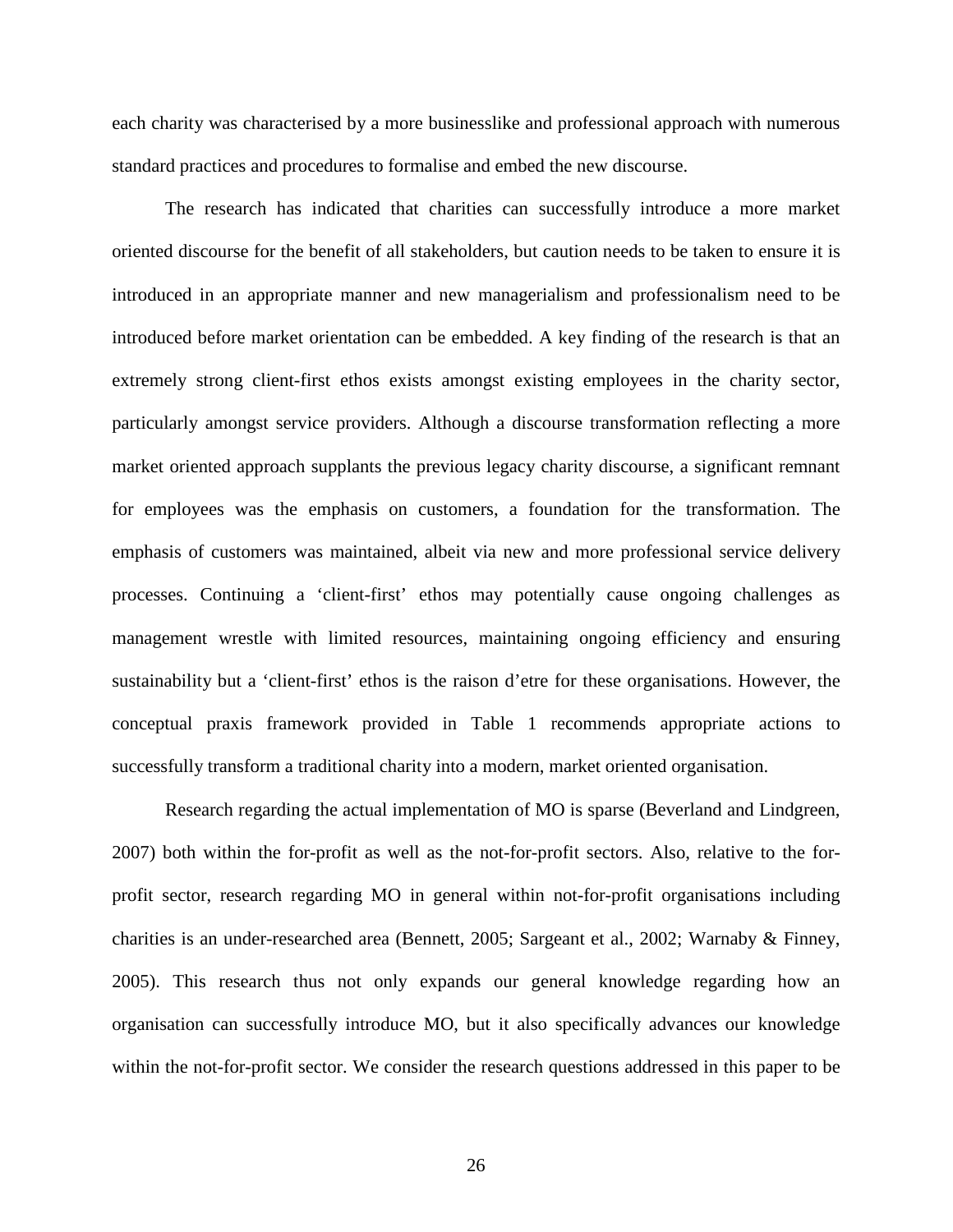of interest and of importance to both academics and practitioners as they specifically examine the manner in which charities actually operate and utilise marketing theory. This research pioneers the actual examination of the process of implementing MO into charities and as such responds to the comment by Tadajewski and Hewer (2011) 'that there needs to be a concerted effort in understanding how practitioners engage in marketing activities' (p. 451). This paper explicitly addresses the lack of practitioner perspectives (Cornelissen & Lock, 2005). Based on actual examination of how managers within three charities introduced and engaged in market orientation, our development of a resultant praxis framework is thus a significant contribution to the literature and is aimed to assist charity managers to improve performance. This improved performance will potentially have a major impact in assisting society at large.

In response to the 'so what' (Tynan, 2006, p. 573) question often asked regarding the contributions of research, we contend that the not-for-profit sector plays a key role in society, that MO is relevant for the not-for-profit sector, that there has been minimal previous examination of how successful implementation of MO can be achieved within the sector, and thus the development of a framework to introduce MO into the charity sub-sector of the not-forprofit sector offers a significant contribution. It addresses a gap by providing knowledge regarding how practitioners can successfully introduce MO into charities. Thus, we consider the research will 'transform the intellectual and practical landscape' (Tadajewski & Hewer, 2011, p. 452).

Using Bourner's (1996) checklist, the research fills gaps in the current literature; assists in clarifying the specific areas in which existing MO ideas apply; offers synthesis of existing ideas and looks at existing situations from a novel theoretical perspective (discourse theory). The research presents an examination of the *process of change* within an organisation as management

27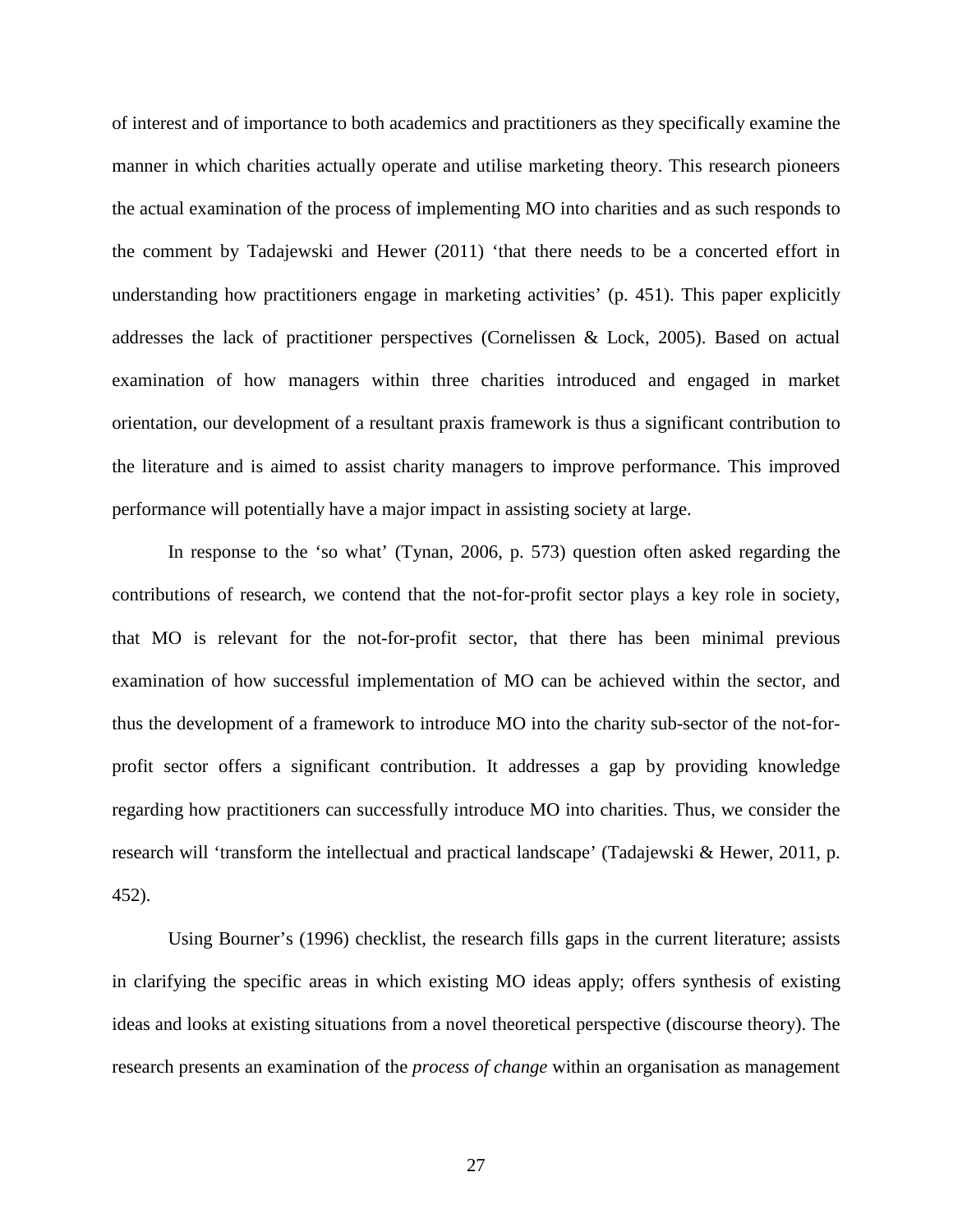introduces some form of MO. We now know that, given the historical traditional nature of charities, introduction of MO into a charity (based on the analysis of three case organisations) firstly requires a transition through new managerialism and professionalism phases. This provides an interesting comparison with the research conducted by Gebhardt, Carpenter and Sherry Jr (2006) who suggested a four-stage model for the process of introducing MO in forprofit organisations namely, initiation, reconstitution, institutionalisation and maintenance. It also provides a useful addition to the research conducted by Beverland and Lindgreen (2007) who examined introduction of market orientation in two agricultural organisations using Lewin's (1951) broad three-stage change process model, namely unfreezing, movement, refreezing.

Given the claims that marketing, and hence MO is relevant not just in the for-profit arena but is also relevant in the not-for-profit arena (e.g. Kotler & Levy, 1969), the research has reaffirmed and clarified that MO, in some form, is appropriate for at least the charity sub-sector of the not-for-profit arena but needs to be introduced in a very specific manner to address the strong historical charity ethos within the organisations. The inherent nature of traditional charities is such that the specific drivers and consequences of introducing market orientation into charities is different than in the for-profit sector and thus is different than simple replication.

The research is highly original as it sets down 'a major piece of new information in writing for the first time' (Phillips & Pugh, 2000, p. 63) based on first hand data collected from charity employees. Likewise, the research contains elements of 'novelty and continuity' (Tadajewski & Hewer, 2011, p. 450) by continuing the examination of the MO concept but from a novel perspective – a discourse transformation perspective. The Foucauldian (1991) framework was found to be useful in providing a worthwhile and convenient guide to detecting the changes that affect discursive formations. The research has demonstrated that complex discourse theory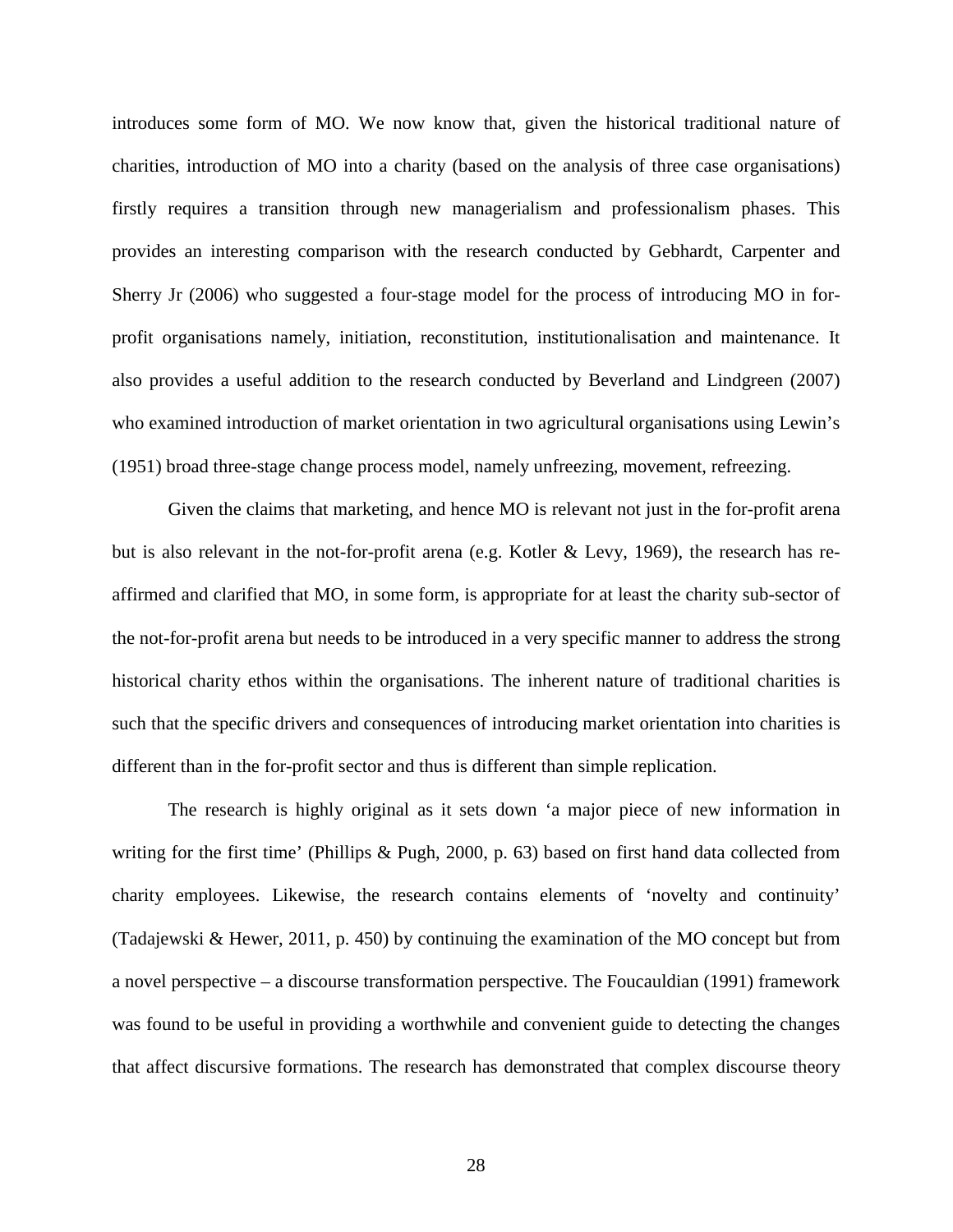can be utilised in an applied manner to analyse an organisation to offer insights into marketing praxis related to organisational change. Change is vitally connected to what things mean to people, how they communicate, and what actions they take. The discourse approach provided useful theoretical insights to assist in framing an examination of organisational change and established discourse as relevant to marketing.

The current research also offers ideas for future research. The current research was based on multiple case studies of domestic charities based in south-eastern Australia. Charities operate in numerous countries around the world and they may operate under differing and specific environmental factors and dynamics. In terms of future research, additional cases covering a wider range of charities both within Australia as well as in other countries could assist in finetuning the developed praxis framework.

## **CONCLUSION**

We have examined the manner in which three Australian charities have successfully introduced a market orientation. The research has shown that poorly operating charities can gain improved organisational performance via the introduction of MO. The inherent differences between the for-profit and the charity sector, particularly the motivations and beliefs of employees, do however present unique managerial challenges and therefore require a specific manner of introduction of market orientation within the charity sector. The praxis framework subsequently developed and provided in Table 1 can guide charity managers towards successful introduction of market orientation. We strongly suggest that managers keep in mind the key aspects of discourse transformation - displacement of discourse boundaries, the position and role of the speaking subject, language and circulation of the new discourse (Foucault, 1991). By being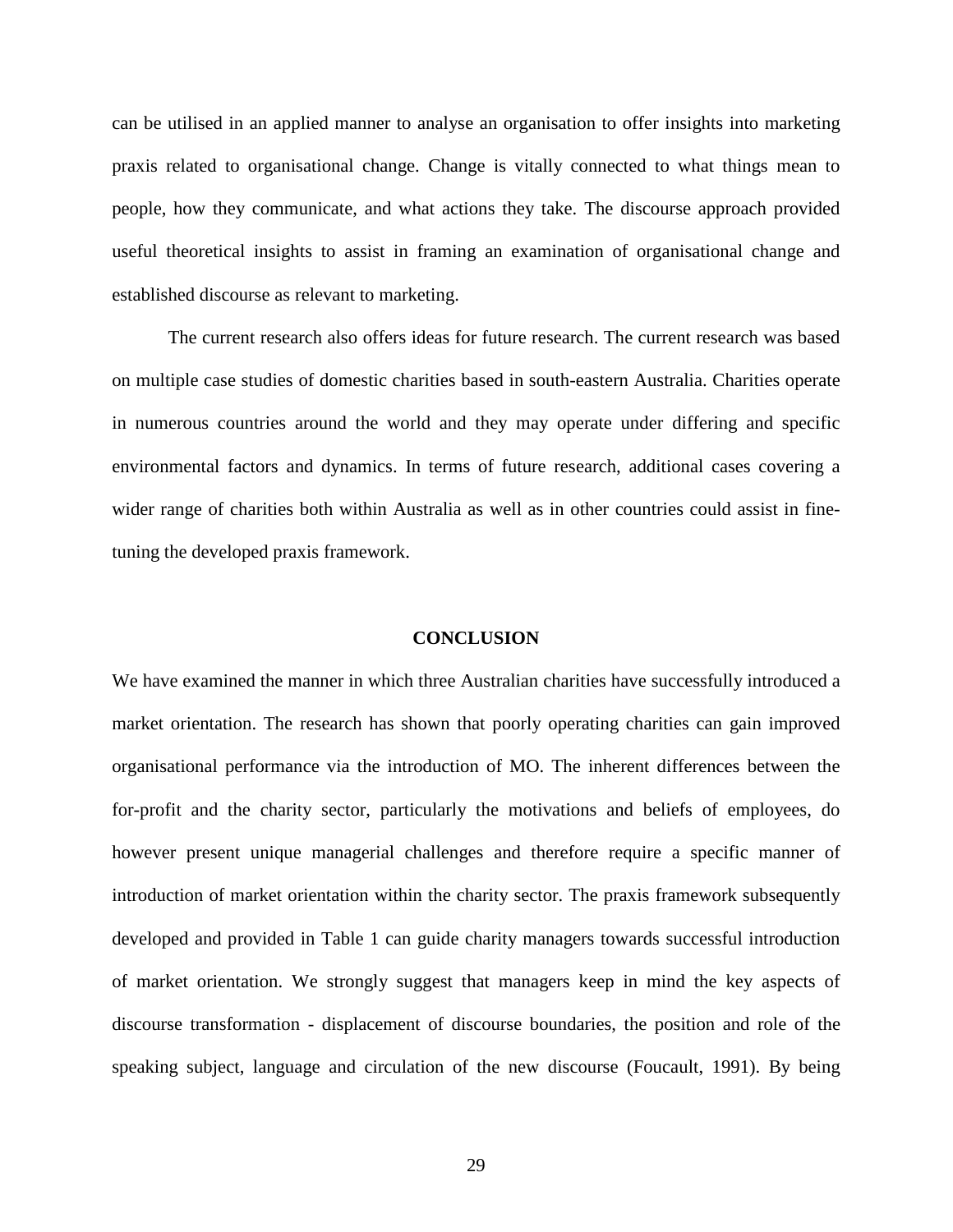aware of these issues, managers can be better placed to utilise appropriate processes to maximise the smooth introduction of their proposed new market oriented discourse. Our world is everchanging, and considering the key role of charities in assisting society, we hope this research has increased our knowledge of how charities can become more market oriented to their improve performance for the benefit of their clients.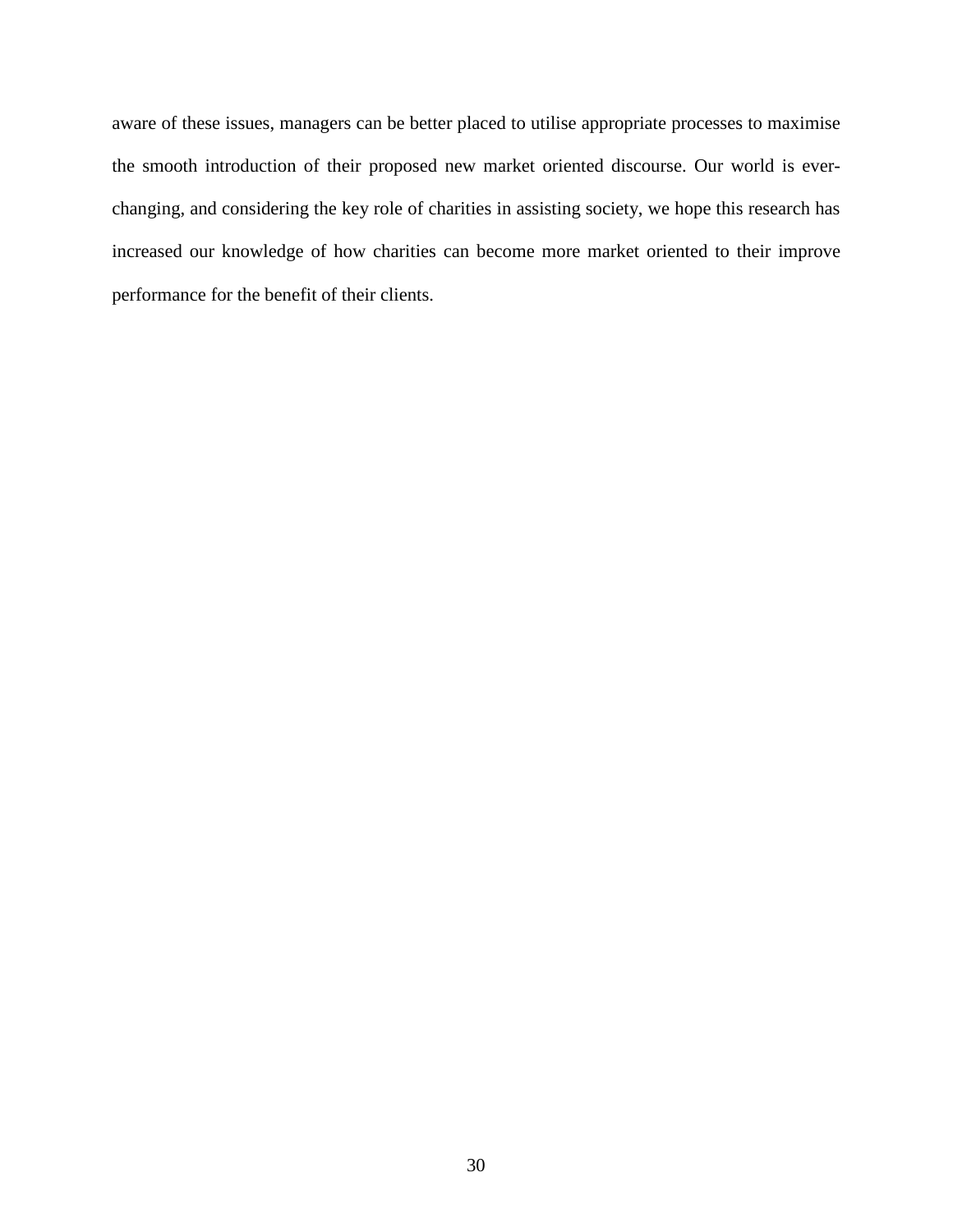#### **REFERENCES**

- Aaker, D., Kumar, V., Day, G., & Lawley, M. (2005). *Marketing research - The Pacific rim edition.* Sydney: Wiley.
- Arana. (2008). *Annual report 2007-2008*.
- Bennett, R. (1998a). Charities, organisational learning and market orientation: A suggested measure of the propensity to behave as a learning organisation. *Journal of Marketing Practice: Applied Marketing Science*, 4(1), 5-25.
- Bennett, R. (1998b). Market orientation among small to medium sized UK charitable organisations: Implications for fund-raising performance. *Journal of Nonprofit & Public Sector Marketing*, 6(1), 31-45.
- Bennett, R. (2005). Competitive environment, market orientation, and the use of relational approaches to the marketing of charity beneficiary services. Journal of Services Marketing, 19, 453-469.
- Beverland, M., & Lindgreen, A. (2007). Implementing market orientation in industrial firms: A multiple case study. *Industrial Marketing Management*, *36*, 430-442.
- Bourner, T. (1996). The research process: Four steps to success. In T. Greenfield (Ed), *Research Methods - Guidance for Postgraduates* (pp. 7-11). London, Arnold.
- Bukari. (2006). *Annual report 2005/6*.
- Bukari. (2007). *Annual report 2006/7*.
- Bukari. (2008). *Annual report 2007/8*.
- Bukari. (2009). *Annual report 2008/9.*
- Bukari. (n.d.-a). *Our history.* Retrieved from http:/[/www.bukari.org.au/our\\_history.asp](http://www.bukari.org.au/our_history.asp%3e)
- Bukari. (n.d.-b). *About us.* Retrieved from http:/[/www.bukari.org.au/about\\_us.asp](http://www.bukari.org.au/about_us.asp%3e)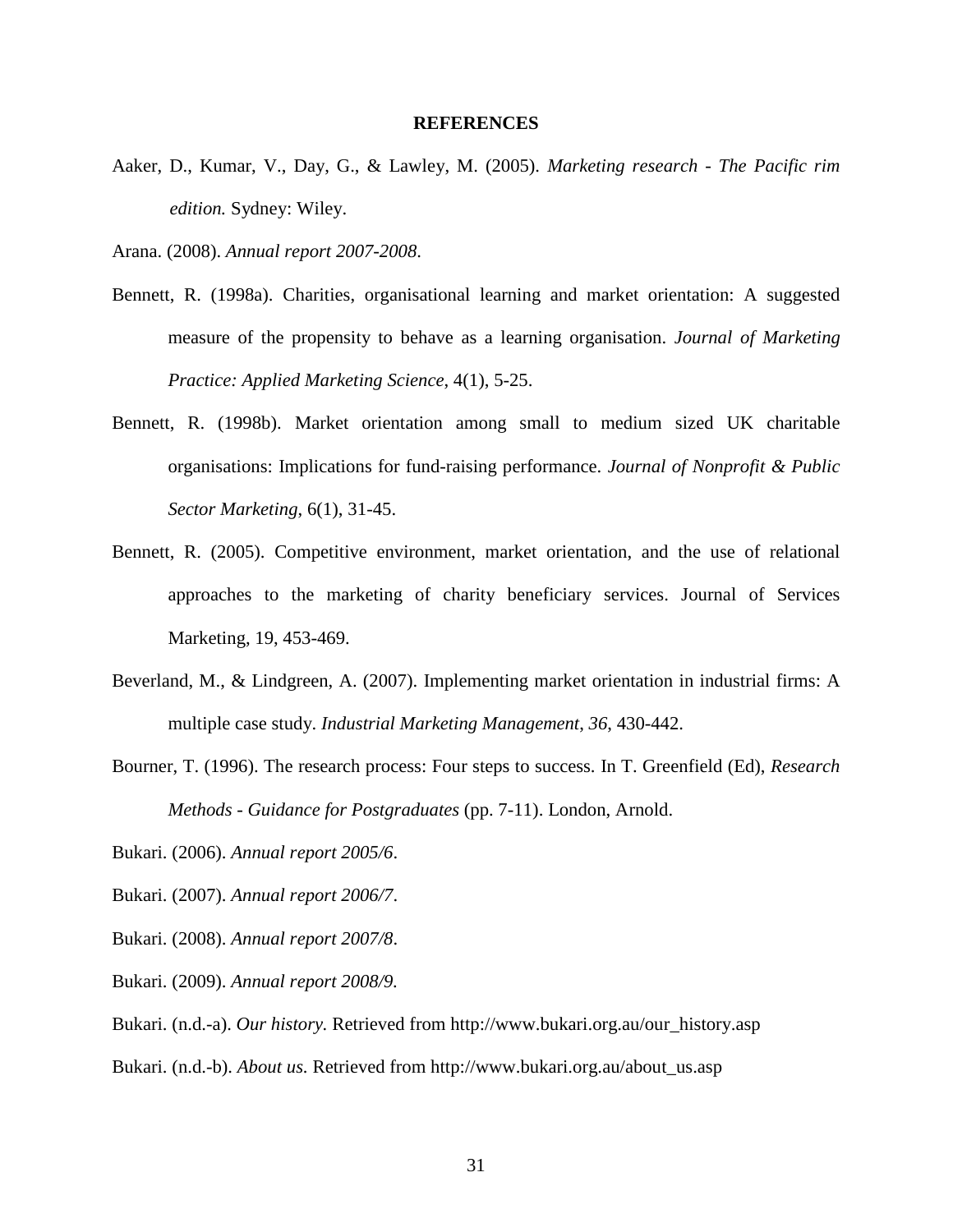Bukari. (n.d.-c). *Our purpose.* Retrieved from http:/[/www.bukari.org.au/our\\_purpose.asp](http://www.bukari.org.au/our_purpose.asp%3e) Camira. (2007). *Strategic plan 2007-2009*.

- Charity Commission. (2011). *The Charity Commission's role and regulatory approach.* Retrieved from http://http://www.charity-commission.gov.uk/about\_us/contacting\_us/ role\_and\_regulatory\_approach.aspx
- Cornelissen, J., & Lock, A. (2005). The uses of marketing theory: Constructs, research propositions, and meaningful implications. *Marketing Theory*, *5*, 165-184.
- Covaleski, M., Dirsmith, M., Heian, J., & Sajay, S. (1998). The calculated and avowed: Techniques of discipline and struggles over identity in the big six public accounting firms. *Administrative Science Quarterly*, *43*, 293-327.
- Creswell, J. (2003). *Research design; qualitative, quantitative, and mixed methods approaches*  (2nd ed.), Thousand Oaks, CA: Sage.
- Daystar Council. (2011). *Is it viable to set up a non profit organization ?* Retrieved from http:/[/http://www.startnonprofitorganization.com/u-s-statewise-nonprofit-incorporation](http://www.startnonprofitorganization.com/u-s-statewise-nonprofit-incorporation-process%3e)[process](http://www.startnonprofitorganization.com/u-s-statewise-nonprofit-incorporation-process%3e)
- Deshpande, R., Farley, J., & Webster Jr, F. (1993). Corporate culture, customer orientation and innovativeness in Japanese firms: A quadrad analysis. *Journal of Marketing*, *57*(1), 23- 37.
- Drucker, P. (1990). *Managing the Non-profit Organization.* Oxford: Butterworth Heinemann.

Drucker, P. (1954). *The Practice of Management.* New York, NY: Perennial Library.

Duque-Zuluaga, L., & Schneider, U. (2008). Market orientation and organisational performance in the nonprofit context: Exploring both concepts and the relationship between them. *Journal of Nonprofit & Public Sector Marketing, 19*(2), 25-47.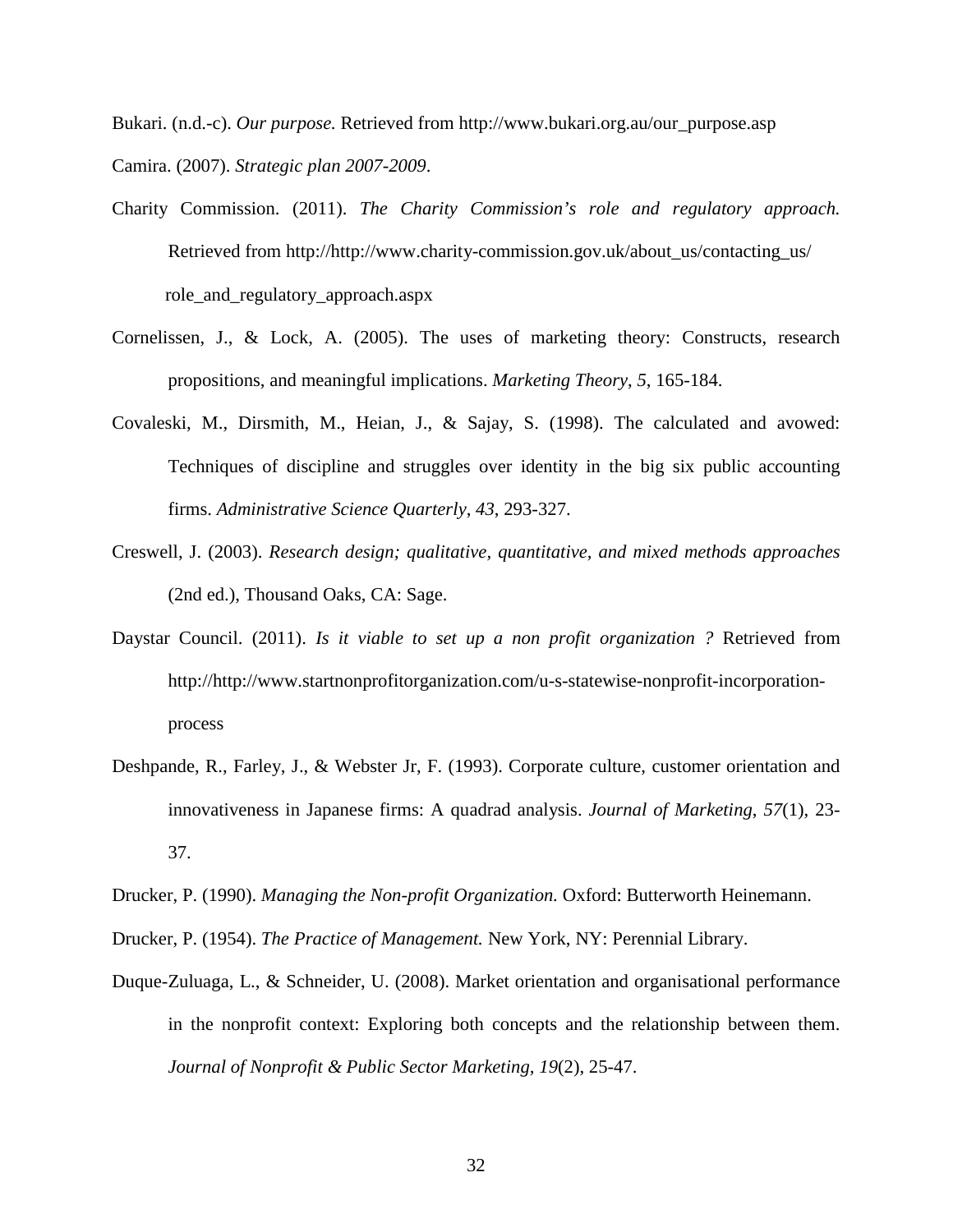- Eisenhardt, K. (1989). Building theories from case study research. *The Academy of Management Review, 14*, 532-550.
- Ellis, N., Jack, G., & Higgins, M. (2005). (De)constructing the market for animal feeds: A discursive study. *Journal of Marketing Management, 21*, 117-146.
- Ellis, N., Fitchett, J., Higgins, M., Jack, G., Lim, M., Saren, M., & Tadajewski, M. (2011). *Marketing: A Critical Textbook.* London: Sage.
- Evetts, J. (2003). The construction of professionalism in new and existing occupational contexts; Promoting and facilitating occupational change. *International Journal of Sociology and Social Policy, 23*(4), 22-35.
- Feagin, J., Orum, A., & Sjoberg, G. (1991). *A case for case study.* Chapel Hill: University of North Carolina.
- Foucault, M. (1991). Politics and the study of discourse. In: G. Burchell, C. Gordon, P. Miller (Eds.), *The Foucault Effect - Studies in Governmentality, with two lectures by and an interview with Michael Foucault* (pp. 53-72). Chicago, University of Chicago.
- Fournier, V. (1999). The appeal to 'Professionalism' as a disciplinary mechanism. *Social Review, 47*, 280-307.
- Fulcher, G. (1989). *Disabling Policies ? A Comparative Approach to Education Policy and Disability.* London: Falmer Press.
- Gainer, B., & Padanyi, P. (2005). The relationship between market-oriented activities and market-oriented culture: Implications for the development of market orientation in nonprofit service organisations. *Journal of Business Research, 58*, 854-862.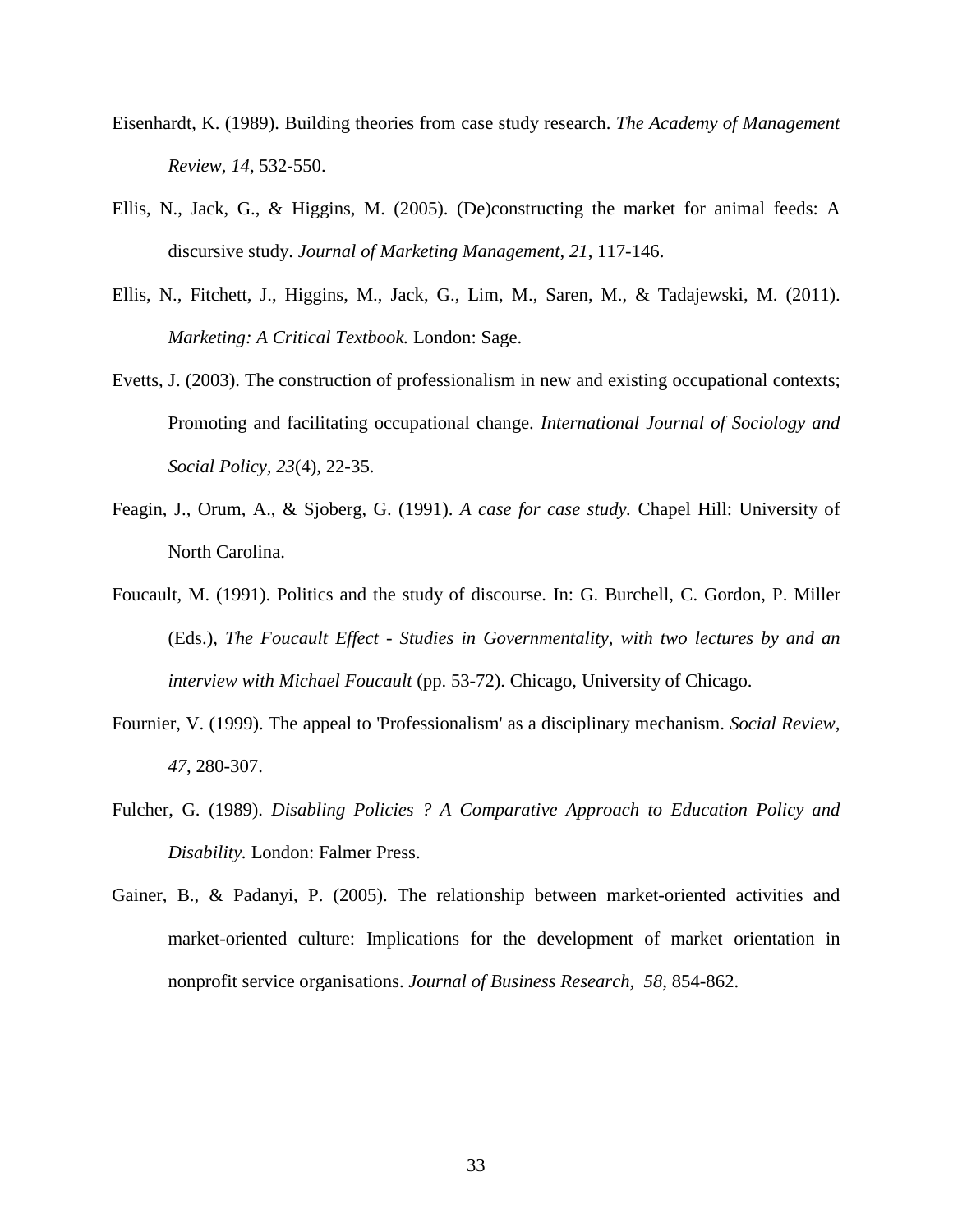- Gebhardt, G., Carpenter, G., & Sherry Jr, J. (2006). Creating a market orientation: A longitudinal, multifirm, grounded analysis of cultural transformation. *Journal of Marketing, 70*(4), 37-55.
- Gewirtz, S., & Ball, S. (2000). From 'Welfarism' to 'New Managerialism': shifting discourses of school headship in the education marketplace. *Discourse, 21*, 253-268.

Gillham, B. (2000). *Case Study Research Methods.* London: Continuum.

- Glaser, B., & Strauss, A. (1967). *The Discovery of Grounded Theory: Strategies for Qualitative Research.* Chicago, IL: Aldine.
- Gonzalez, L., Vijande, M., & Casielles, R. (2002). The market orientation concept in the private nonprofit organisational domain. *International Journal of Nonprofit and Voluntary Sector Marketing. 7*, 55-67.
- Gummesson, E. (2007). The principles of knowledge creation methods. In B. Gustavsson (Ed.), *Case Study Research.* Cheltenham: Edward Elgar.
- Haigh, M. (n.d.). The many faces of case study research. Retrieved from <http://www.ace.ac.nz/learning/science/articles/a5.asp>
- Harris, L. (1998). Barriers to market orientation: The view from the shopfloor. *Marketing Intelligence & Planning, 16*, 221-228.
- Harris, L. (2000). The organisational barriers to developing market orientation. *European Journal of Marketing, 34*, 598-624.
- Harris, L., & Ogbonna, E. (2001). Leadership style and market orientation: An empirical study. *European Journal of Marketing, 35*, 744-764.
- Harris, L., & Piercy, N. (1999). Management behaviour and barriers to market orientation in retailing companies. *The Journal of Services Marketing, 13*, 113-131.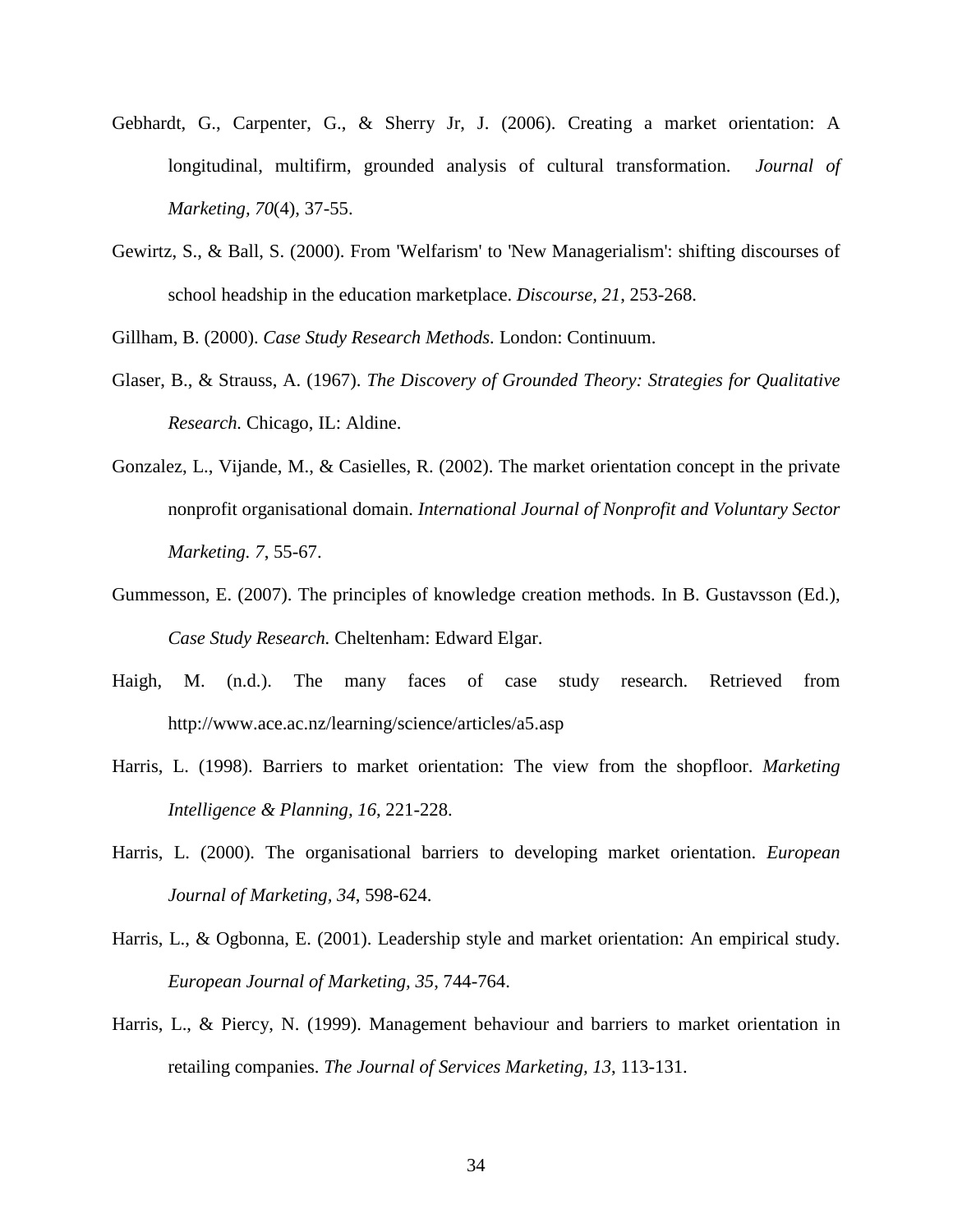- Jaworski, B., & Kohli, A. (1993). Market orientation: Antecedents and consequences. *Journal of Marketing, 57*(3), 53-70.
- Kennedy, K., Goolsby, J., & Arnould, E. (2003). Implementing a customer orientation: Extension of theory and application. *Journal of Marketing, 67*(4), 67-81.
- Kohli, A., & Jaworski, B. (1990). Market orientation: The construct, research propositions, and managerial constructs. *Journal of Marketing, 54*(2), 1-18.
- Kohli, A., Jaworski, B., & Kumar, A. (1993). MARKOR: A measure of market orientation. *Journal of Marketing Research, 30*, 467-477.
- Kotler, P., & Andreasen, A. (1996). *Strategic Marketing for Nonprofit Organizations* (5th ed.). Upper Saddle River, NJ: Prentice-Hall.
- Kotler, P., & Armstrong, G. (2012). *Principles of Marketing* (14th ed.). Boston, MA: Pearson.
- Kotler, P., & Levy, S. (1969). Broadening the concept of marketing. *Journal of Marketing, 33*(1), 10-15.
- Lafferty, B., & Hult, G. (2001). A synthesis of contemporary market orientation perspectives. *European Journal of Marketing, 35*, 92-109.
- LeCompte, MD., & Preissle, J. (1993). *Ethnography and Qualitative Design in Educational Research.* San Diego, CA: Academic Press.

Levitt, T. (1960). Marketing Myopia. *Harvard Business Review, 38*(4), 45-56.

Lewin, K. (1951). *Field theory in social science.* New York, NY: Harper & Row.

- Liao, M-N., Foreman, S., & Sargeant, A. (2001). Market versus societal orientation in the nonprofit context. *International Journal of Nonprofit and Voluntary Sector Marketing, 6*, 254-268.
- Lincoln, Y., & Guba, E. (1985). *Naturalistic Enquiry.* Beverley Hills, CA: Sage.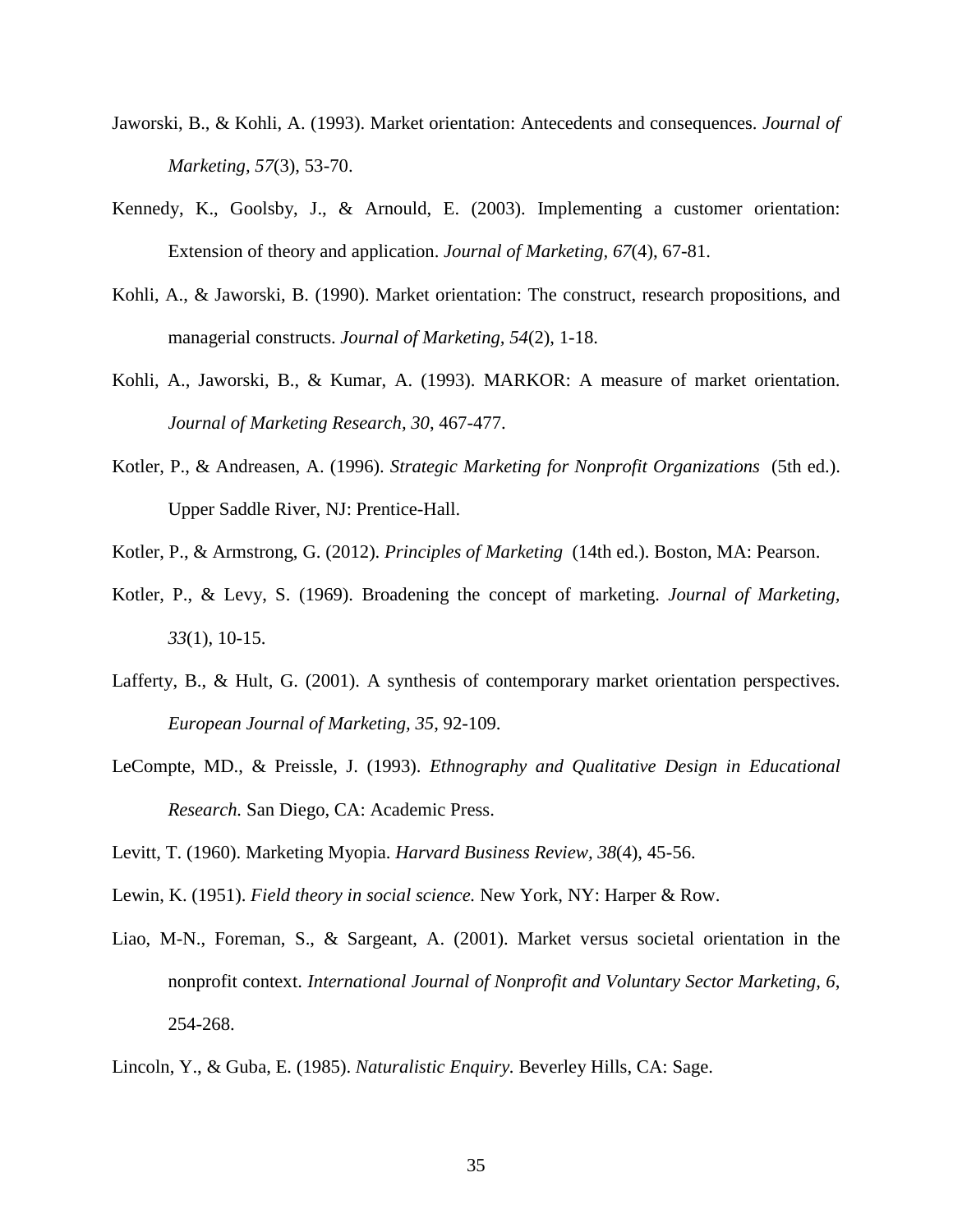- Mason, K., & Harris, L. (2005). Pitfalls in evaluating market orientation; An exploration of executives' interpretations. *Long Range Planning, 38*, 373-391.
- McDonald, R. (2007). An investigation of innovation in nonprofit organisations: The role of organisational mission. *Nonprofit and Voluntary Sector Quarterly*, *36*, 256-281.
- Meyer, H-D. (2002,). The new managerialism in education management: Corporatization or organizational learning. *Journal of Educational Administration, 40*, 534-551.
- Miles, M., & Huberman, A. (1994). *An Expanded Sourcebook : Qualitative Data Analysis* (2nd ed.). Thousand Oaks, CA: Sage.
- Modi, P., & Mishra, D. (2010). Conceptualising market orientation in non-profit organisations: Definition, performance, and preliminary construction of a scale. *Journal of Marketing Management, 5,* 548-569.
- Motion, J., & Leitch, S. (1996). A discursive perspective from New Zealand: Another world view. *Public Relations Review, 22*, 297-309.

Mukkerji, G 2004, *Introduction to Social Marketing.* New Delhi: India Research Press.

- Narver, J., & Slater, S. (1990). The effect of a market orientation on business profitability. *Journal of Marketing, 54*(4), 20-35.
- Parkhe, A. (1993). "Messy" research, methodological predispositions and theory development in international joint ventures. *The Academy of Management Review, 18*, 227-268.
- Patton, M. (2002). *Qualitative Research & Evaluation Methods* (3rd ed.). Thousand Oaks, CA: Sage.
- Phillips, E., & Pugh, D. (2000). *How to Get a PhD - A Handbook for Students and Their Supervisors.* Philadelphia, PA: Open University Press.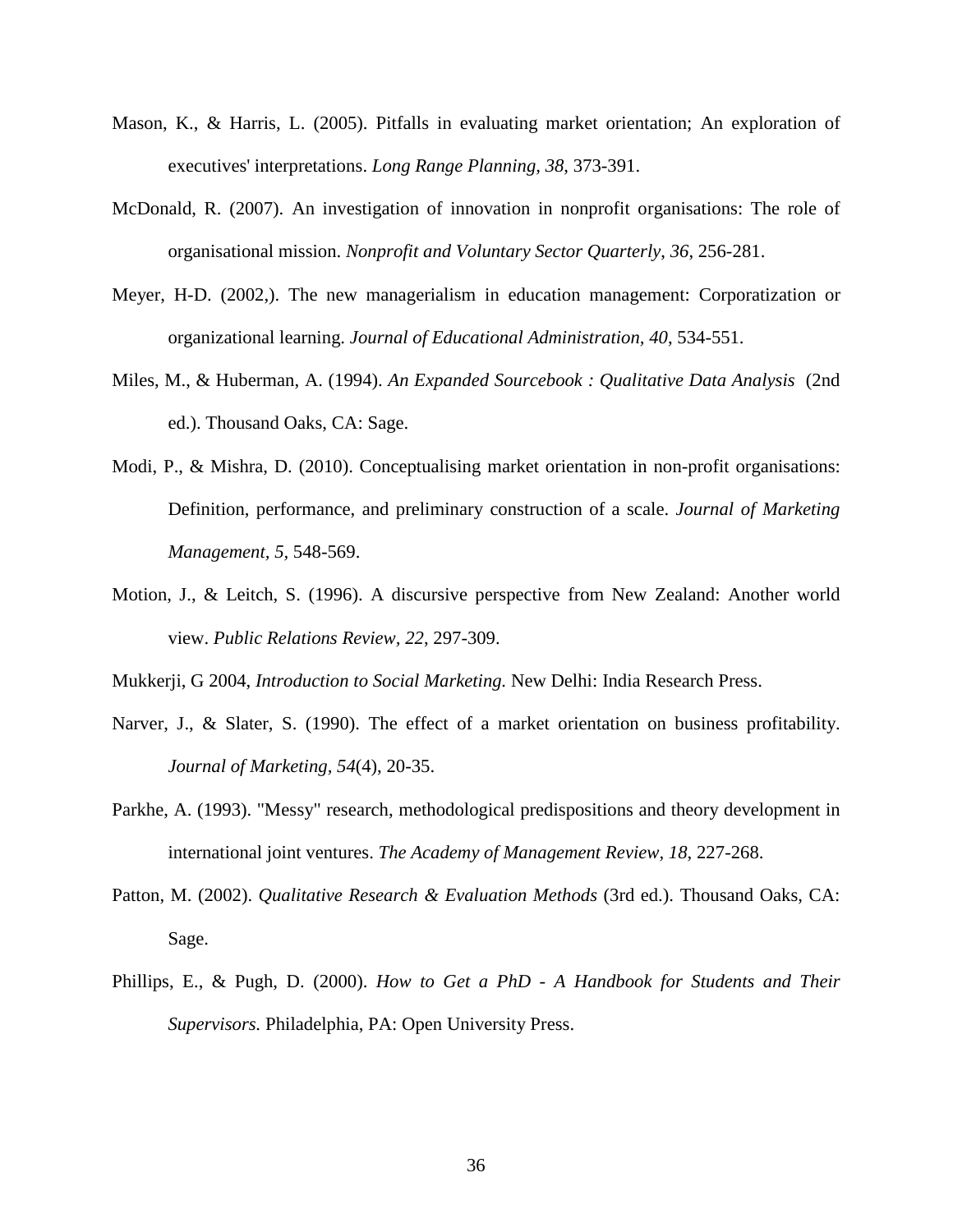- Pope, J., Isely, E., & Asamoa-Tutu, F. (2009). Developing a marketing strategy for nonprofit organizations: An exploratory study. *Journal of Nonprofit & Public Sector Marketing, 21*, 184-201.
- Productivity Commission. (2010). *Contribution of the Not-for-profit Sector.* Productivity Commission, Research Report, Jan 2010.
- Ruekert, R. (1992). Developing a market orientation: An organisational strategy perspective. *International Journal of Research in Marketing, 9*, 225-245.
- Sargeant, A., Foreman, S., & Liao, M-N. (2002). Operationalizing the marketing concept in the nonprofit sector. *Journal of Nonprofit & Public Sector Marketing, 10*(2), 41-65.
- Shapiro, B. (1988). What the hell is 'market oriented'? *Harvard Business Review, 66*(6), 119-125.
- Shoham, A., Rose, G., & Kropp, F. (2005). Market orientation and performance: A meta analysis. *Marketing Intelligence and Planning, 23*, 435-454.
- Sinclair, A. (1996). Leadership in administration: Rediscovering a lost discourse. In P. Weller & G. Davies (Eds.), *New Ideas, Better Government.* St Leonards: Allen & Unwin.
- Stake, R. (1995). *The Art of Case Study Research.* Thousand Oaks, CA: Sage.
- Steinman, C., Deshpande, R., & Farley, J. (2000). Beyond market orientation: When customers and suppliers disagree. *Journal of the Academy of Marketing Science, 28*, 109-119.
- Strauss, A., & Corbin, J. (1998). *Basics of Qualitative Research: Techniques and Procedures for Developing Grounded Theory* (2nd ed.). Thousand Oaks, CA: Sage.
- Tadajewski, M., & Hewer, P. (2011). Intellectual contributions and 'gap-spotting'. *Journal of Marketing Management, 27*, 449-457.
- Taghian, M. (2010). Marketing planning: Operationalising the market orientation strategy. *Journal of Marketing Management, 26*, 825-841.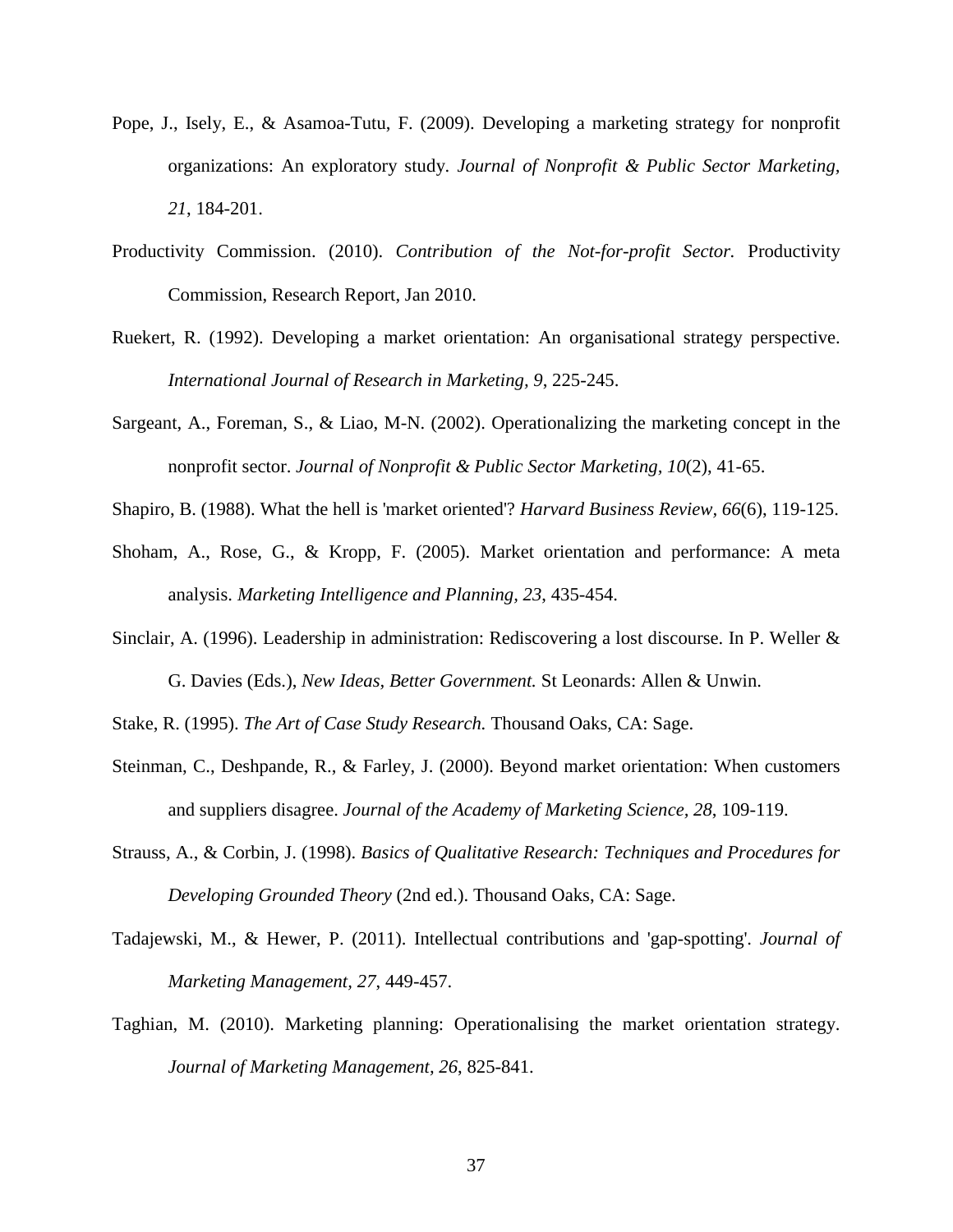- Tynan, C. (2006). Editorial: Academy of marketing new blood special issue. *Journal of Marketing Management, 22*, 573-577.
- van Raaij, E., & Stoelhorst, J. (2008). The implementation of a market orientation: A review and integration of the contributions to date. *European Journal of Marketing, 4*, 1265-1293.
- Vickers, M., & Kouzmin, A. (2001). New managerialism and Australian police organizations. *The International Journal of Public Sector Management, 14*, 7-26.
- Warnaby, G., & Finney, J. (2005). Creating customer value in the not-for-profit sector: A case study of the British library. *International Journal of Nonprofit and Voluntary Sector Marketing, 10*, 183-195.
- Webb, D., Webster, C., & Krepapa, A. (2000). An exploration of the meaning and outcomes of a customer-defined market orientation. *Journal of Business Research, 48*, 101-112.
- Wong, V., Saunders, J., & Doyle, P. (1989). *The barriers to achieving stronger market orientation in British companies: An exploratory study.* 22nd Annual Conference Proceedings, Marketing Education Group, Glasgow Business School, pp. 35-64.
- Wood, L., & Kroger, R. (2000). *Doing Discourse Analysis: Methods For Studying Action in Talk and Text.* Thousand Oaks, CA: Sage.
- Yin, R. (1984). *Case Study Research.* Beverley Hills, CA: Sage.
- Yin, R. (1993). *Applications of Case Study Research.* Newbury Park: Sage.
- Yin, R. (1994). *Case Study Research - Design and Methods* (2nd ed.). Thousand Oaks, CA: Sage.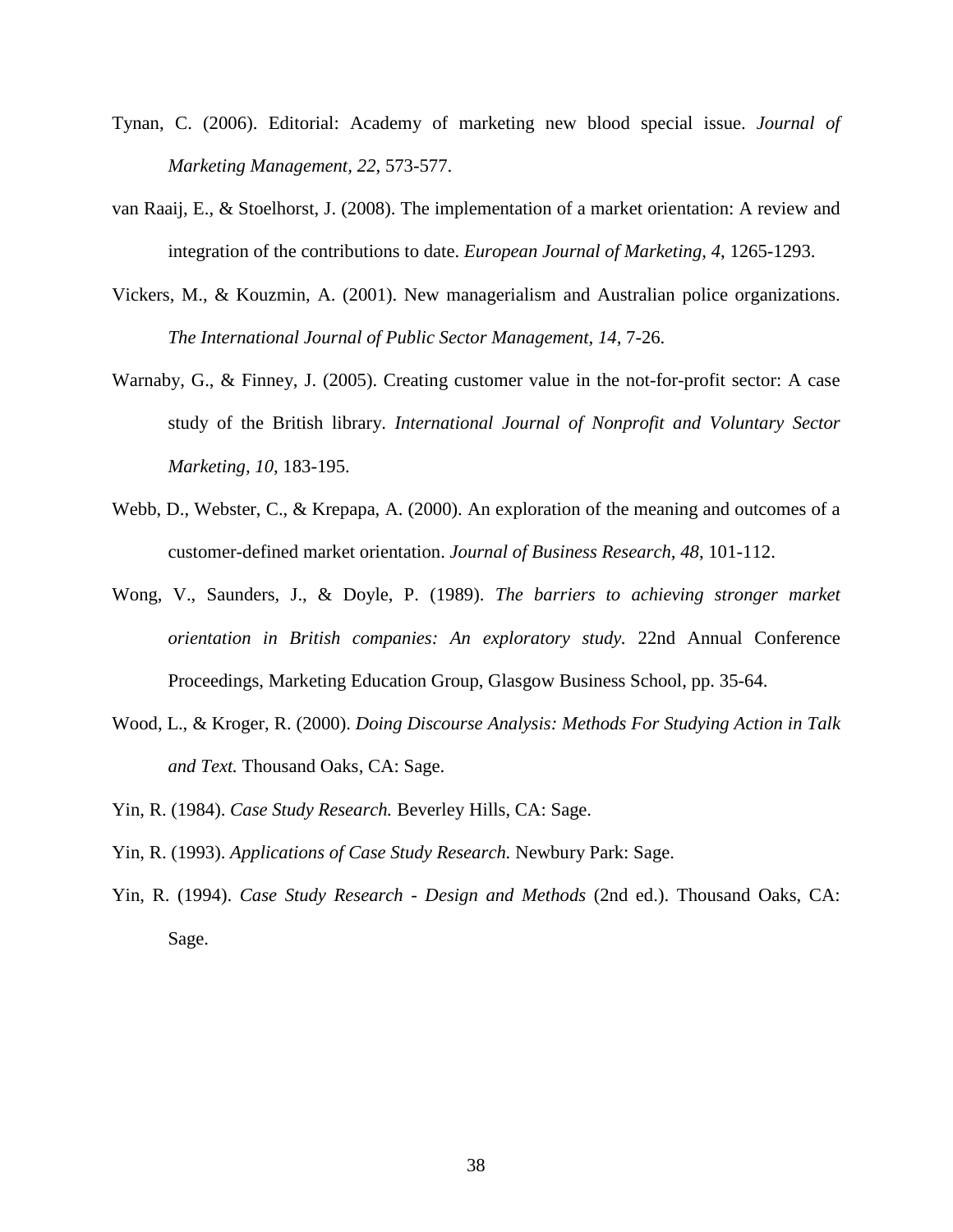|                                                               | <b>Market Oriented Charity</b>                                                                                                                                                                                                                                                                                                     |  |  |  |  |
|---------------------------------------------------------------|------------------------------------------------------------------------------------------------------------------------------------------------------------------------------------------------------------------------------------------------------------------------------------------------------------------------------------|--|--|--|--|
| <b>CHARACTERISTICS</b>                                        |                                                                                                                                                                                                                                                                                                                                    |  |  |  |  |
| <b>Organisation Mission (values and beliefs) and Strategy</b> |                                                                                                                                                                                                                                                                                                                                    |  |  |  |  |
| <b>Client focus</b><br>o Service recipient<br>clients         | Maintain and reinforce emphasis of high service recipient client focus<br>characteristic of traditional charity.<br>Switch from portrayal of service recipient client as subject of pity to portrayal of<br>service recipient client as valued member of society.                                                                  |  |  |  |  |
| Donor clients<br>$\circ$                                      | Utilise customer relationship management to identify key target donors.<br>Implement relationship marketing to develop bonds with key donors (individual<br>and corporate) and government fund providers.                                                                                                                          |  |  |  |  |
| Competitive focus                                             | Increase collaboration with other charities for synergistic service delivery to<br>minimise resource wastage and to provide service recipient client with most<br>appropriate service provision. Not withstanding, recognise high competition with<br>other charities for individual and corporate donations and government funds. |  |  |  |  |
| Organisational size                                           | Grow to achieve economies of scale to improve performance. Grow via increase<br>in market share within existing markets and/or expansion of geographic regions<br>served and/or via increased range of services offered.<br>Reduce growth once no further economies of scale can been achieved.                                    |  |  |  |  |
| <b>Stakeholder relationships</b>                              | Identify key stakeholders.<br>Develop strategic and well-planned relationships with key stakeholders.                                                                                                                                                                                                                              |  |  |  |  |
| Interface with external<br><i>stakeholders</i>                |                                                                                                                                                                                                                                                                                                                                    |  |  |  |  |
| Funding bodies<br>O                                           | Develop and maintain capability to increase success in gaining access to<br>government funds.                                                                                                                                                                                                                                      |  |  |  |  |
| Publics<br>$\circ$                                            | Increase interface to gain new donor clients.                                                                                                                                                                                                                                                                                      |  |  |  |  |
| Service recipient<br>O<br>clients                             | Introduce holistic/customised service approach with pro-active involvement of<br>service recipient client in service provision.                                                                                                                                                                                                    |  |  |  |  |
| o Donor clients                                               | Increase pro-active frequency of contact.                                                                                                                                                                                                                                                                                          |  |  |  |  |

# **Table 1.** *Praxis Framework For Development of a Market Oriented Charity.*

continued overleaf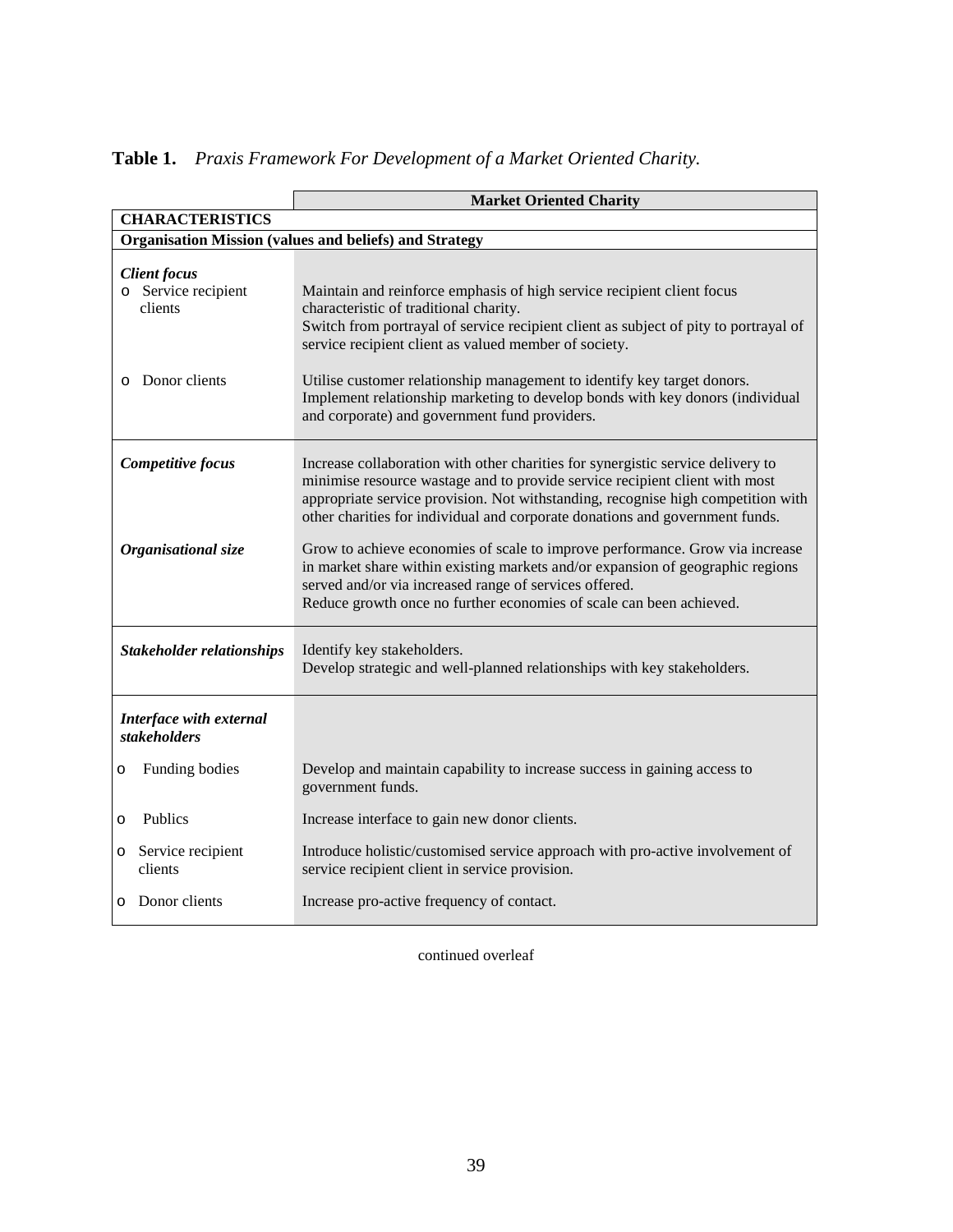|                                                       | <b>Market Oriented Charity</b>                                                                                                                                                                                                                                                                                                                                                                                                                                                                                                                                                                                                                                                                   |  |  |  |
|-------------------------------------------------------|--------------------------------------------------------------------------------------------------------------------------------------------------------------------------------------------------------------------------------------------------------------------------------------------------------------------------------------------------------------------------------------------------------------------------------------------------------------------------------------------------------------------------------------------------------------------------------------------------------------------------------------------------------------------------------------------------|--|--|--|
| Leadership                                            |                                                                                                                                                                                                                                                                                                                                                                                                                                                                                                                                                                                                                                                                                                  |  |  |  |
| <b>Board of Directors</b>                             | Increase proportion of business professionals via pro-active targeted invitations<br>to potential candidates.                                                                                                                                                                                                                                                                                                                                                                                                                                                                                                                                                                                    |  |  |  |
| Managerial<br>O<br>interventions                      | Ongoing professional monitoring of operations. Interventions as appropriate to<br>ensure continuance of smooth operations.                                                                                                                                                                                                                                                                                                                                                                                                                                                                                                                                                                       |  |  |  |
| Emphasis<br>O                                         | Ensure long-term strategy development.                                                                                                                                                                                                                                                                                                                                                                                                                                                                                                                                                                                                                                                           |  |  |  |
| Risk aversion<br>O                                    | Introduce calculated risk to enable achievement of organisation goals.                                                                                                                                                                                                                                                                                                                                                                                                                                                                                                                                                                                                                           |  |  |  |
| Top Management (CEO)<br>o Managerial<br>interventions | Employ experienced business professional generally from for-profit sector.<br>Utilise high involvement during establishment phase in leading change -<br>change management skills<br>$\bullet$<br>skills/capability audit<br>$\bullet$<br>leverage existing capabilities<br>$\bullet$<br>develop formalised strategy<br>$\bullet$<br>gain buy-in from all organisation<br>$\bullet$<br>introduce new language<br>$\bullet$<br>increase staff training<br>$\bullet$<br>increase internal marketing<br>$\bullet$<br>change organisational image/identity<br>new managerial job titles<br>Reduce involvement following embedding change in discourse.<br>Subsequent ongoing overview of operations. |  |  |  |
| Emphasis<br>O                                         | Ensure organisational efficiency and long-term strategic perspective.<br>Introduce diverse range of highly specific and appropriate services.<br>Diversify revenue sources including increased government funding and<br>increased social entrepreneurship including establishment of for-profit activities.<br>Ensure ongoing staff training as appropriate to ensure appropriate employee skill<br>levels.                                                                                                                                                                                                                                                                                     |  |  |  |
| Risk aversion                                         | Utilise calculated level of risk.<br>Increase level of entrepreneurialism to assist achievement of organisation goals.                                                                                                                                                                                                                                                                                                                                                                                                                                                                                                                                                                           |  |  |  |
| <b>Middle Management</b>                              | Utilise high achieving, experienced internal service employees and new business<br>professionals typically from for-profit sector.                                                                                                                                                                                                                                                                                                                                                                                                                                                                                                                                                               |  |  |  |
| Managerial<br>O<br>interventions                      | Enable opportunity for significant ongoing consultation and input into<br>organisational strategic goals and tactics.                                                                                                                                                                                                                                                                                                                                                                                                                                                                                                                                                                            |  |  |  |
| Emphasis<br>O                                         | Continue organisational efficiency.<br>Increase involvement in medium and long-term strategy.<br>Increase use of promotion- personal selling, advertising, publicity, public<br>relations.                                                                                                                                                                                                                                                                                                                                                                                                                                                                                                       |  |  |  |
| Risk aversion                                         | Increase opportunity for risk-taking to achieve organisational objectives.                                                                                                                                                                                                                                                                                                                                                                                                                                                                                                                                                                                                                       |  |  |  |

# **Table 1**(**Continued).** *Praxis Framework For Development of a Market Oriented Charity.*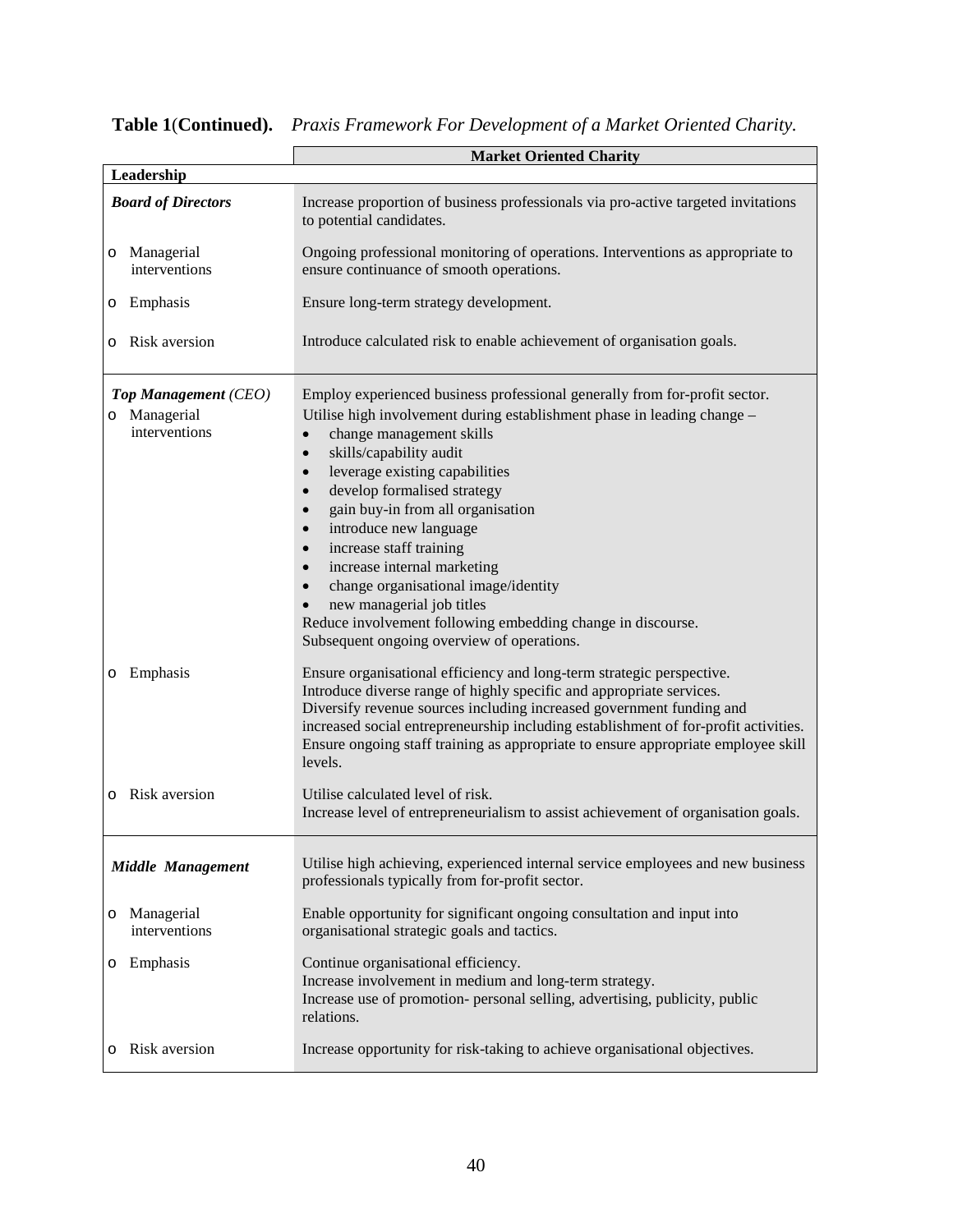|                                                                                                                                                                                                                                  | <b>Market Oriented Charity</b>                                                                                                                                                                                                                                                                                                                                                                                                                                                                                                                                                                                                                                                                                                                                                                                                                                                                                            |  |  |
|----------------------------------------------------------------------------------------------------------------------------------------------------------------------------------------------------------------------------------|---------------------------------------------------------------------------------------------------------------------------------------------------------------------------------------------------------------------------------------------------------------------------------------------------------------------------------------------------------------------------------------------------------------------------------------------------------------------------------------------------------------------------------------------------------------------------------------------------------------------------------------------------------------------------------------------------------------------------------------------------------------------------------------------------------------------------------------------------------------------------------------------------------------------------|--|--|
| <b>Employees</b>                                                                                                                                                                                                                 |                                                                                                                                                                                                                                                                                                                                                                                                                                                                                                                                                                                                                                                                                                                                                                                                                                                                                                                           |  |  |
| Service providers<br>o Organisational<br>commitment<br>o Identity<br>o Esprit de corps<br>o Perception of marketing                                                                                                              | Employ staff with high commitment to new discourse.<br>Employ professionals willing to accept high accountability.<br>Employee staff that embrace the new discourse.<br>Educate staff regarding the value of selected use of "7P's" to achieve<br>organisational goals.                                                                                                                                                                                                                                                                                                                                                                                                                                                                                                                                                                                                                                                   |  |  |
| <b>Fundraisers</b><br>o Organisational<br>commitment<br>o Identity<br>o Esprit de corps<br>o Perception of marketing                                                                                                             | Employ staff with high commitment to new discourse.<br>Employ professionals willing to accept high accountability.<br>Employ staff that embrace the new discourse.<br>Educate staff regarding use of 7P's to achieve organisational revenue generation<br>goals.                                                                                                                                                                                                                                                                                                                                                                                                                                                                                                                                                                                                                                                          |  |  |
| <b>Organisational Structure</b>                                                                                                                                                                                                  |                                                                                                                                                                                                                                                                                                                                                                                                                                                                                                                                                                                                                                                                                                                                                                                                                                                                                                                           |  |  |
| <b>Organisational Systems</b><br>o Formalisation<br>o Centralization<br>o Departmentalisation<br>o Rewards<br>- Intrinsic / "raison<br>d'etre"<br>- Financial<br>- Respect<br>o Accountability<br>- Personal<br>- Organisational | Develop high level of formalisation to ensure service quality and ease of<br>reporting for government audits.<br>Introduce high use of KPI's.<br>De-centralise to cater to localised service recipient client needs and wants but<br>overseen by centralised top management to ensure co-ordinated organisation.<br>Create formalised specialist departments and enable strong inter-department<br>communications.<br>Reinforce employee satisfaction from high quality service recipient client service<br>delivery.<br>Offer competitive salaries to attract appropriate staff.<br>Provide high respect due to predominantly professional employees.<br>Emphasise employees' need for high personal accountability based on personal<br>KPI's.<br>Ensure ongoing processes enable compliance with audits by government fund<br>providers.<br>Minimise administrative expenses to appease various stakeholders including |  |  |
| <b>Interdepartmental</b><br><b>Dynamics</b><br>o Conflict<br>o Connectedness                                                                                                                                                     | general public and donor clients.<br>Develop low conflict climate.<br>• Utilise ongoing communications and publicise role of each department to<br>enable high level of connectedness.<br>• Use regular integrated internal communications.<br>• Establish leadership forums / cross-functional teams / professional practice<br>teams.                                                                                                                                                                                                                                                                                                                                                                                                                                                                                                                                                                                   |  |  |

**Table 1**(**Continued).** *Praxis Framework For Development of a Market Oriented Charity.*